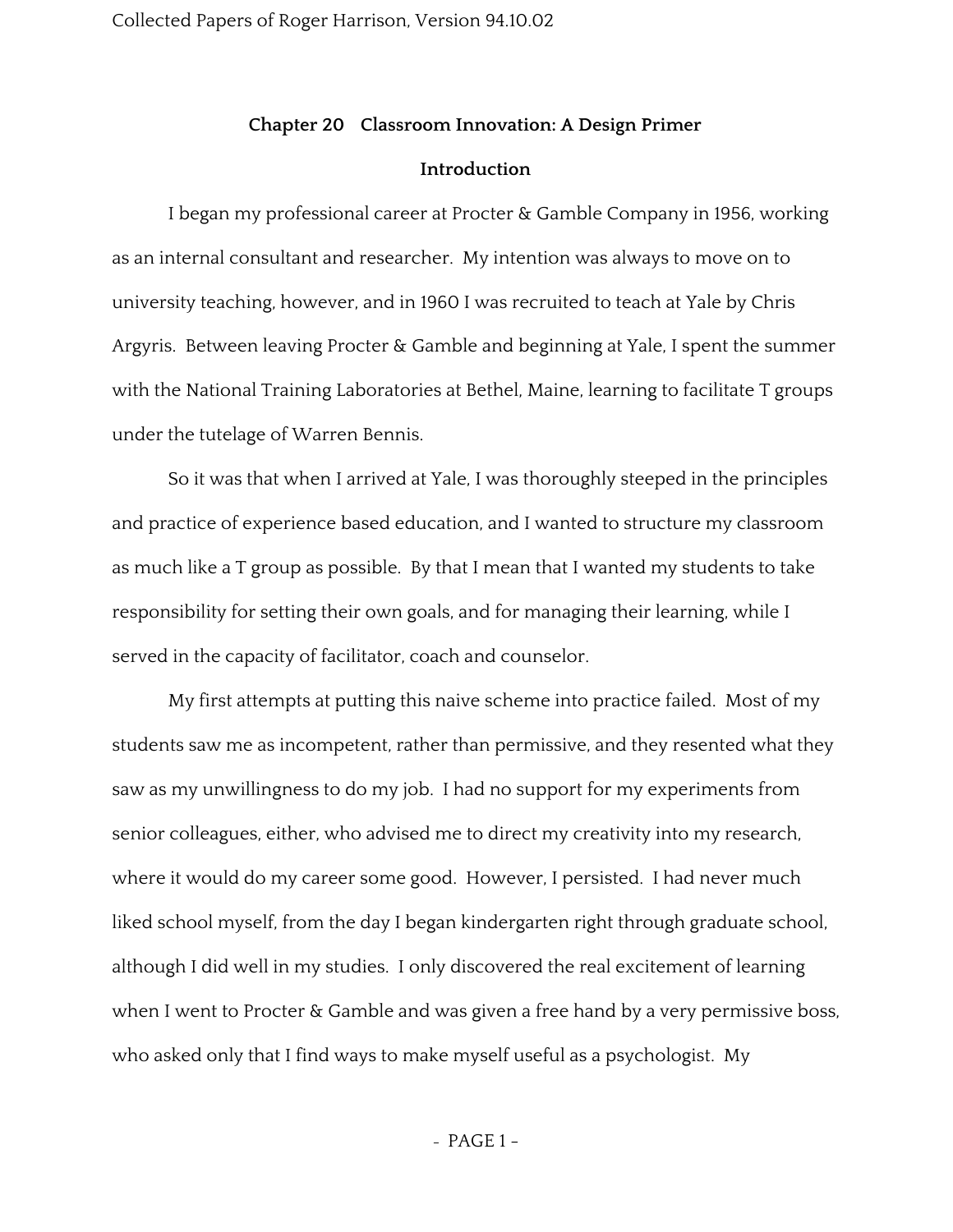experiences in T groups opened further vistas of self managed learning to me, and I was passionately committed to a new vision of empowerment in learning.

I had help from Howard Perlmutter, who came as a Visiting Professor in my second year at Yale. He shared his concept of "social architecture," in which one designs social structures so as to channel the flow of energy and facilitate the connections and interactions that will aid the goals of the designers. At first, I had wanted to neutralize my own authority and minimize the influence of grades in my classroom. Freed from coercion in my classroom, students had withdrawn their energy in order to devote more time and attention to teachers who demanded more. Now I saw that I could use my power to set learning goals and standards to keep students' energies in my classroom, at the same time as I gave them a lot of freedom to explore and experiment within that setting. I began to experiment with using the social needs of students, their wish to create and maintain good relationships with one another, to motivate excellent work in my courses. I not only had students working in groups, but I gave them the power to influence one another's grades. Year by year, as I learned to use social architecture more creatively, the performance and satisfaction of my students rose. At the end of my last semester at Yale, I received the kind of reward I most appreciated—a rave review in the Yale students' own guide to courses and teachers.

"Classroom Innovation: A Design Primer" grew out of a long distance relationship with a fellow worker in the experience based classroom, Philip Runkel at the University of Oregon. We corresponded for a time, and then decided to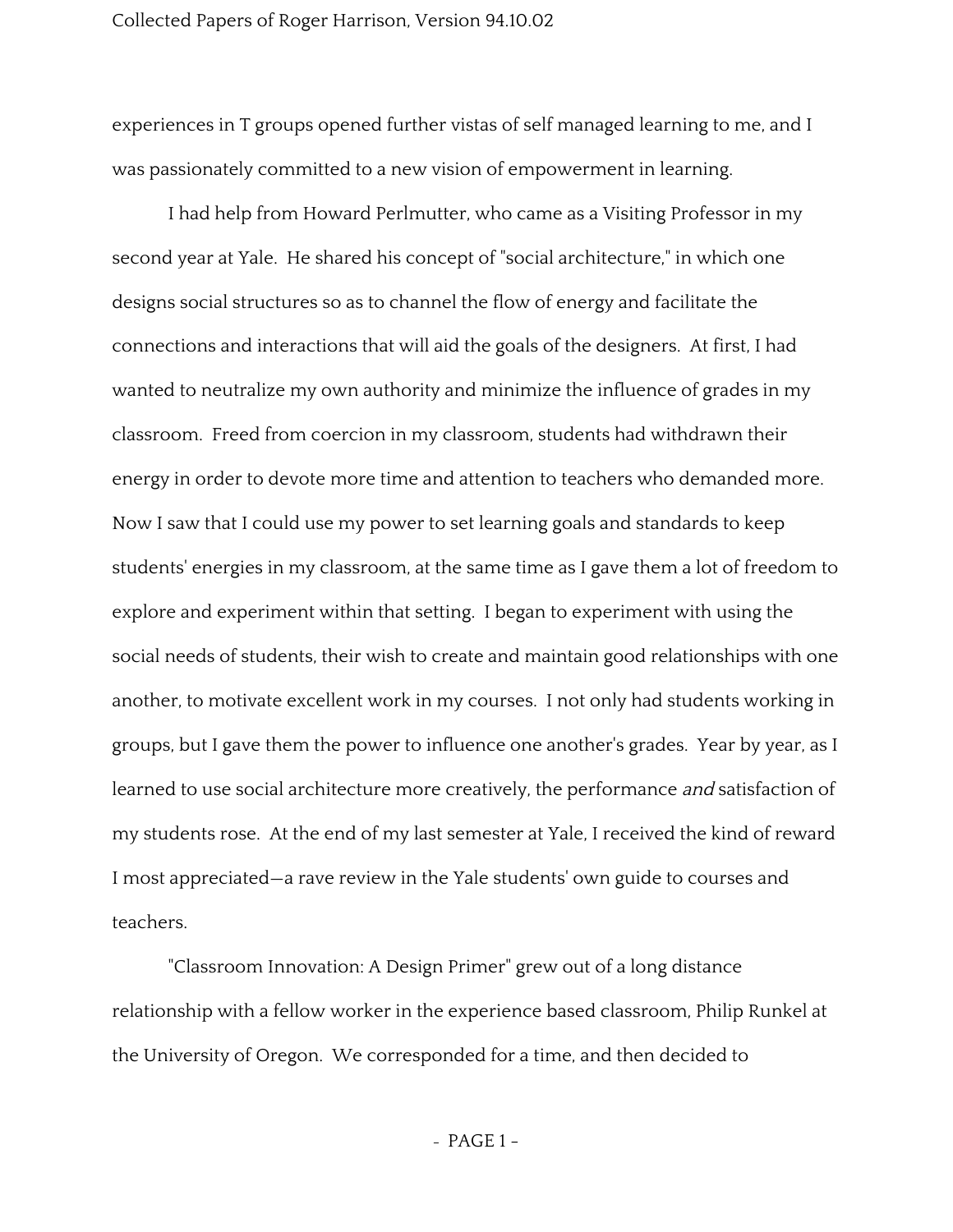collaborate in editing a book that would bring together the innovations of colleagues who were exploring similar issues on campuses across the US. I had by this time left Yale, and I went overseas before the piece was written. At the time I regarded it as my legacy to those who would come after, as I did not expect to work again in academia. As it turned out, the principles I put forward in this paper were directly applicable to my future work in designing education and training for business and industry, as will be seen in the two papers following this one. Reviewing the paper now, I see in it not only a set of guidelines for the design of learning experiences, but also the rudiments of a philosophy of design for organizations of all kinds: communities, businesses, etc. The more recent paper, "Building Attunement in Community through Social Architecture," in this volume, shows how I believe this way of thinking can be applied to the design of intentional communities.

#### **Classroom Innovation: A Design Primer**

Our purpose is to draw some guidelines from behavioral science that will enable the university teacher to design innovative courses and classroom situations that will work. A classroom that works is one where the learning processes and outcomes occur as intended, and where the qualities of social interaction between students and teacher and among students support the intended learning. This paper is not intended as a treatise on learning theory; it is an attempt to extract from learning theory some practical implications for the conduct of teaching in the university classroom. Principles and concepts are presented that have relevance for the decisions teachers have to make when they depart from the well-trodden paths of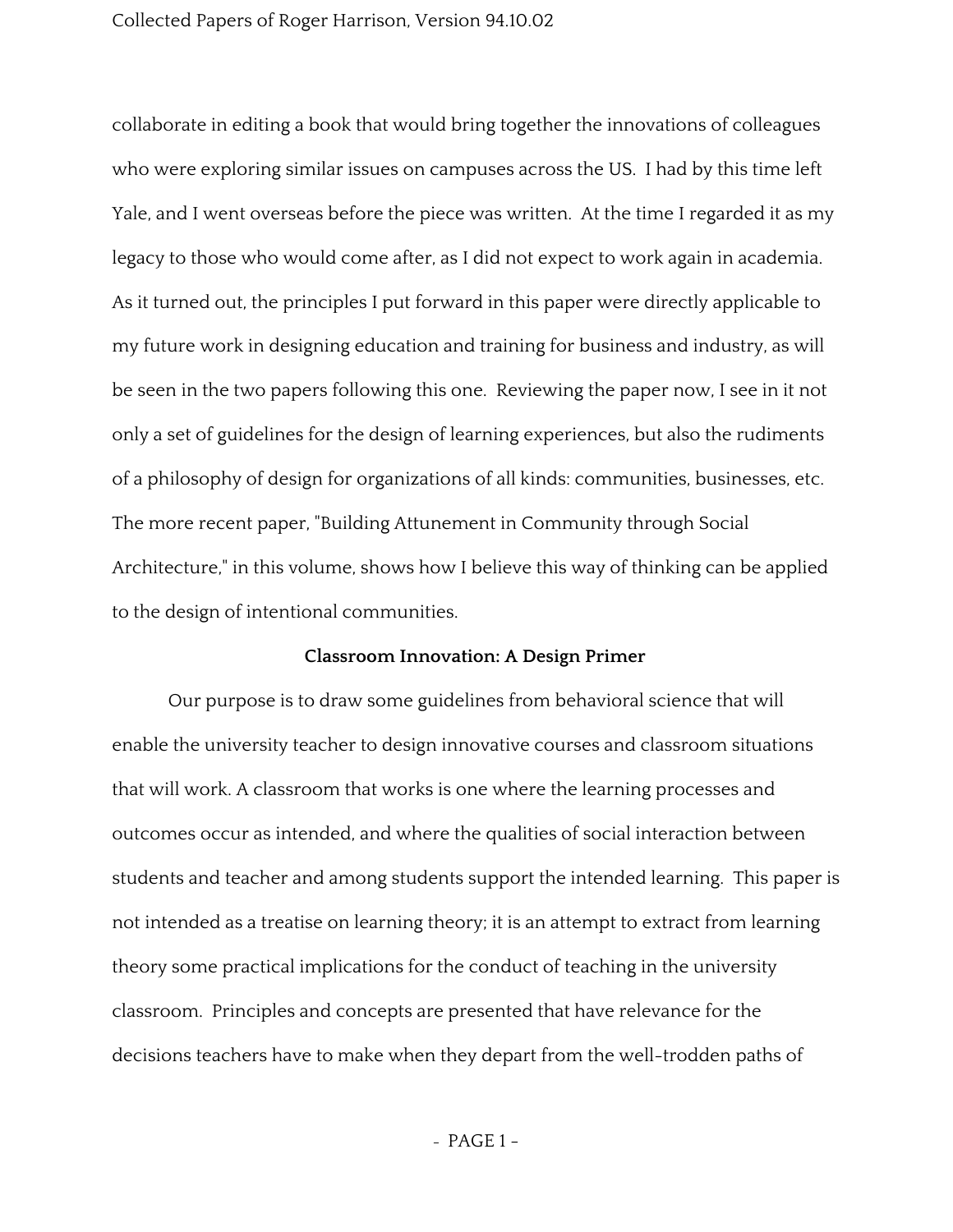tradition and strike out into the wilds of educational experimentation. I have called this paper a primer because that is all I know how to write. The applied art has not advanced to the point where we can write advanced works on social engineering and design. The most I aspire to is to transmute some of my own experience into concepts that indicate the choices that have to be made in designing educational systems for higher learning and to explain why I believe some choices are better than others.

Before going ahead, I should like to be clear about the value position from which I am writing. This is not an paper about how to design learning situations for any learning goal whatsoever; it deals rather with the problems of maximizing values I believe are important. The values are the same as those put forward in a previous paper on the design of cross-cultural training by Harrison and Hopkins (Harrison and Hopkins, 1967\*). I believe there are close parallels between the problems of transition from one's own culture to another and the problems of living and learning in a society in flux such as ours. Our culture requires people to become increasingly adaptive and responsive to change. This fact implies a number of changes in the appropriate goals of university education, and these changed goals underlie the design principles of this paper. Instead of educating in preparation for one career, we need to educate for multiple and sequential roles, even while we do not know what the demands of the roles will be. We need to build education as a lifelong process taking place both inside and outside formal institutions. We need to convert students from institutionally directed education to self-directed education. We need to move students from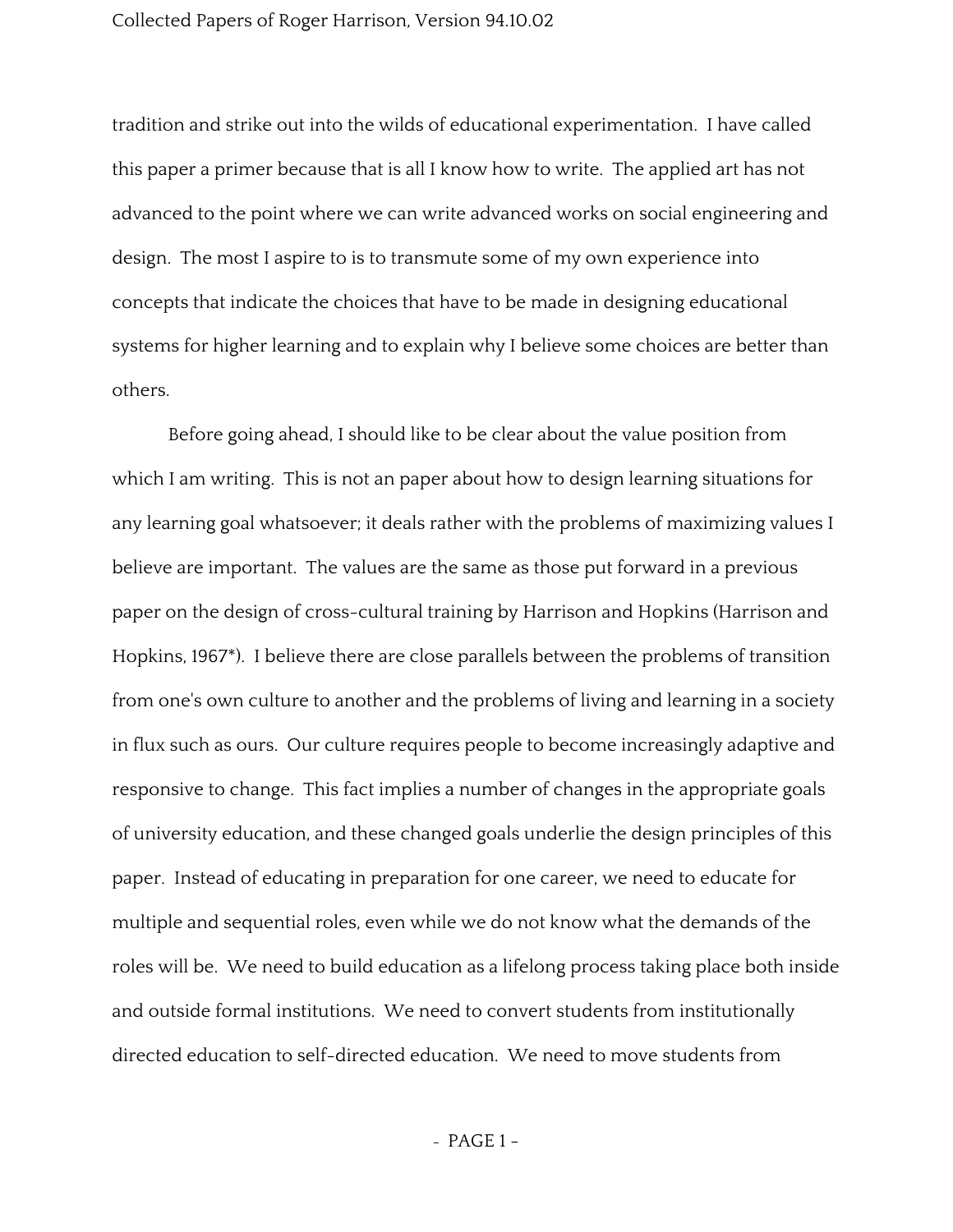reliance on authoritative sources of information toward developing and evaluating their own sources. We need to move from a focus on the content of learning to an equal or greater concern with the process of learning. Students in our classrooms need to learn how to continue to learn, and not merely to learn the facts, principles, and theories we present to him there. We need to change educational systems in which the learner is primarily a passive recipient of learning, by designing systems in which students actively create their own learning. We need to move from a criterion of learning that stops with achievement measured in the classroom, toward a focus on application in the real world.

The rapid pace of change requires the student to "own" his learning. He should be prepared for active, self directed exploration and inquiry throughout life. A major design objective is thus to maximize freedom of the learner.

I further believe that there is a relevance gap between the focus of much university education and the situations in which that education is to be applied. The gap is not so pronounced where the aim of education is instrumental—the acquisition of specific knowledge and tools for producing goods and services. It becomes large when questions of values, goals, and emotionally charged choices are involved in the application of learning. We are better at training people how to do things than we are at helping them learn to make choices; we teach students what they need to know to serve the needs of a profession, or organization, but we give them little help in deciding whether the goals of that profession or organization are worthy of commitment.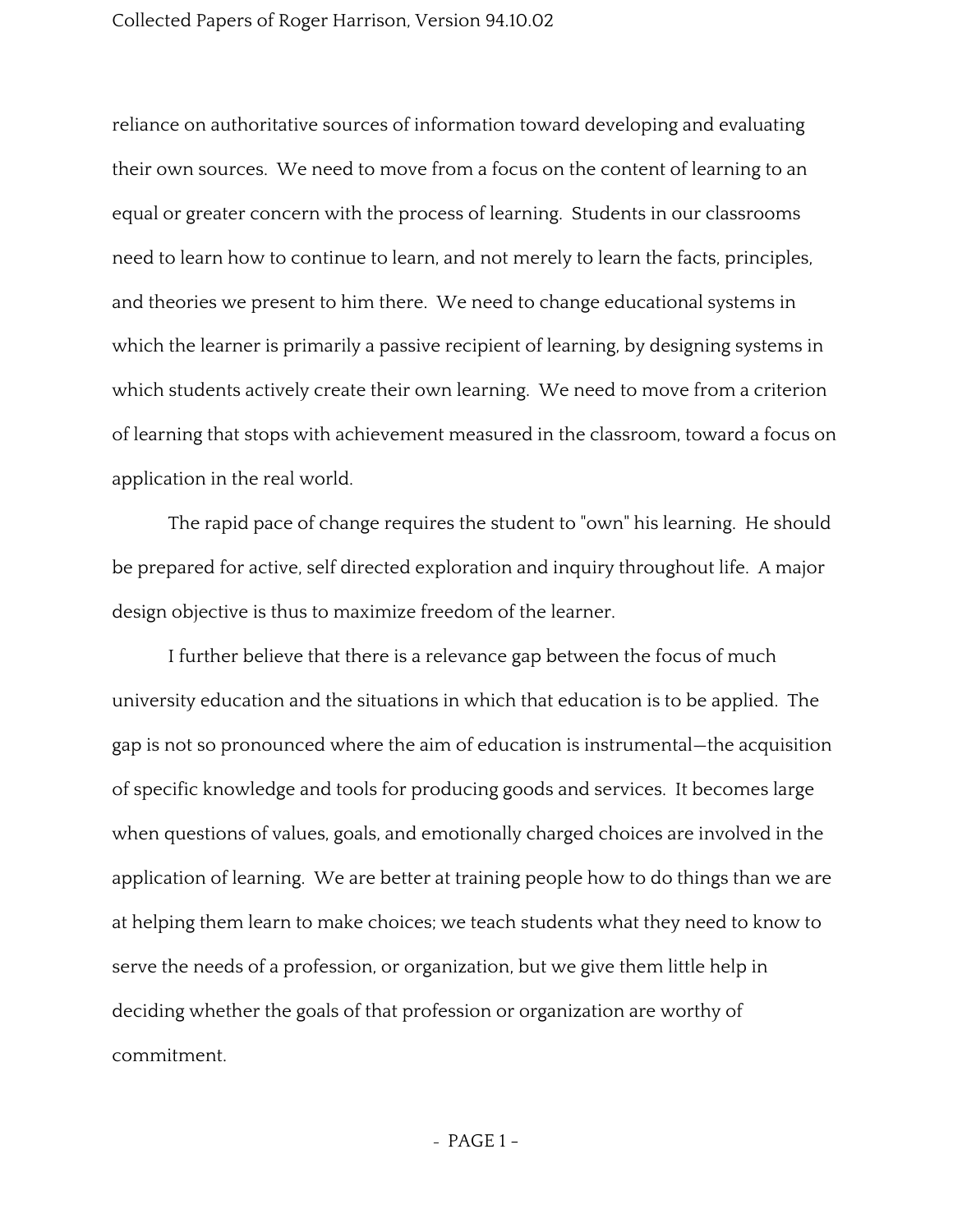I believe that our higher education usually makes it easy for our students to split their values from their behavior—a splitting that is central to the alienation endemic in our culture. The separation of facts and theories from values and emotions that we foster in the name of rationality and objectivity continues into organizational and professional life, where it contributes to performance without commitment and action without responsibility.

Since this paper is primarily a design primer rather than a critique of university education, I shall not belabor the connection between rationalism in the classroom and alienation in society. I do want it to be dear that I believe classroom design should lead wherever possible to significant encounter for the student with the values, choices, and dilemmas embedded in subject matter, and that the encounter should be as real, involving, and emotionally significant as possible. This does not mean anti intellectualism. Rather, it is a bias in favor of involving the student in a real way with meaningful and important issues requiring choice, commitment, and consequences.

All classrooms are complex social systems. However, university classrooms have had a ritualized, stereotyped character that makes it possible for both students and teachers to perform their respective roles with very little understanding of the forces and processes involved in the system. Everyone knows it is the role of the professor to lecture, make reading assignments, give examinations, evaluate assigned work, and assign grades reflecting the student's achievement in a course. Everyone knows it is the student's role to attend lectures, identify and take notes on those contents the teacher regards as important, and to do the same with assigned reading.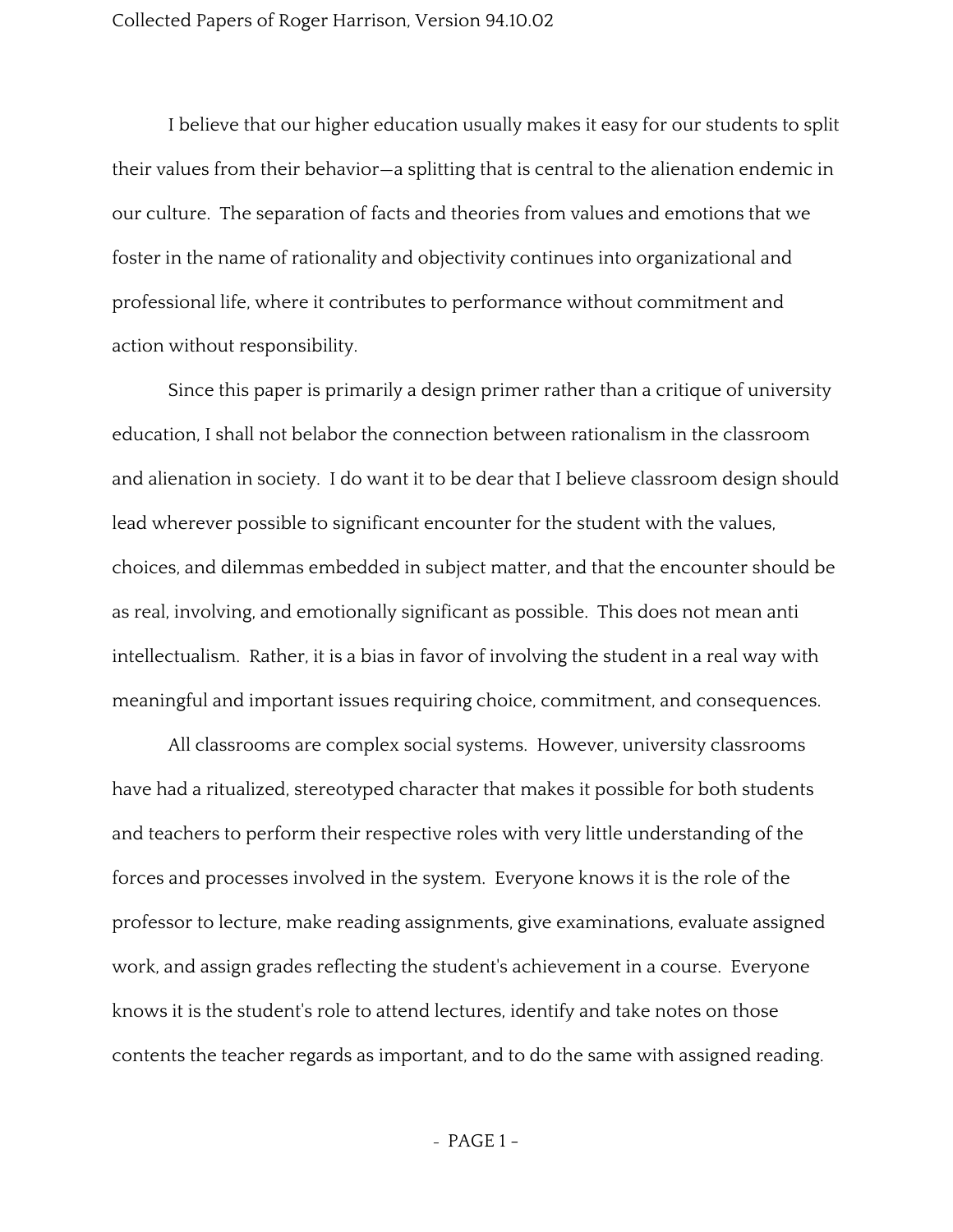The whole is to be held ready for production on demand: in class, in papers, and in examinations.

We are introduced into this ritual at the age of about six, and we stay with it until we are in our early twenties—longer if we become graduate students and teachers. Graduate students learn the ritual so well that usually it is not necessary to train them to be university teachers; they have played opposite the teacher so long that they know the role—they have in effect understudied it. Although it is a nervous, scary experience to face one's first class as a university teacher, this is usually because we do not know if we will be able to live up to the demands of the role, not because we do not know what those demands are. Most of us quickly learn to perform adequately if not brilliantly, moving with little stress from the audience to the stage.

When our rituals fail to produce the expected results, we face a sudden increase in our need for knowledge and concepts that will help us separate what is efficacious in our teaching and learning from what is merely ritual; we need concepts that will furnish better guidelines to what is wrong and what to do to correct it than a system of blind trial and error. Since most of us are trained more in the ritual of the classroom than in its art and science, we resort to trial and error for improving our classrooms. We begin by trying to improve our practice of the ritual: better lectures, assignments, tests, and so on. We experiment with smaller classes, with ungraded assignments, and with group grades for group assignments.

As we tinker, we encounter and learn the dynamics of the classroom social system in a way we could not when we merely played our parts within the ritual. We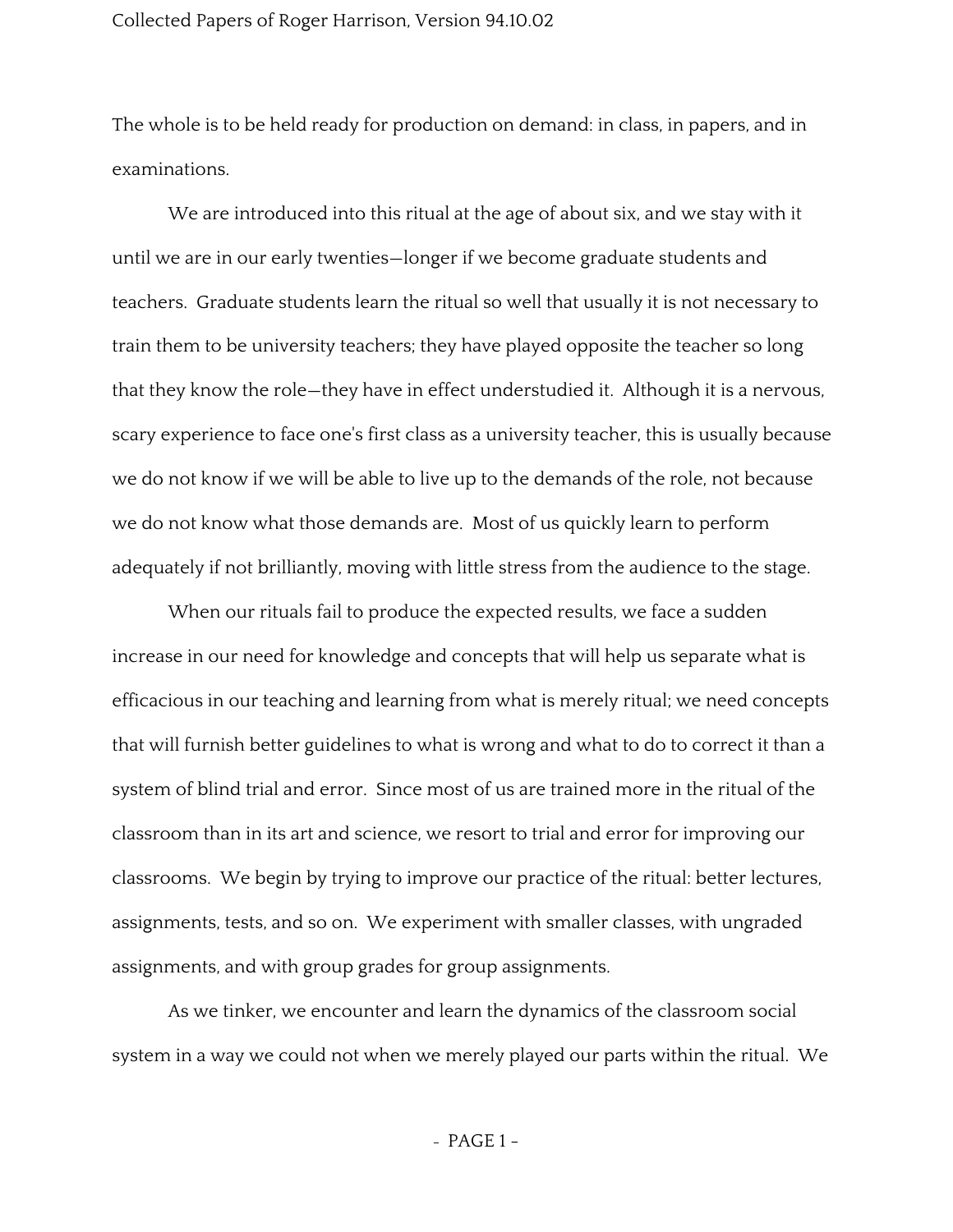find the system resists some changes, accepts others. Some changes have intended effects, others go badly awry. Some roles we prescribe for students and for ourselves require skills, abilities, and attitudes that they or we do not have. We encounter apparent contradictions: an innovation works in one classroom and not in another, and we begin to search for the reasons.

My own curiosity about the social psychology of learning systems began when I tried to apply, in the classroom, some of the practices I had learned in the conduct of sensitivity training and consulting in industry. To my surprise, it seemed that giving students freedom to direct their own learning was more likely to produce apathy than involvement. To add to my confusion, I found that my groupy techniques were eminently successful when I conducted weekend training in leadership for student leaders at other colleges and universities, but when I tried similar things in my own classroom, students were confused and suspicious.

I began to discover that if I wanted to change my classroom I had to learn to use or to neutralize the forces already existing in the system: rewards and punishments and students' reactions to them; values and standards about the appropriate behavior for students and faculty; needs and wants present in students but unmet by the university environment. I began to understand how the students' personal development prepared some of them to welcome and use freedom in the learning situation, but caused others to shrink back from freedom, or abuse k, appearing either too irresponsible or too dependent to use it effectively. I began to see how the pressures from other parts of the university organization and culture limited the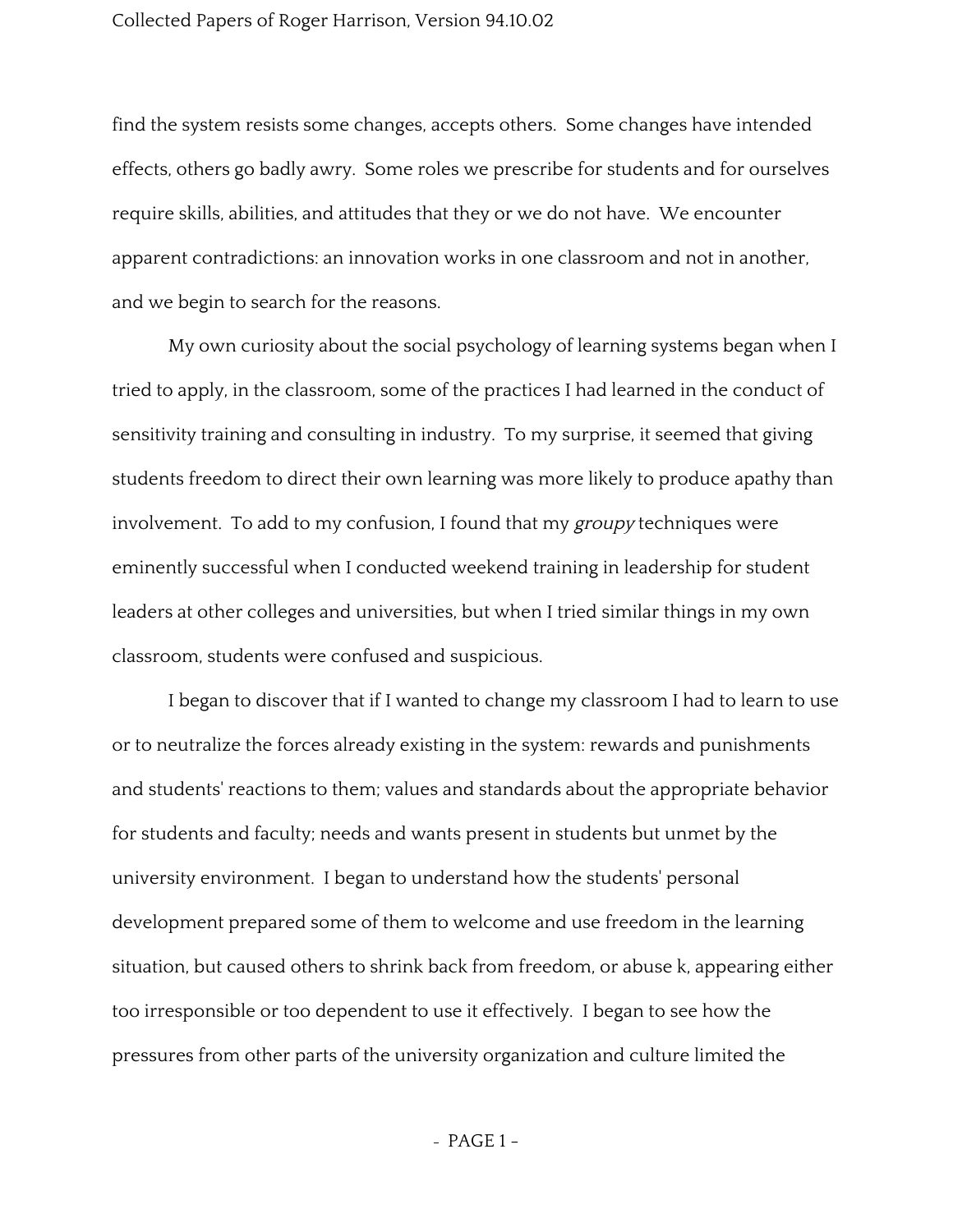measures I could take in my classroom; for example, I found that when I reduced the pressure of grades on my students they often used the extra time to work on courses of other teachers who were not so lenient.

As my understanding of the forces became more detailed and systematic, I found that my experiments and innovations worked better. Students were more highly motivated and they produced better work. The outcomes of my educational experiments became more predictable. I gained greater skill in diagnosing what was going wrong and in intervening to save a failing experiment. Out of these experiences has grown a rough framework of concepts and principles that serves as a guide in deciding what is important to provide for in designing successful classroom experiences.

The overall aim of this paper is to help the innovative teacher to understand what changes in values, attitudes, skills, and behaviors are implied by his design, both for his students and for himself. He should be able to identify probable sources of resistance to change and be ready to work with them, counting the resistance as part of the job of innovation. The design of a learning system, like politics, is the art of the possible. The ideal classroom will not exist in any university we shall see within our lifetimes. We hope to be able to push much closer to the ideal as our knowledge becomes more systematic, detailed, and accurate.

The value, that we train students to "own" their learning, implies choices among alternative learning processes in the classroom. In this section, I shall discuss three types of learning: conceptual, instrumental, and rote. Ultimately we want to promote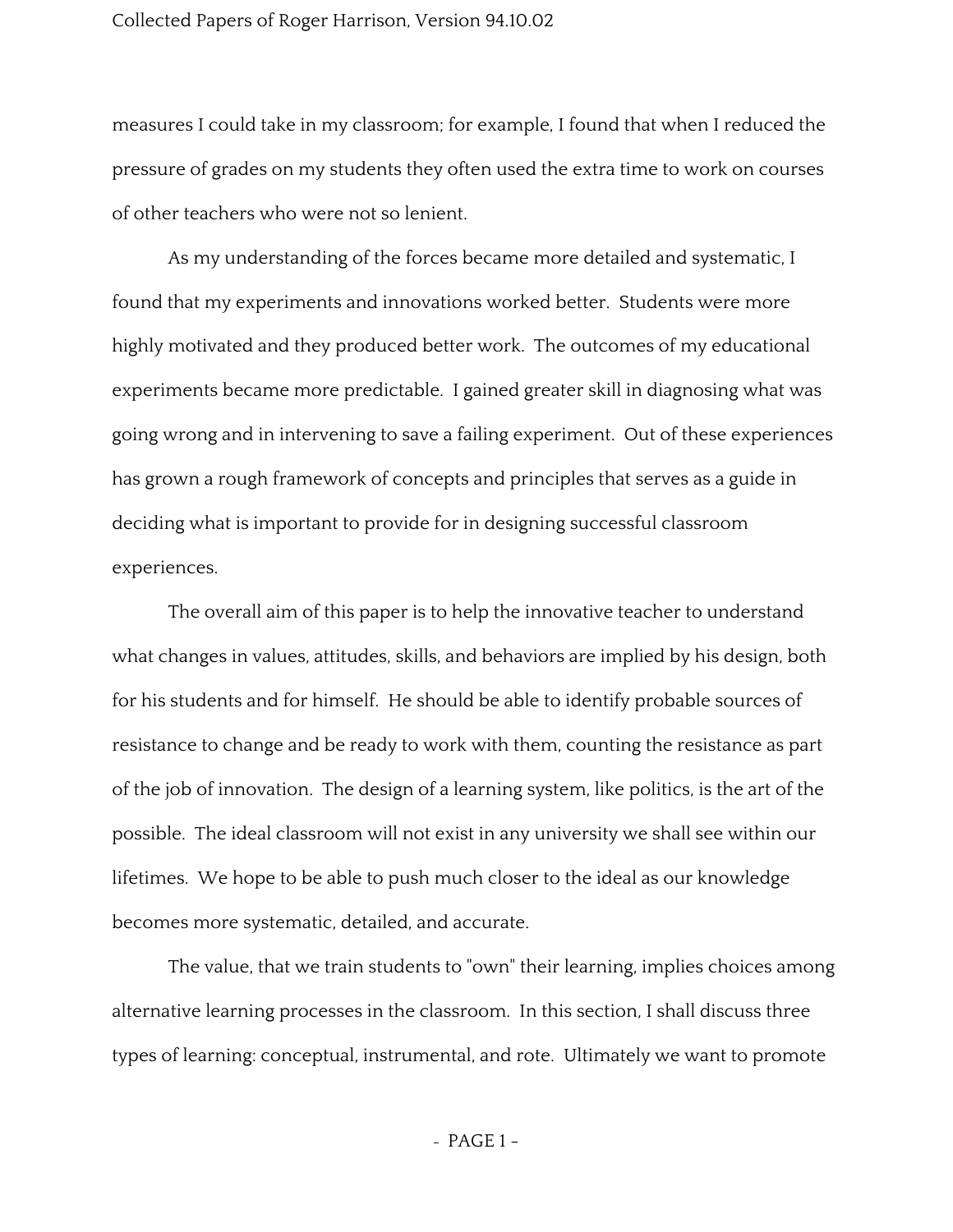learning that not only results in the mastery of the content of a discipline, but also trains the student how to learn. Traditionally, we have been more concerned with learning content than with learning how to learn. If we are to produce active, self directed, lifelong learners, however, the latter becomes as important as the former—perhaps even more important. Specific content may eventually become obsolete or irrelevant to the learner; what he learns about how to explore the world, to gather and evaluate information, to make and test hypotheses will never be out of date.

The processes of conceptualization and theory building are central to the task of learning how to learn. Practically, the learning activities of discovery and application are the realization of these processes. By discovery, I mean that we expose the learner to a variety of experiences, events, facts, and phenomena, expecting that he will uncover relationships, categories, and concepts that order and explain his experience. The teacher provides the experiences and the student actively makes sense out of them, finding the meaning in the events. The teacher has provided the conditions for learning, but the learning process remains the property of the learner. In the case of discovery, the learner goes from the concrete experience to the abstract theory or concept; hence the learning process is inductive.

Application or hypothesis testing is the deductive obverse of discovery. The concepts and theories are given, and the learner's work consists in applying them to the solution of particular problems or to understanding experience. The teacher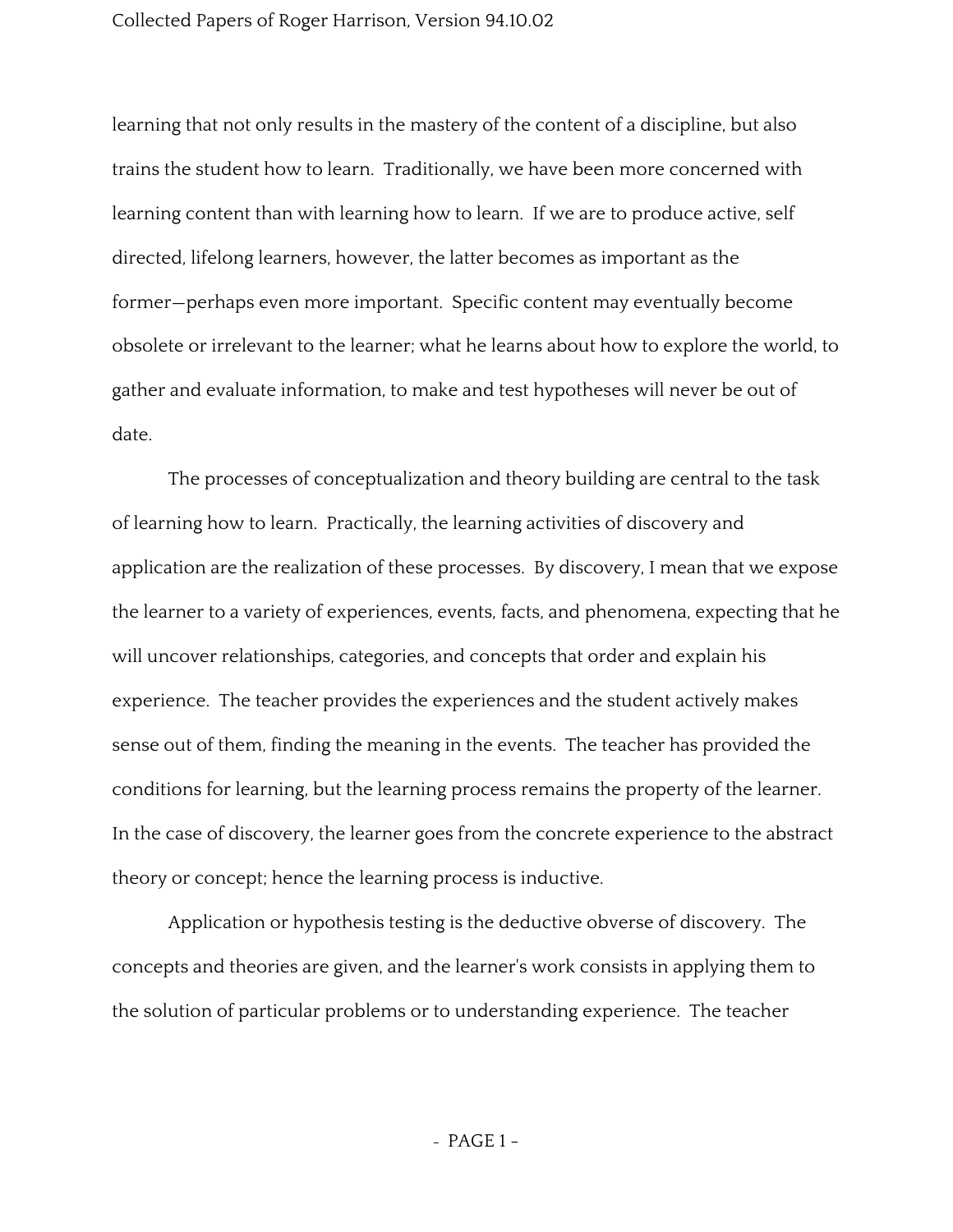provides the organizing concepts and the learner uses them as tools to manipulate events or to understand them.

Both the inductive and deductive learning processes are active and contribute to learning how to learn. In each case the learner has to do something with what is given him: build theory or test it. Both can encompass the experience of encounter. The experiences of which the learner is asked to make sense inductively can be designed to exhibit values and have emotional impact as well as to be intellectually stimulating. The application of concepts and theory to action may have value implications and dilemmas of choice.

Two examples from my own teaching illustrate the processes. In one course in the psychology of administration, I wanted students to learn and test a theory of motivation deductively. I presented the theory, using lectures and reading assignments. Then I asked my students to conduct interviews among first year students at the university in which they were to elicit as much information as possible about the motives and needs of the first year students and test whether the theory was adequate to account for what they found. Where their results deviated from the theory, I encouraged students to modify the latter, thus beginning the inductive process that should always follow the failure of a concept or hypothesis.

In a different course on group behavior, I asked students to keep a diary of significant events, which occurred during the biweekly unstructured meetings of the course. At the end of the semester, they were to derive concepts and theories of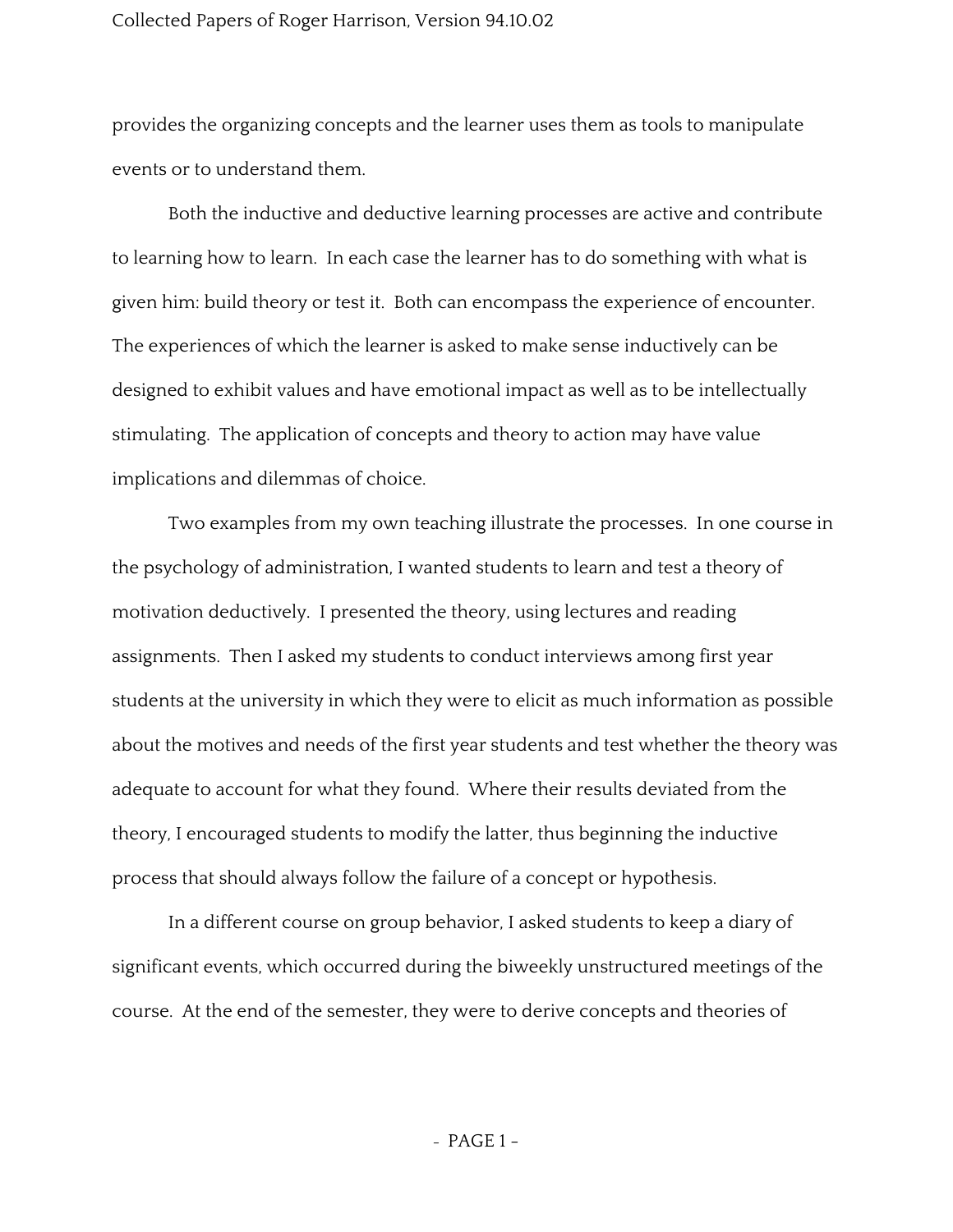group behavior from these records of experience. In this example, the students moved inductively from experience to the discovery of concepts.

In both these examples I was concerned not only that the students learn about psychology, but also that they learn about how to use theory and how to learn from experience. I was concerned about the students' learning how to learn as well as about their learning of content. I believe that rote learning is greatly overused in the university classroom, with the result that students commit to memory a great deal of material that never gets related to anything more significant than the next examination. The problem is not that the material that is learned by rote is unimportant, but that we often assume that, once it is learned by that method, the teaching and learning job is done.

Since rote learning will probably be with us for the foreseeable future, we need to find some way of counteracting its tendency to make students passive and uninvolved in learning. For example, the effective modern language methods reduce the rote learning of vocabulary to a minimum and never allow it to interfere with active use of the language in conversation. When we move toward an emphasis on active use of each bit of information to accomplish some result, we are going away from rote learning and toward instrumental learning. The terms of the learning equation shift from  $X$  goes with  $Y$  to accomplish result  $X$ , do operation  $Y$ . This is obviously a more active process of learning and is more consistent with our values.

Some of the innovative courses described in The Changing College Classroom book have large components of instrumental learning of techniques, those of Runkel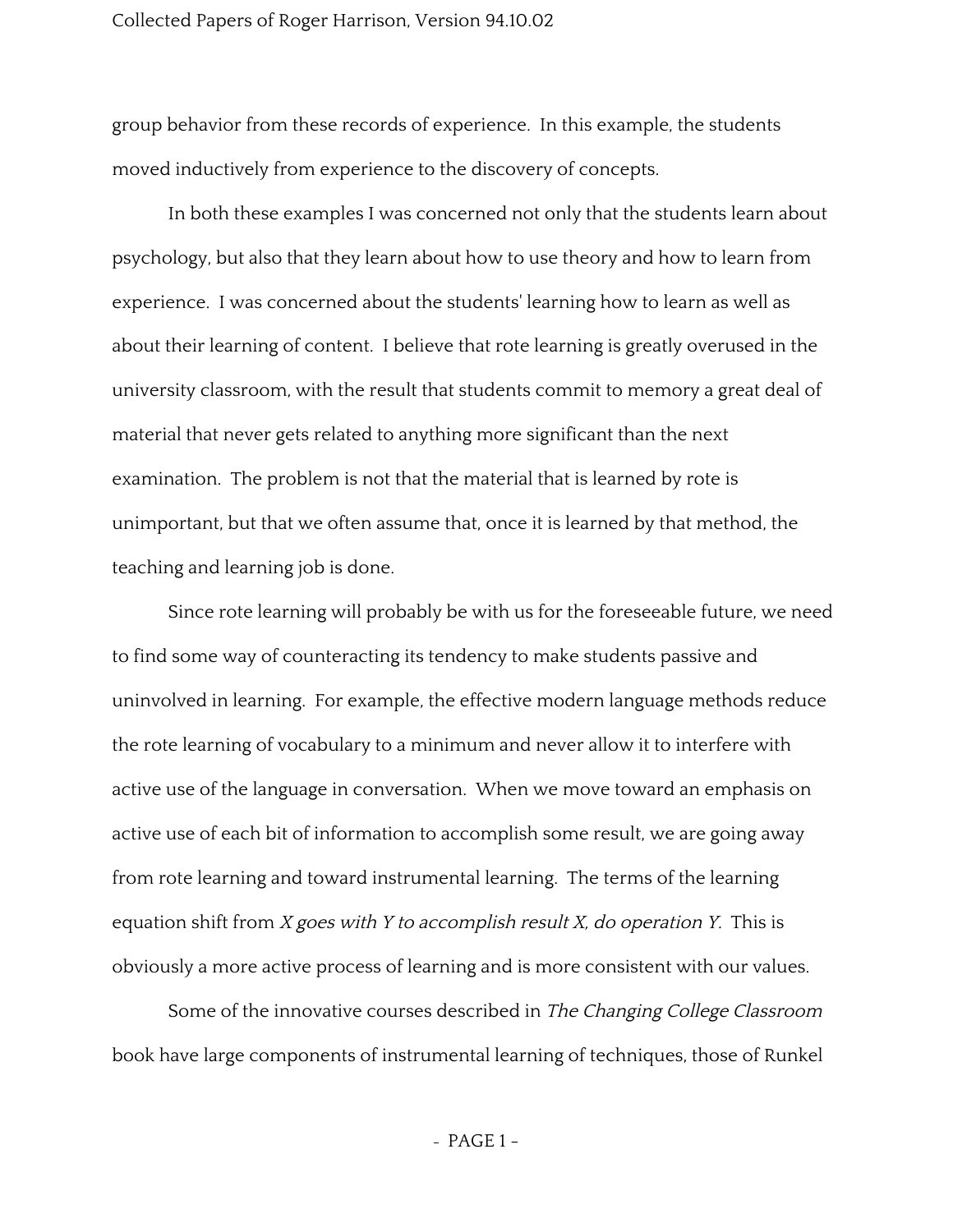and Seiler, for example, and the one by Horn, especially, is built around instrumental learning principles. We should, however, be aware that our choosing to provide students with tools always involves consequences for learning how to learn. The student who works out his own methods of approach most owns his learning. The student who has a wide and free choice of methods and techniques that can be applied to his own goals also has ownership, especially if he is required to make the choice on his own. Obviously, one cannot always make the ideal choice, especially when there is much content and method to be learned. However, the consequences of over controlling the instrumental learning of students may be severe. This is illustrated by an example from industrial experience. A large American chemical company extensively recruited research chemists in Europe for a time during the 1950's to compensate for a shortage of chemists trained in the United States. After several years' experience, however, the company decided that the Continent was not a good source of research personnel. The company discovered that young chemists trained there found it hard to take individual responsibility and to carry projects forward. As one manager put it, "They are so used to having the professor tell them what to do, that if you give them a project, they wait around for someone to tell them how to do it. They have no confidence in their own ability to conduct research." These chemists had learned a general method for doing research (to ask the professor) which did not work when they were left on their own. They had also acquired an image of themselves as low in the ability to generate their own approaches to problems. Though they were well-trained in their basic discipline, their instrumental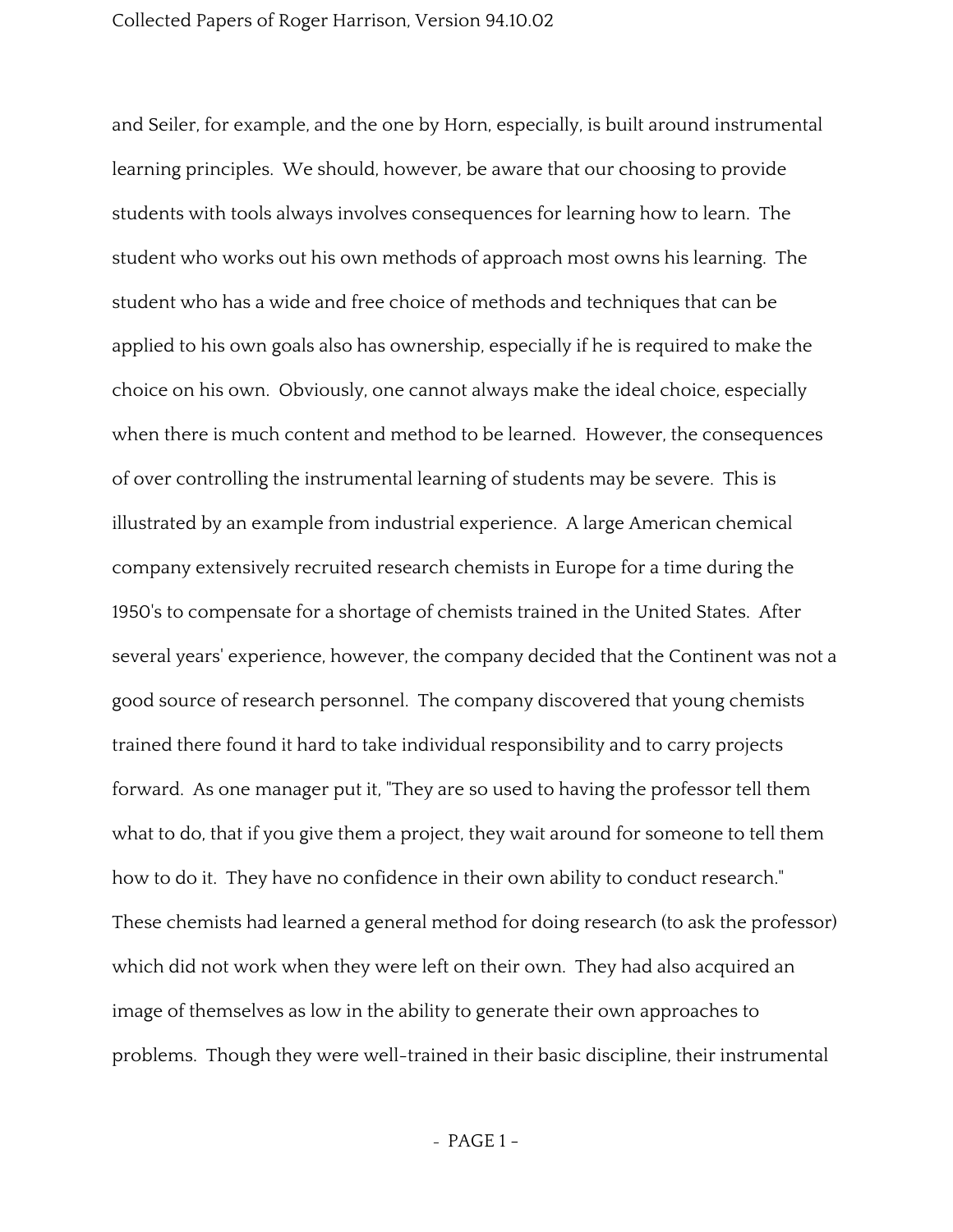learning about how to solve problems required a relationship to authority that was not available in this organization.

To summarize my point of view regarding the selection of learning processes in the design of classroom experiences: I favor giving a high weight to learning how to learn. Conceptual learning processes give the learner most freedom and ownership of the learning process and can best prepare him to be self directed and independent in his future learning. Both inductive and deductive processes are advantageous: the former being the generalization of concepts and theory from experience, the latter being the testing of theory and its application to the solution of problems.

The lower learning processes have less desirable consequences. Rote learning tends to develop a passive and dependent orientation to learning, and instrumental learning is often tightly controlled by the teacher's selection of goals and means to the goals. However, instrumental learning can in part be given back to the learner when the teacher encourages exploration and experimentation in the choice and practice of means to goals.

# **Motives, Needs and Goals**

An understanding of the motivational aspects of classroom design is badly needed in American universities. A theory of motivation can help the classroom designer make intelligent choices about the needs and incentives upon which he will base his designs. First. Man is a wanting animal. When one need is satisfied, others arise and become motive forces. While it is possible to satisfy a particular need, it is not possible to satisfy all the needs of a person. Although we tend to think of human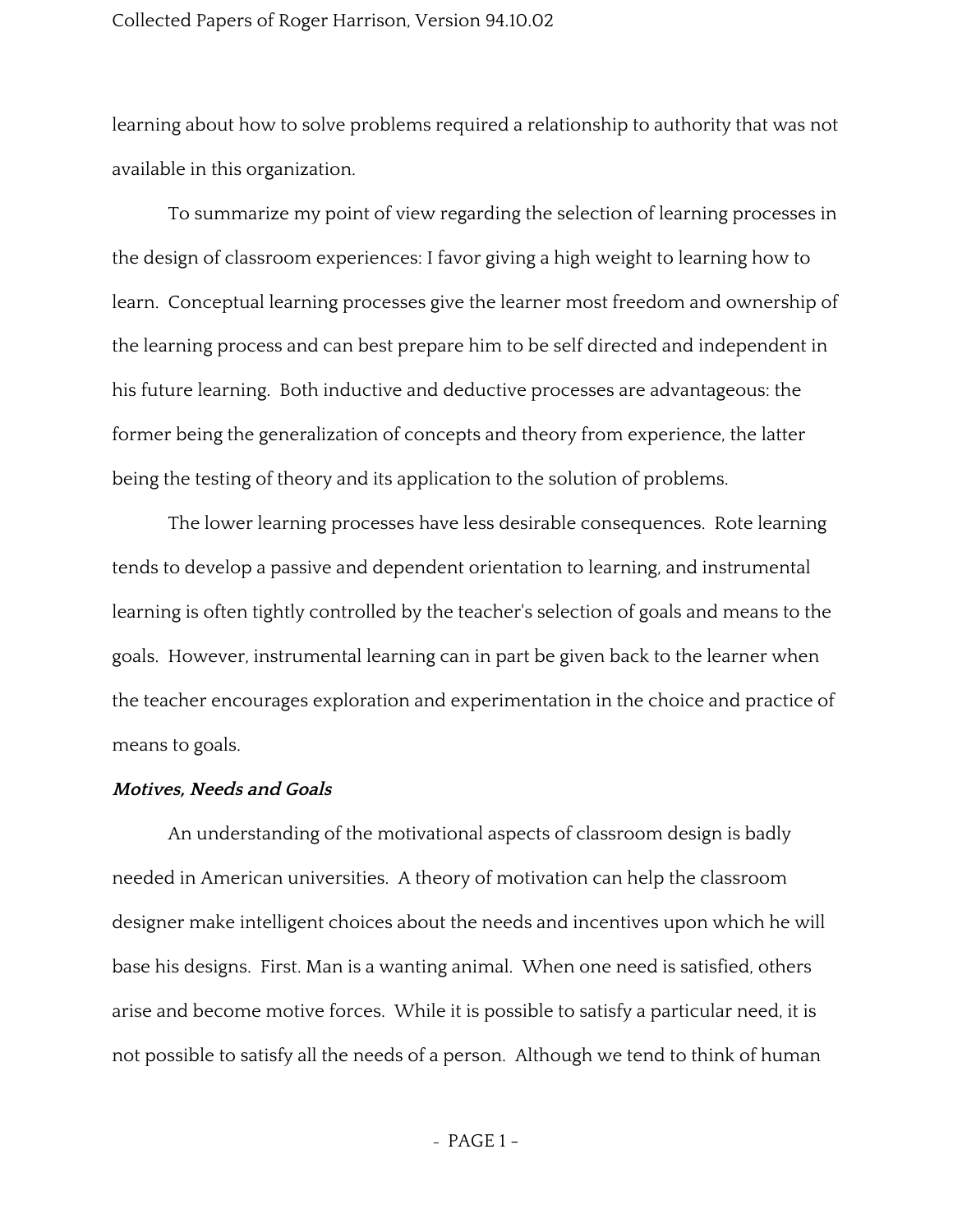needs as fixed and static, they are changing and dynamic, first one and then another emerging, becoming potent, achieving satisfaction, and then fading into the background. Give a man bread and he wants respect; give him respect and he wants love.

Universities, like other social systems, control the behavior of their members through the application of incentives (rewards and punishments). For the incentives to be effective, they must meet important and currently active needs of the members. Otherwise the incentives will not control behavior and the system will begin to break down. When our assumptions about the people's needs turn out to be inaccurate, things can go wrong very fast. The behavior of others in the system becomes unpredictable and uncontrollable. This is happening on university campuses all over the world where many students are becoming inexplicably unresponsive to the incentives applied to control their behavior. It is a reasonable hypothesis that the students' needs have changed, while the incentive systems have not.

Our model of motivation postulates three basic human needs actually or potentially active in everyone. The model is a modification of an original concept by Maslow (1954). Physio-economic needs are those for very broadly defined creature comforts: anything from the most basic essentials of existence like food, water, shelter, and clothing, to such unessential but comfort producing incentives as automobiles, dishwashers, and shorter working hours. Social systems for the production and distribution of goods and services originally take much of their motive force from physio-economic needs. Social needs are those for love, acceptance, belongingness,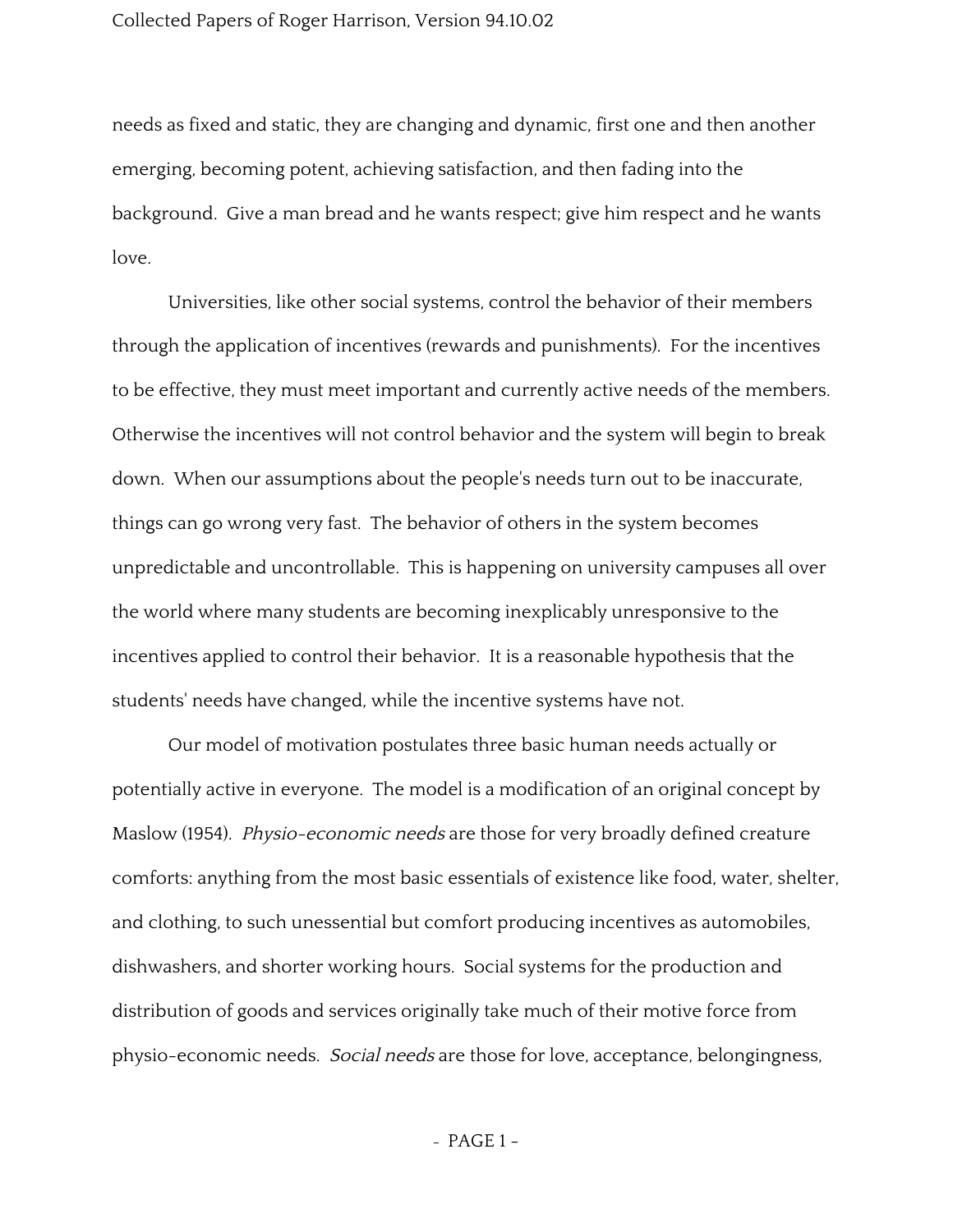and closeness to others. This need includes all wants and desires pertaining to loving and hating, being close and intimate, and spending time by oneself or with others. *Ego* needs are those for competence, knowledge, status, and respect. Wants and desires relating to self esteem, self confidence, achievement, reputation, and recognition are all included among the ego needs. A given kind of behavior can be controlled by incentives in any one of the three need areas. For example, a student may enroll in a particular course because it is on the path to a degree and an economically secure life (physio-economic need); because his friends are also enrolling in it (social need); or because he is oriented toward the mastery of the subject matter of the course (ego need). We never know exactly what the active needs are that students bring with them to our classrooms, but we can be sure that they are not identical. The most viable and effective classrooms are those in which desirable behavior (work, or learning), from the point of view of the system, can lead to a variety of rewards. In other words, they are classrooms in which people with varied needs can all be rewarded for contributing to goals the teacher also values.

In universities, I have been impressed with the narrow range of rewards (those limited to the ego area) offered in most classrooms for effective performance. We offer recognition for knowledge and competence through grades, academic honors, and the personal respect of teacher and classmates. Some teachers and courses, by no means most, offer exciting opportunities for the intrinsic satisfactions to be taken from the growth and development of one's understanding and intellectual capacities. Very rarely do the formal learning systems of the university provide much in the way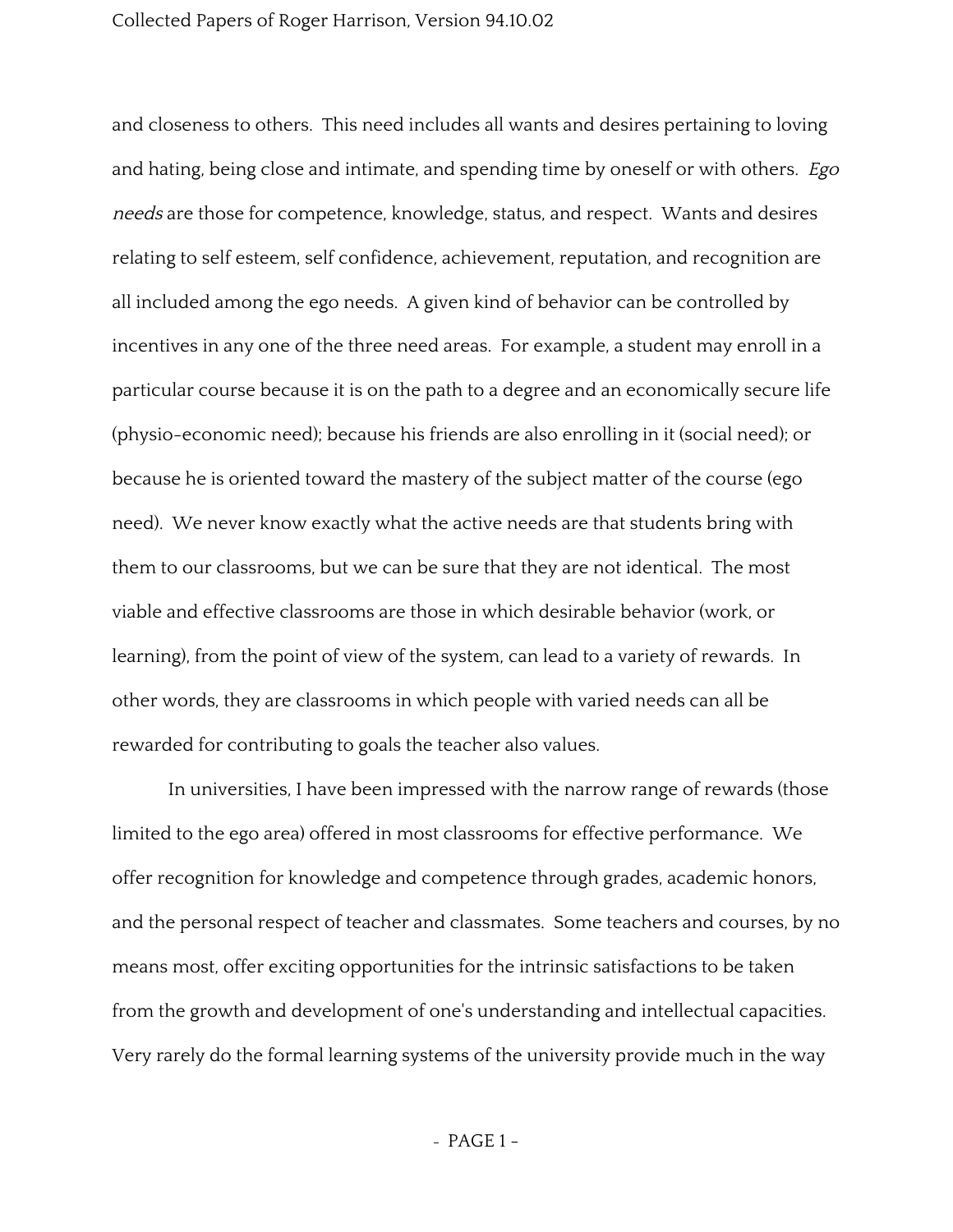of social satisfactions, and those that have been available informally are being badly eroded by the size and bureaucracy of the universities. Affection and liking between students and teachers become impossible when they spend little time in face to face contact. The same is true for students in their relations with one another when work assignments are individual and when living arrangements are not communal.

In the survey that some of my students made of first year students, the needs found to be the least well satisfied were social needs; my upper-class students have confirmed, in diaries I asked them to keep, that this deprivation is only partially made up after two or three years in the system. The social needs of students are relevant to the designer of classroom processes in two important ways. First, the goals of classroom design, as I have outlined them above, emphasize encounter as a significant educational goal. Learning that is low on encounter is not experienced by students as relevant and will not easily be applied to choices and actions in the real world. Educational systems fail significantly to approach the goal of encounter when students' relationships with teachers and one another are impersonal, lacking in emotional impact, and without important consequences for the individual's social needs. Second, such educational systems fail to motivate significant numbers of students whose social needs are more active and potent than their needs for the ego rewards traditionally offered in the classroom. Social needs of students must be attended to if only to revitalize the classroom and stimulate learning. This means that systems of rewards in classrooms should be designed so that the learning process will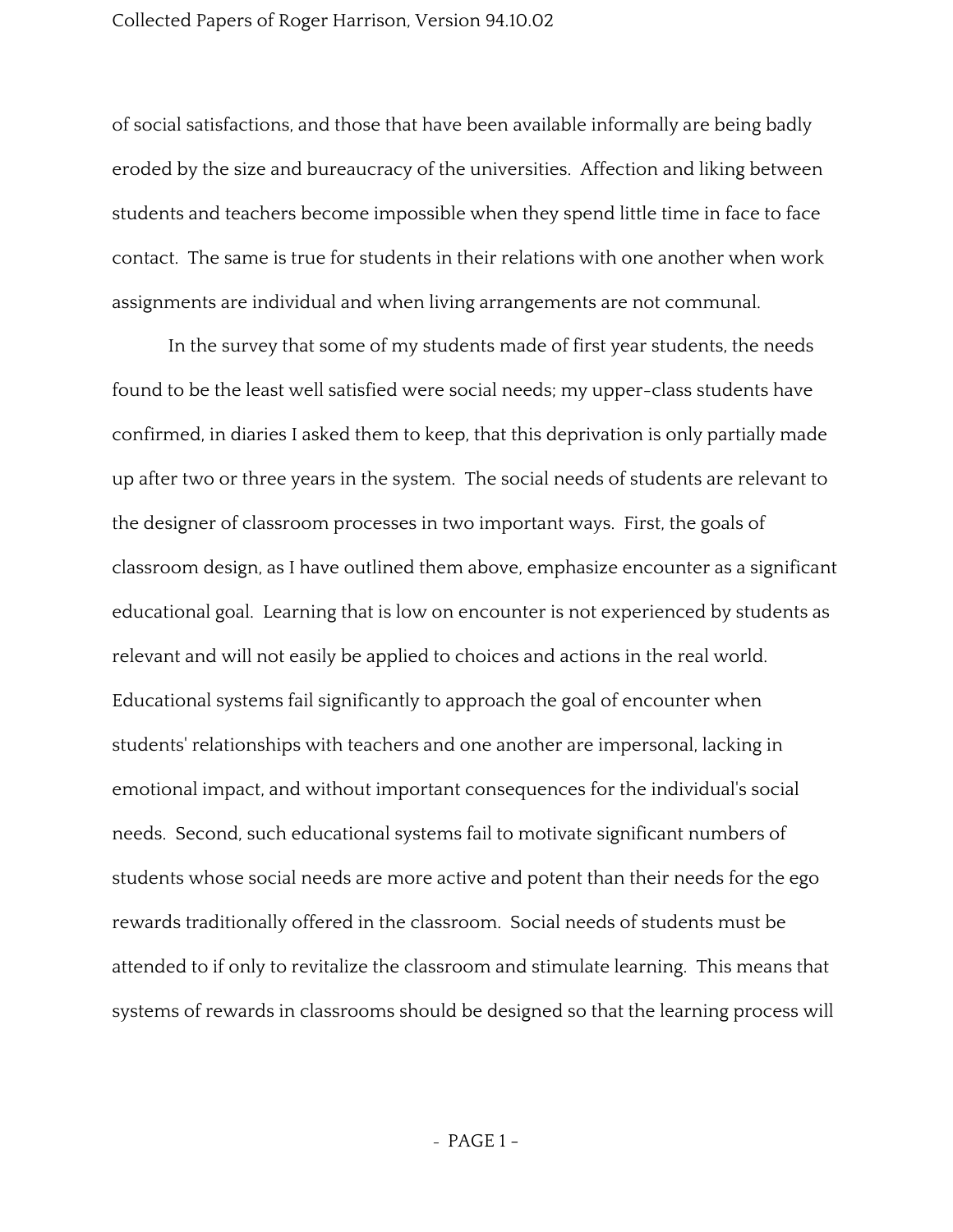either be intrinsically socially rewarding or will lead to social rewards for the effective and highly motivated learner.

I have been treating needs as though they were to be met directly by rewards or, in reverse, by punishments or the withholding of rewards. However, goal seeking operations vary not only as to the three basic need areas, but also as to the social processes that satisfy the needs. These processes will be assessed according to their levels of influence. Teaching, after all, is a process of influence.

# **Compliance**

At a rather low level of need satisfaction, the individual is prepared to enter into what Kelman has called *compliance* transactions with the environment (Kelman, 1958; Kelman, 1961). He is deprived enough and hungry enough to be concerned mainly with getting the next satisfier and avoiding the next punishment or deprivation. The distinguishing characteristic of compliance is that the person being influenced is oriented to external sources of reward and punishment, and behavior is consequently controlled by the outside agent who administers rewards and punishments. If external sources of satisfaction fail the individual, he has few resources of his own on which to fall back. He is often confused and lost. In the area in which his need is high, he is likely to have underdeveloped values and standards of ethical behavior and to take what he can get when and how he can get it. He is relatively unresisting to exploitation by others, and he will exploit them in turn when opportunity offers. He is oriented to the present and near future and finds it difficult to put off present wants for future advantage.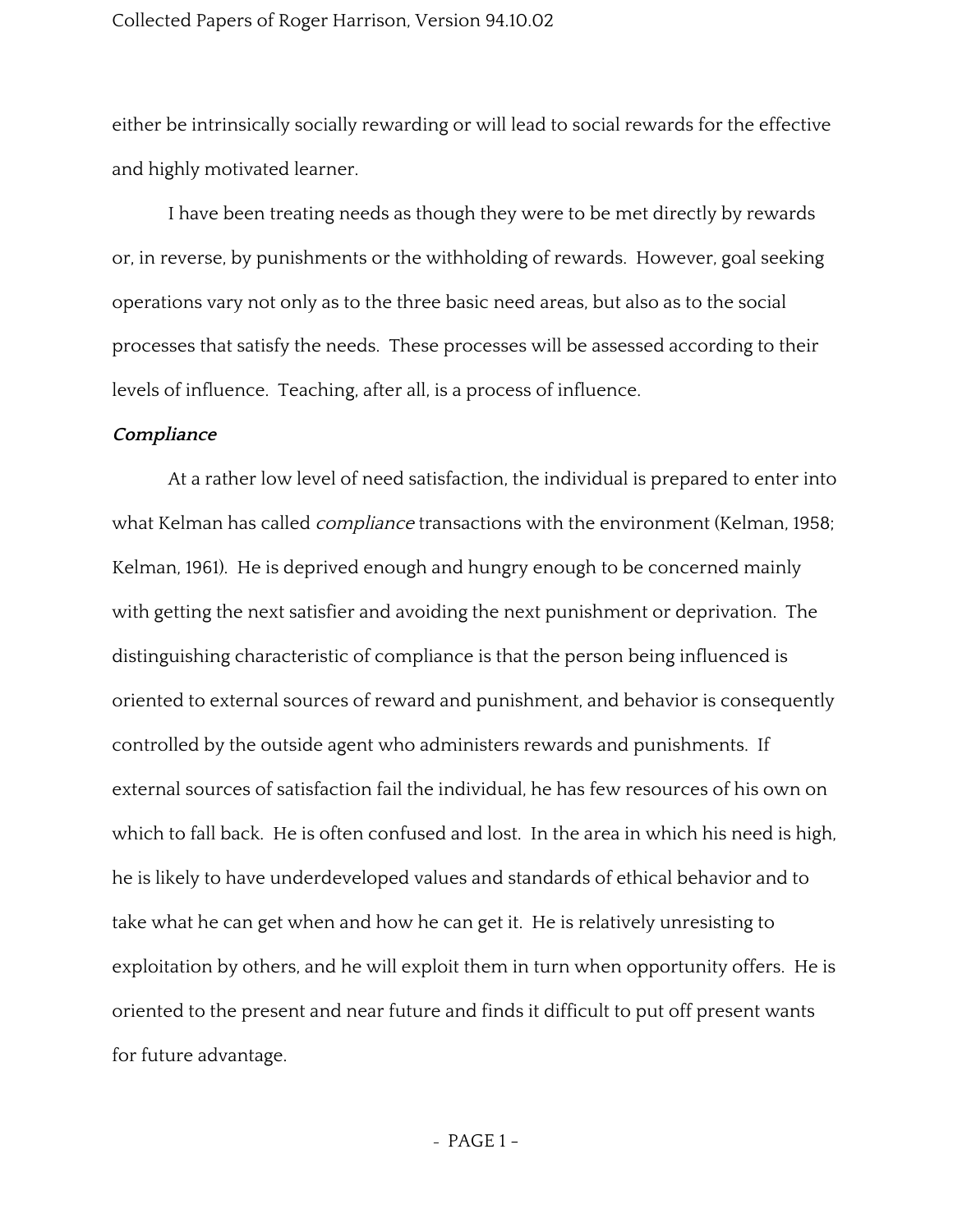In the classroom we find dependent students responding to rewards and punishments in both social and ego need areas. Some students work hard for grades, fear failure, go to great lengths to impress the teacher with their willingness to work and their mastery of what he has assigned, and seldom take any risks that might result in punishments, such as disagreeing with opinions of the teacher. They are employing compliance processes in the ego area. Other students exert themselves to be pleasing and likable. They may amuse other students and the professor; they avoid conflict and controversy for fear of offending others; they may spend a great deal of time in socializing to the detriment of their work; their effectiveness as students may be at the mercy of whether the girl or boy friend or the roommates are at the moment accepting or rejecting them. They are functioning at the compliance level in the social area.

From the point of view of the learner, compliance management is most effective when the need is strong and when the individual has few resources of his own to use in achieving satisfaction independently of external sources of reward and punishment. It is least effective when the need is weak or currently well satisfied, and when the individual has readily available alternate sources of satisfaction. From the point of view of the classroom designer, compliance systems are most useful when the response desired from the learner can be closely specified and compliance observed. The effective administration of rewards and punishments depends on one's being able to specify, in advance, the response which one requires from the learner, and then to observe whether the response has been produced, and to reward or not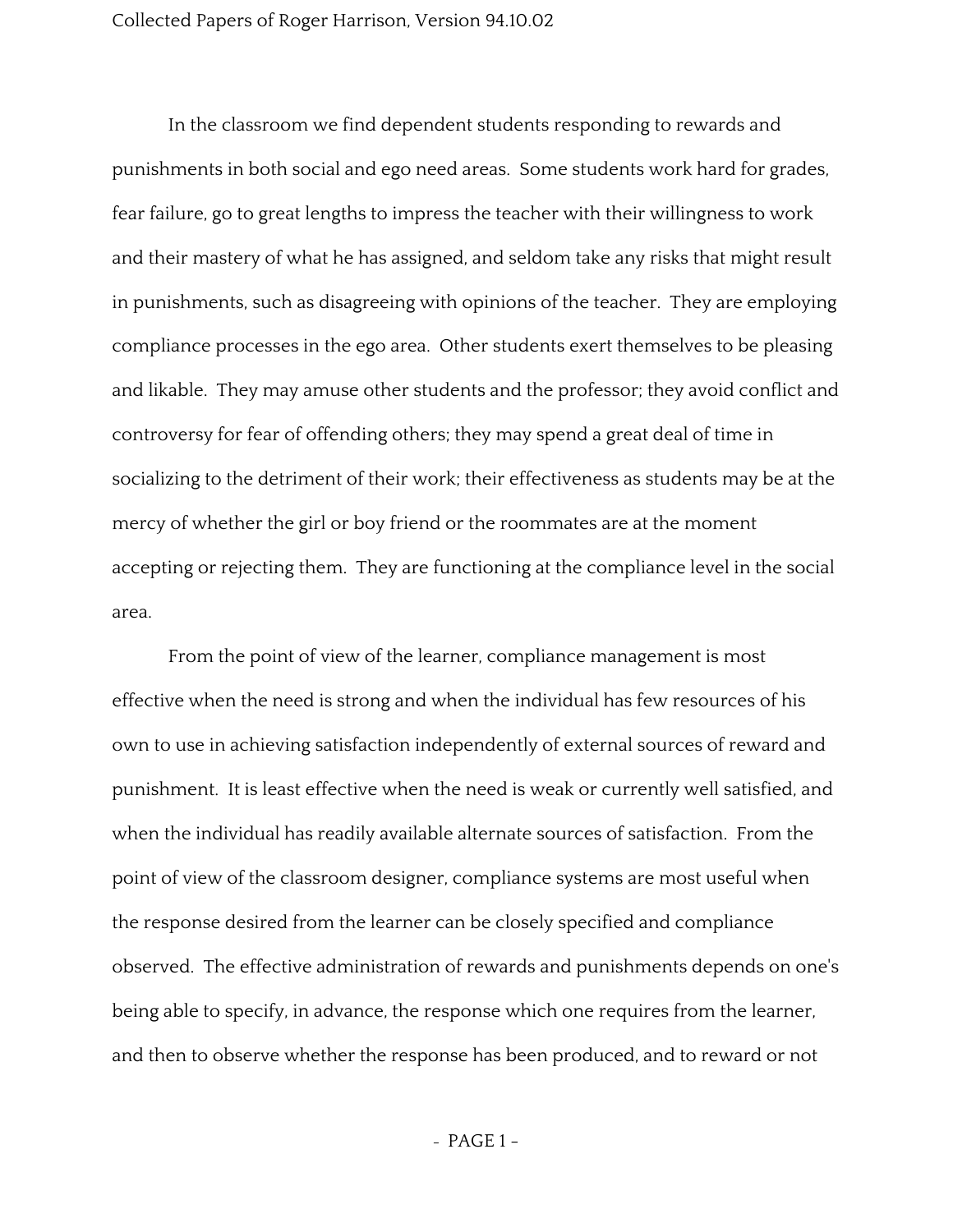accordingly. Compliance management lends itself to rote and instrumental learning. It does not work as well where discovery and hypothesis testing, or invention and application, are the major learning processes, because, in these cases, it is precisely the external control of behavior from which we are trying to shake the learner loose. Nor does it work well when the teacher does not control rewards that will satisfy the active needs of his students. Most influence in schools and universities is compliance based, with the teacher as formal authority.

The progression from one level of need satisfaction to another seems to be a developmental process in which stages have to be gone through in a regular order. There are two processes relevant to this moving up and out from dependency and passivity. One is a moving away from others; the other a new kind of moving toward others. The moving away involves a counter dependent orientation in which the individual struggles to free himself from control by others. He shows a new willingness to endure deprivation to avoid domination, secure in his feeling that the deprivation is temporary and, at least to some extent, under his own control. He separates himself from the ideas, attitudes, and standards of others; after having been conforming, he becomes iconoclastic. In the ego area, we now find students rebelling against domination and dependency. Sometimes they avoid schoolwork for extracurricular activities where they can attain recognition, respect, and a feeling of growing competence without submitting to the control of assignments, examinations, and grades. Sometimes they seem to go on a kind of private strike, in which their productivity and their grades take a sudden nose dive. Sometimes they become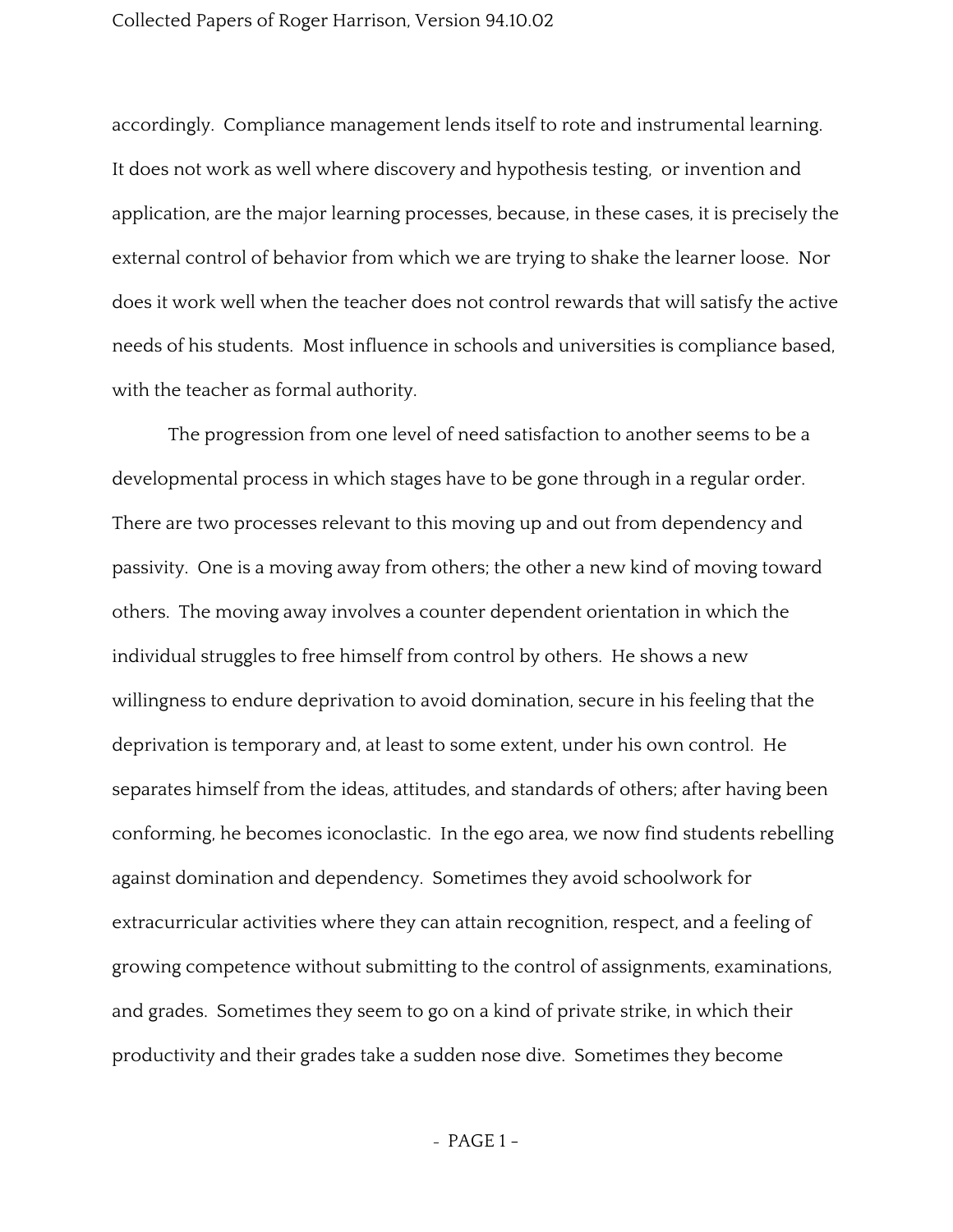argumentative and contentious, challenging the authority and competence of the teacher. In the social area, we find people who are emerging from dependency developing an increased willingness to take risks with love and friendship. They become more likely to fight with their friends and to violate the standards of acceptable behavior. They may exploit the exploiters by trying to see how many people they can have in love with them at the same time, or by using friendship to manipulate others.

# **Identification**

It is possible to become fixated or stuck at any stage of development. Dependent and counter dependent orientations can become life styles for individuals or for whole groups and societies. If development continues naturally, however, the moving away of counter dependency is followed by the moving toward of identification. With identification, influence takes place through the influenced person's wanting to be like or to learn from a model. The influenced person seeks the influence, out of his own needs for self definition, rather than complying in return for rewards or in fear of punishment or deprivation. Another aspect of identification is the establishment of relationships in which one finds identity and self definition through the way others act toward him. If I am a member of a group that treats me as likable and worthy of friendship and trust, I will be willing to meet its standards and requirements to maintain the identity the group confirms. If I belong to a group or organization holding an elite status in my profession, I will be willing to accept its influence in order to continue to see myself as elite. Any relationship contributing to a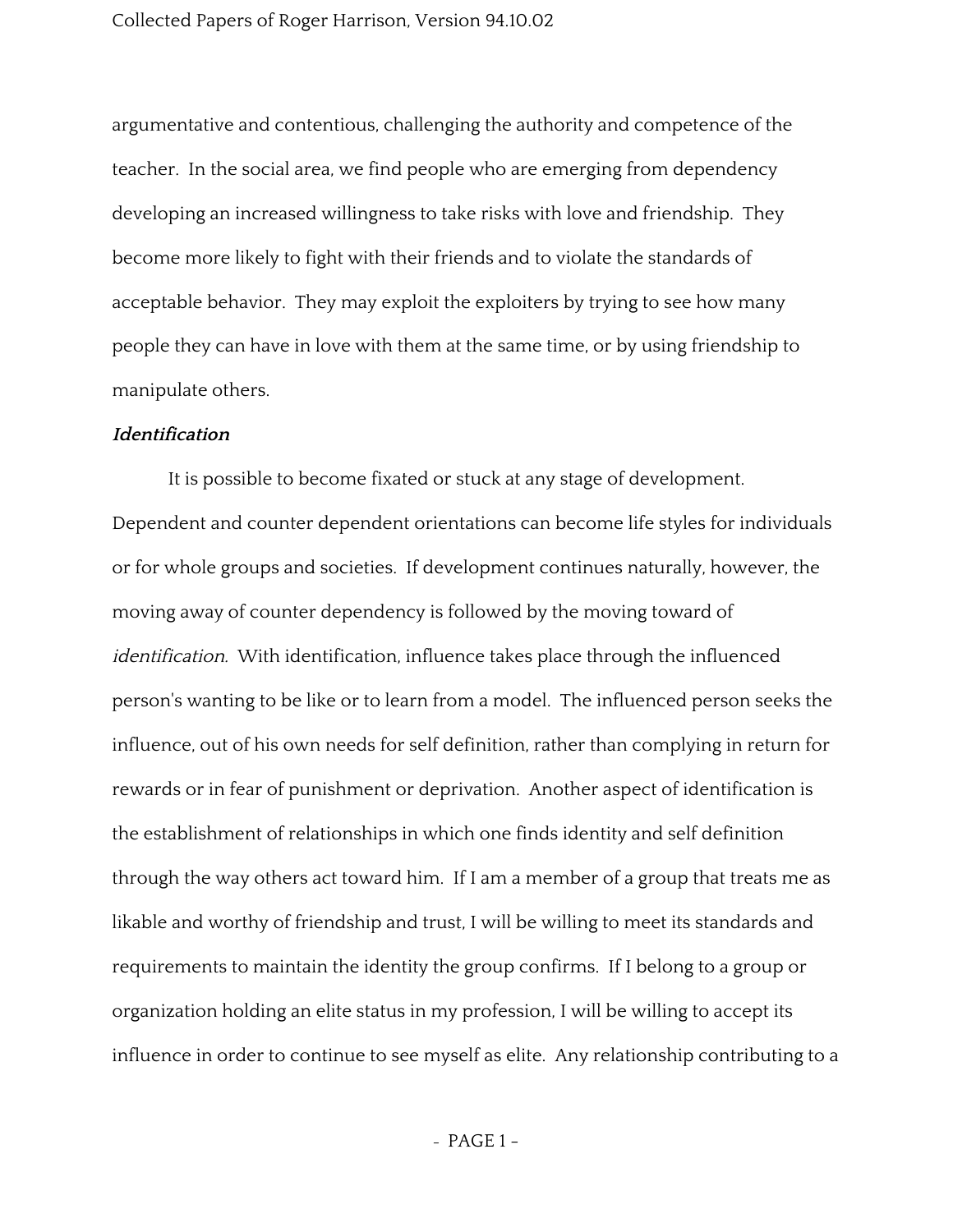person's own sense of success, competence, or worthiness of love can be a source of influence through the person's desire to maintain that support for his identity. Identification processes are significant sources of influence in the classroom. In Cytrynbaum and Mann's typology, they are found in the teacher as ego ideal and the teacher as person. The popular image of a good teacher is of a person who serves as a model for students, inspires them to the highest ideals, sets them a good example, brings out the best in them. These are ways we have in everyday speech of talking about influence through identification. Identification is also significant in the influences students exert upon one another. Students develop an image of the ideal student that is not at all the same as the faculty's image, which is less likely to embody social attractiveness than is the students'.

# **Internalization**

At a certain stage in the development of the individual, he may develop beyond being greatly dependent on others for the satisfaction of his needs. He may acquire a strong sense of his own identity and a correspondingly clear and strongly held set of values. In the normal course of development, most of us come to operate from internalized values and standards a large part of the time and in a number of areas. We are not honest just because we are afraid of being caught, but because we identify ourselves as reasonably honest persons; we do not give love only to receive it in return, but because we feel love and we see ourselves as warm, loving persons; we do not achieve just for the acclaim and respect of others, we work for the pleasure and satisfaction we find in a job well done. When we are operating from such values and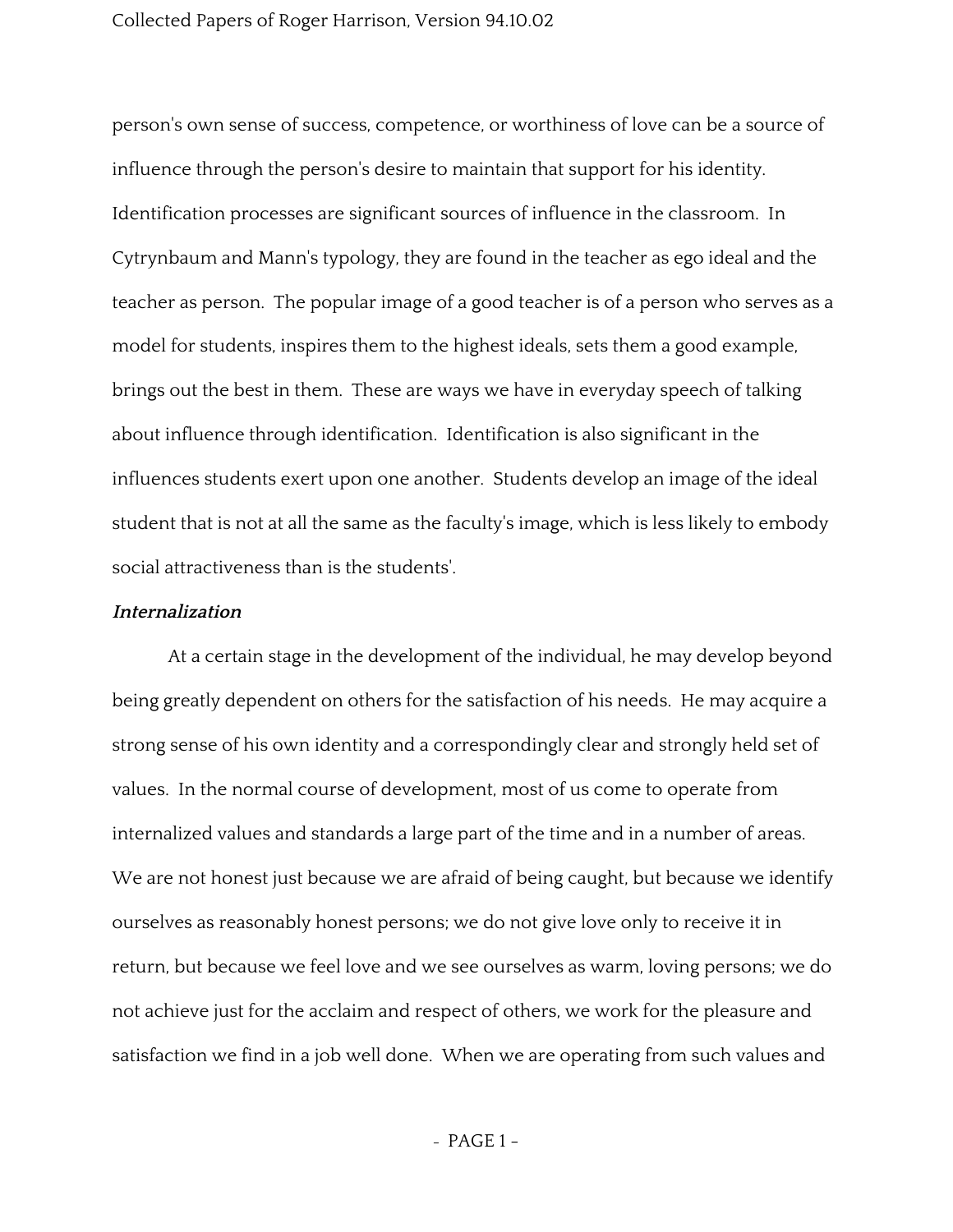from our abilities to give, create, and love, we can truly be said to be self directed and to own our own lives. People who are operating in such an inner directed mode of need satisfaction tend to be rather unresponsive to coercive influences or to identification processes. If the rewards or the relationships offered to these inner directed people reinforce their values and sense of self-identity, they respond, but their values take precedence when there is a conflict between inner and outer influences. If such persons can be subjected to massive and unrelieved environmental control, their values and sense of self can often be broken down and they can be made externally directed again. For most of us, this can happen, to some degree, in times of personal stress or deprivation: when we are without money and hungry, or unloved and alone, or failing and unrecognized in our work. Some of the time, however, most of us operate more from our values than from our interests (the latter being defined as getting the most satisfaction for the least effort).

University students may be more subject to external coercion than are the adults they will become. Certainly they are more likely to be deeply involved in the processes of identity formation than they will be later. Many of them, however, operate much of the time upon strongly internalized values firmly rooted in a clear sense of identity. Unfortunately, because of the increasing gap between students' values and those embedded in the structure and operation of the university, the attempts at influence made by teachers are often irrelevant or counter to students' values. When this happens, particularly if the coercive pressures are great enough to make them feel really oppressed, students either do not respond or they resist. Even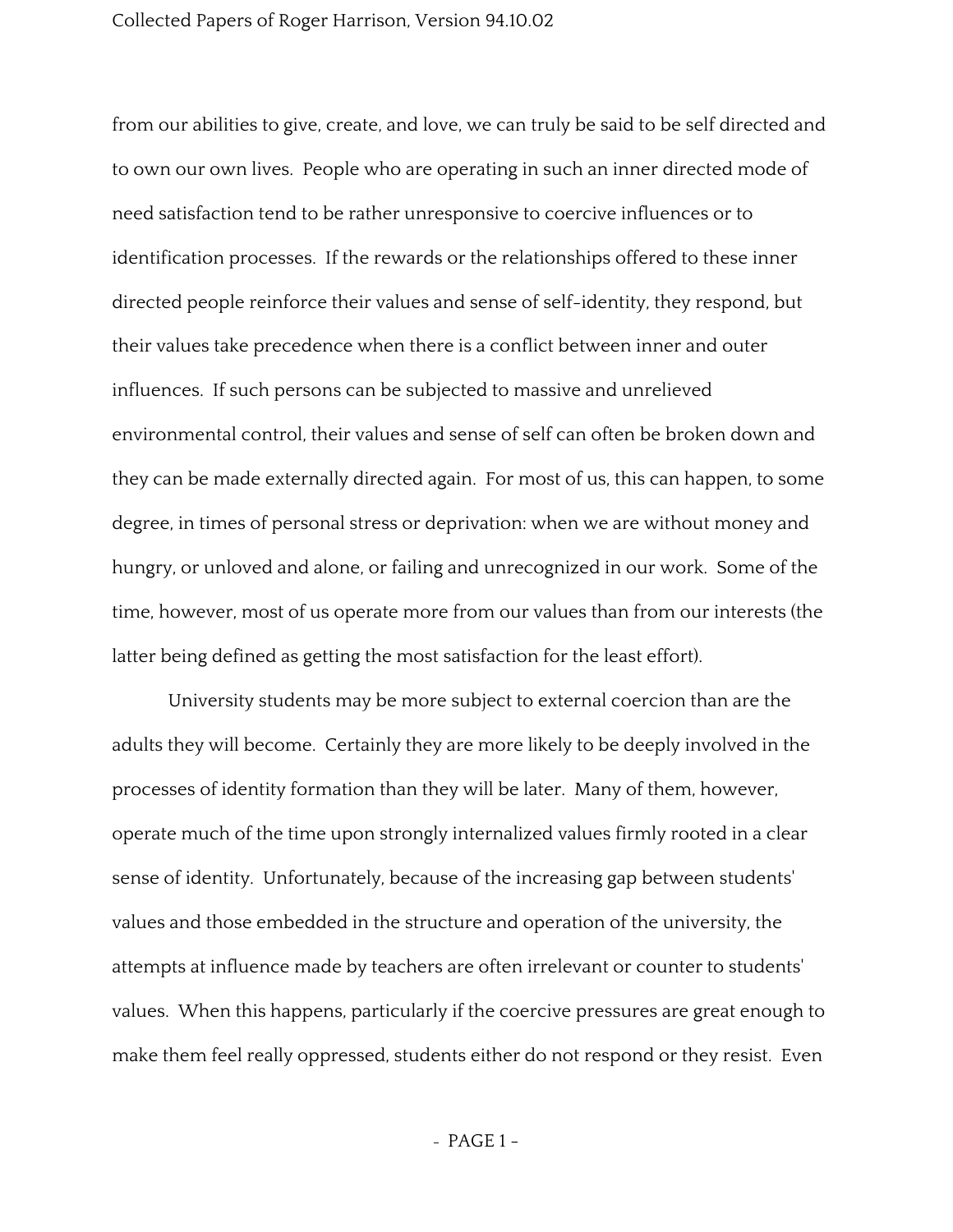when the values of students and teachers are not conflicting, students do not like to have their self direction taken away from them; they react as though the coercive pressures were being used to dedevelop them. The self directed student may then avoid direct involvement by playing the game while investing his real concerns and energies elsewhere, perhaps by trying to learn in his own way, while fending off control with whatever means of resistance he can muster; perhaps by trying to change the system by joining university reform movements, or by using the system to further his own needs and values if he can find ways of doing so; or by dropping out of the system. However, he will not fit into the system and be a good, integrated member of it unless it offers him opportunities to direct his own activities according to his own values.

The question for the classroom designer becomes, how does one exercise his responsibility for teaching and at the same time encourage self direction on the part of students? Some part of the answer may be found in the use of the influence process which Kelman calls internalization (Kelman, 1958; Kelman, 1961). It has also been called expert power (French and Raven, 1959). If we assume the individual's own values as a major driving force, we can still facilitate learning and influence behavior by inducing the individual to see new or different ways to maximize his values. This may be done through giving him information, or by introducing new concepts that help account for events and experiences he has not previously been able to integrate into his problem solving. We do not directly offer the individual rewards and punishments as inducements to learning. We aid him in discovering ways in which he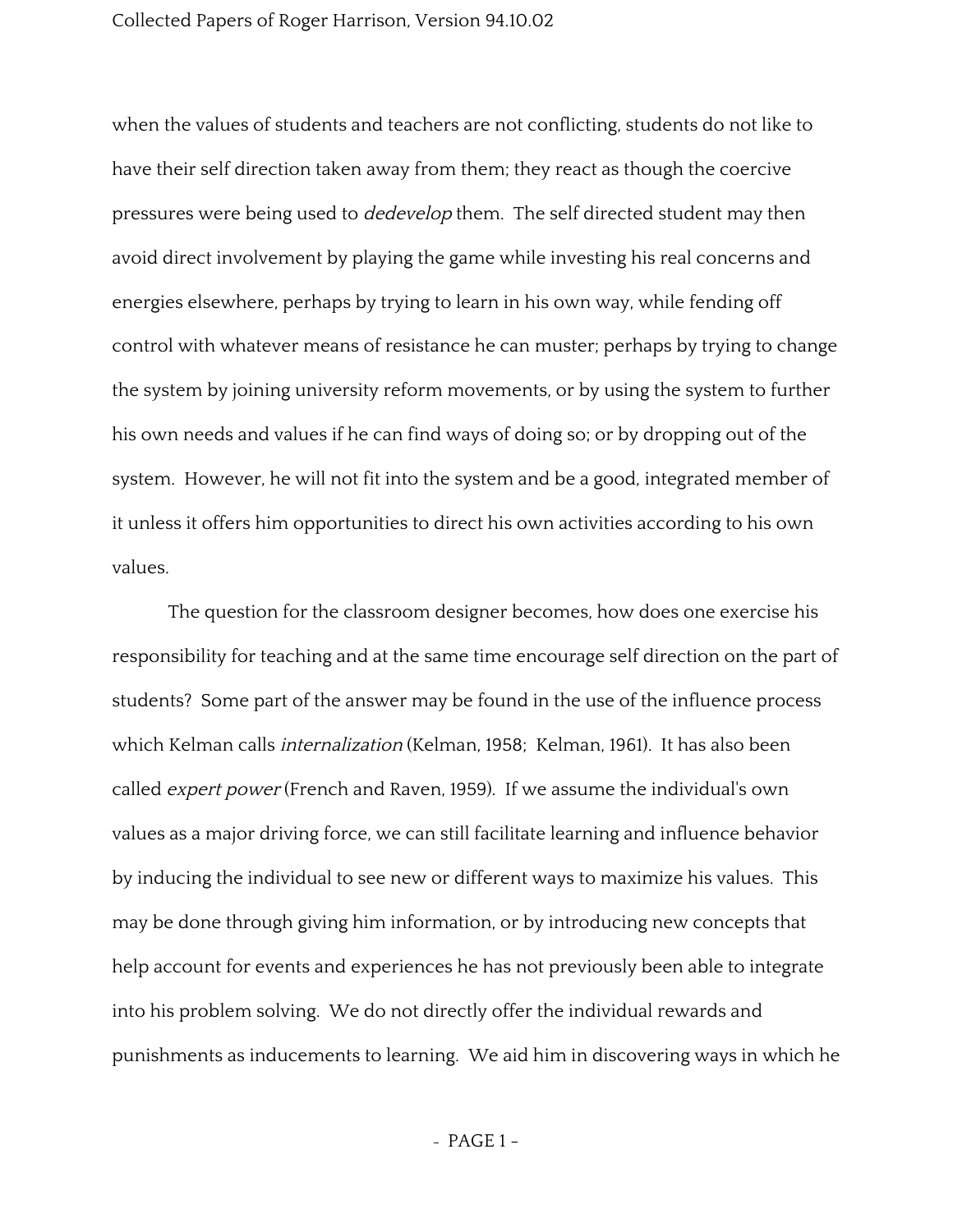can increase his own satisfactions, assuming his own needs will provide the stimulus for learning. We do not seek to inspire the student with a vision of what he can become. Instead, we assume that he knows what he wants to become and wants to learn whatever will bring him closer to his own ideals of being and doing.

Different characteristics of the teacher become important in influence through internalization. What is important is the credibility of the teacher and his ability to develop the student's trust in his own competence and motives. This is so because, if the teacher is successful in his influence attempt, the student will personally experience success or failure on his own responsibility. Influence through internalization never takes the responsibility away from the influenced person.

In the process of internalization, the encounter between the student's values and the consequences of his actions is maximized. The teacher is responsible for his own competence and for his own honesty, but he stops short of making choices for the student about what the latter should learn or how he should learn it. He serves as an aid to the student's own learning, not an instigator of it. Influence through internalization facilitates conceptual learning by discovery and hypothesis testing. The teacher facilitates learning of concepts not only through his personal relationship to the student, but also through his designs for learning. Given the increasingly large classes and depersonalizing of relationships between students and teachers, the most effective way to influence by internalization is by classroom design. This means that we design the classroom so that the student can act upon his own values and goals in the process of learning. Sometimes this means that he selects his own learning tasks,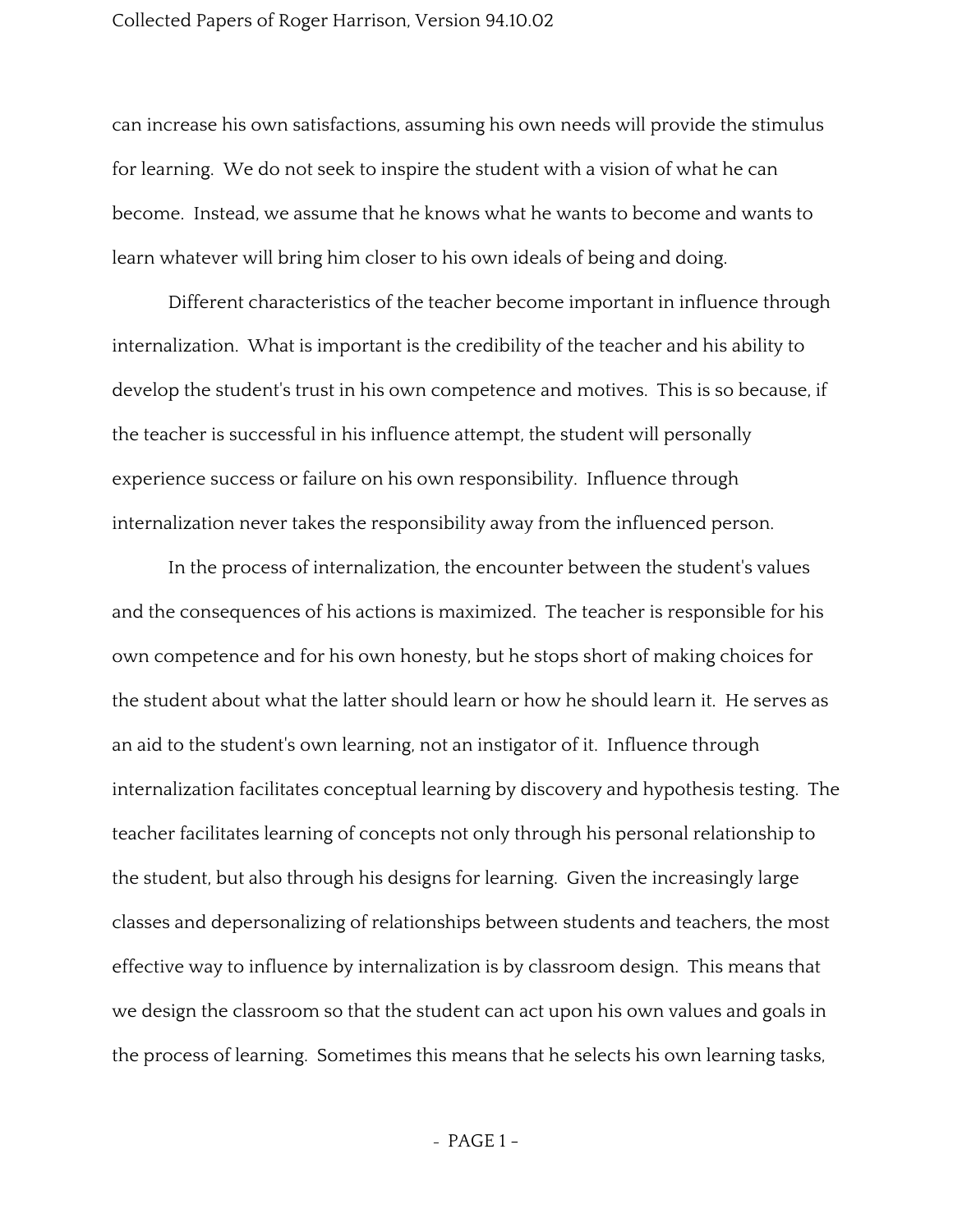sometimes that he determines his own approach to some task which the teacher sets. The more freedom of choice and action the student has, the more opportunity there is to involve his own goals and values, and to own his learning experience.

Much of the remainder of this paper explores the problems and difficulties we face when trying to move from the traditional compliance based influence systems in the classroom to designs that maximize internalization. The discussions are based on the hierarchical model of learning, needs, and influence processes set forth above and summarized in Table 20.1. "Lower," more concrete, externally directed processes lead by stages of development to "higher," more abstract, internally directed processes. Processes at a given level go together, fit with one another and reinforce each other. Learning process, influence process, and the level of need development at which the student is operating are interdependent.

Compliance tends to result in rote learning and in instrumental learning. Simpler, mechanistic learning processes are favored by deprivation and high levels of need on the part of the students. High need levels make students accept the dependency which accompanies influence through compliance. Appropriate teaching styles and classroom design for the effective use of compliance include clear specification of expectations and reliable reward for performance, frequent assessment of performance, and a firm but fair style on the part of the teacher.

Table 20.1. A Hierarchical Model of Classroom Processes

| <b>Influence</b> | <b>Ideal Teaching</b> | <b>Design</b>     | <b>Major Learning</b> | Level of            |
|------------------|-----------------------|-------------------|-----------------------|---------------------|
| Processes        | <b>Style</b>          | <b>Principles</b> | <b>Processes</b>      | <b>Student Need</b> |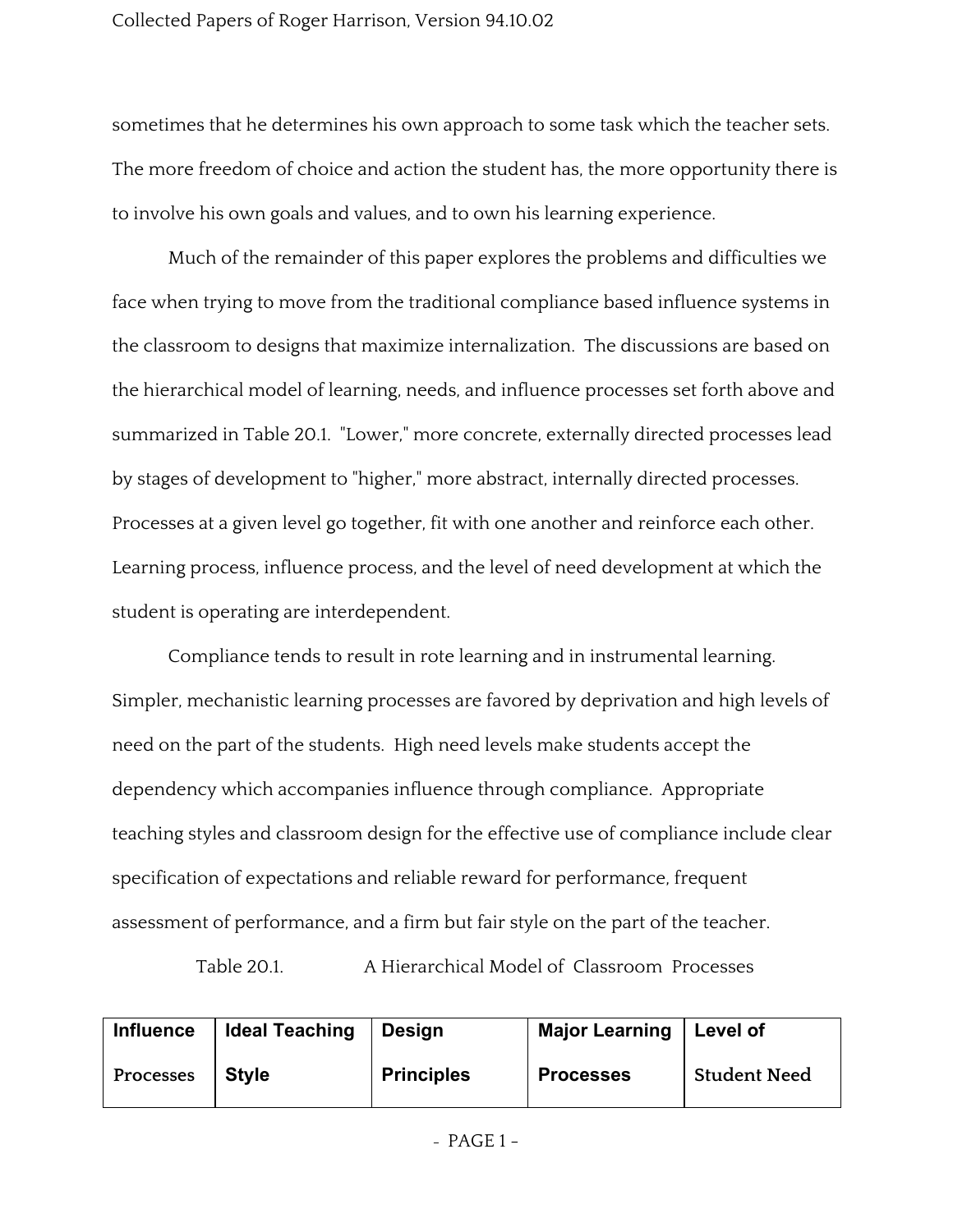|           |                |                  |                  | Development       |
|-----------|----------------|------------------|------------------|-------------------|
|           |                |                  |                  | Required          |
| Complian  | Firm but fair; | Behavior and     | Rote learning,   | Subsistence:      |
| ce        | clear and      | learning desired | including the    | strong needs      |
| ("lower") | consistent     | are clearly      | mechanistic      | for rewards       |
|           | about what he  | specified;       | learning of      | offered within    |
|           | expects and    | success and      | concepts and     | the classroom,    |
|           | what are the   | failure are      | theories         | with little       |
|           | consequences   | accurately and   | without          | opportunity or    |
|           | of compliance  | frequently       | integration with | ability to obtain |
|           | and            | assessed;        | the individual's | alternate         |
|           | noncompliance  | rewards are      | values and       | satisfiers of the |
|           |                | reliably         | goals.           | same needs        |
|           |                | forthcoming for  | Instrumental     | elsewhere. A      |
|           |                | success,         | learning         | level of need     |
|           |                | withheld for     | through          | and lack of       |
|           |                | failure.         | rewarding of     | resources         |
|           |                | Source of        | correct          | leading to        |
|           |                | reward may be    | behavior.        | willingness to    |
|           |                | teacher or other |                  | endure a high     |
|           |                | students, but in |                  | degree of         |
|           |                | either case      |                  | dependency.       |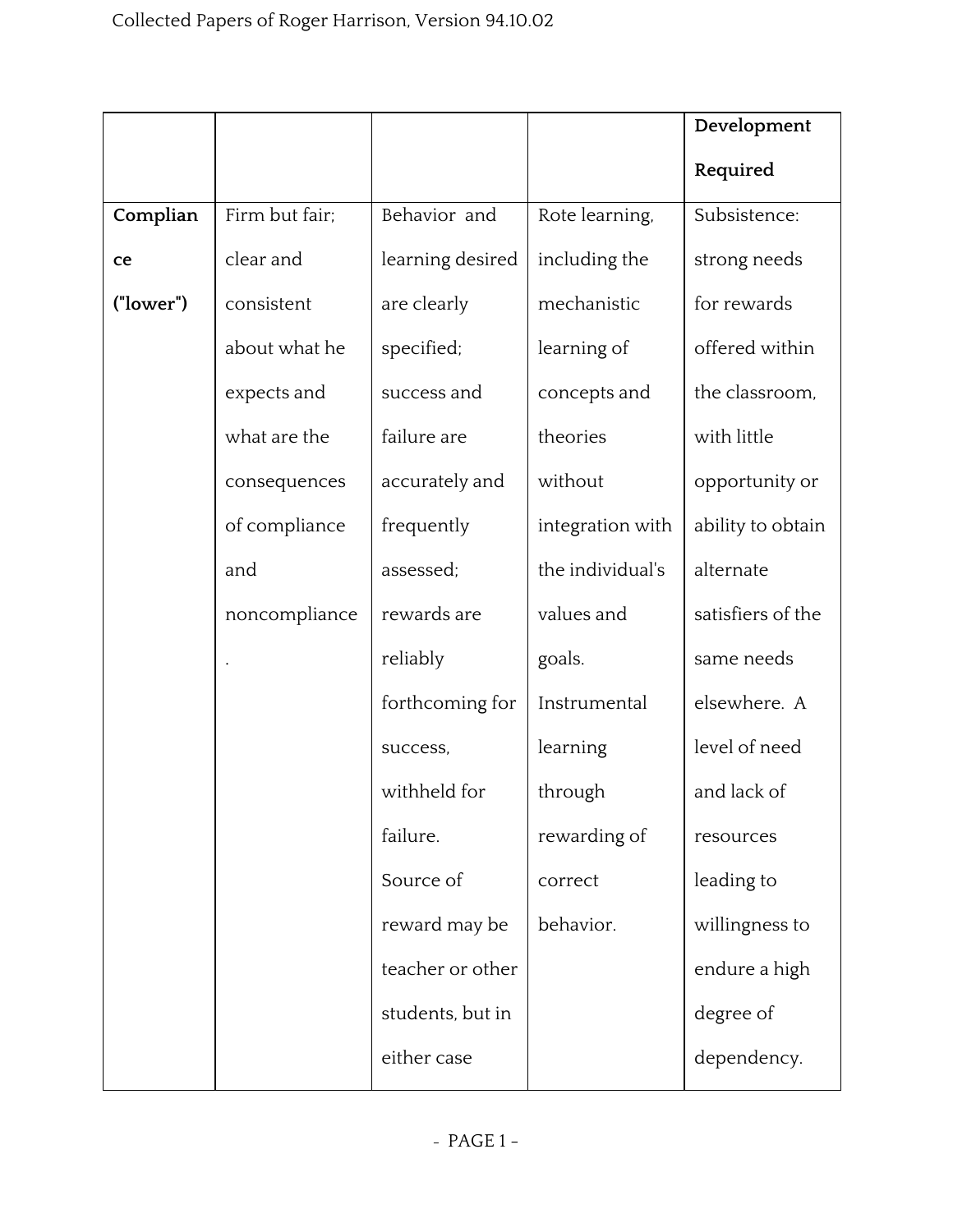|             |                  | standards of    |                 |                   |
|-------------|------------------|-----------------|-----------------|-------------------|
|             |                  | performance     |                 |                   |
|             |                  | are made clear  |                 |                   |
|             |                  | in advance.     |                 |                   |
| Identificat | When             | Maximum         | Instrumental    | Some              |
| ion         | modeling:        | contact and     | learning        | confidence in     |
|             | exciting,        | interaction     | through         | own ability to    |
|             | inspiring and    | between         | modeling        | satisfy own       |
|             | admirable.       | student and     | effective       | needs. The        |
|             | Persuasive and   | identification  | behavior.       | individual is     |
|             | charismatic.     | models (teacher | Conceptual      | engaged in the    |
|             | When engaged     | or students):   | learning        | building of a     |
|             | in self defining | thus, an        | through         | sense of          |
|             | relationships    | emphasis on     | adoption of the | identity and self |
|             | with students:   | groups and      | ideas, values,  | worth within      |
|             | empathetic and   | collaborative   | theories of     | the need area     |
|             | accepting.       | learning tasks. | valued and      | and is receptive  |
|             | Treating the     | Need for        | attractive      | to identification |
|             | student as       | finding and     | others.         | models and to     |
|             | though he is     | training        |                 | adopting the      |
|             | what he would    | persons with    |                 | ideas and         |
|             | like to become,  | whom students   |                 | standards of      |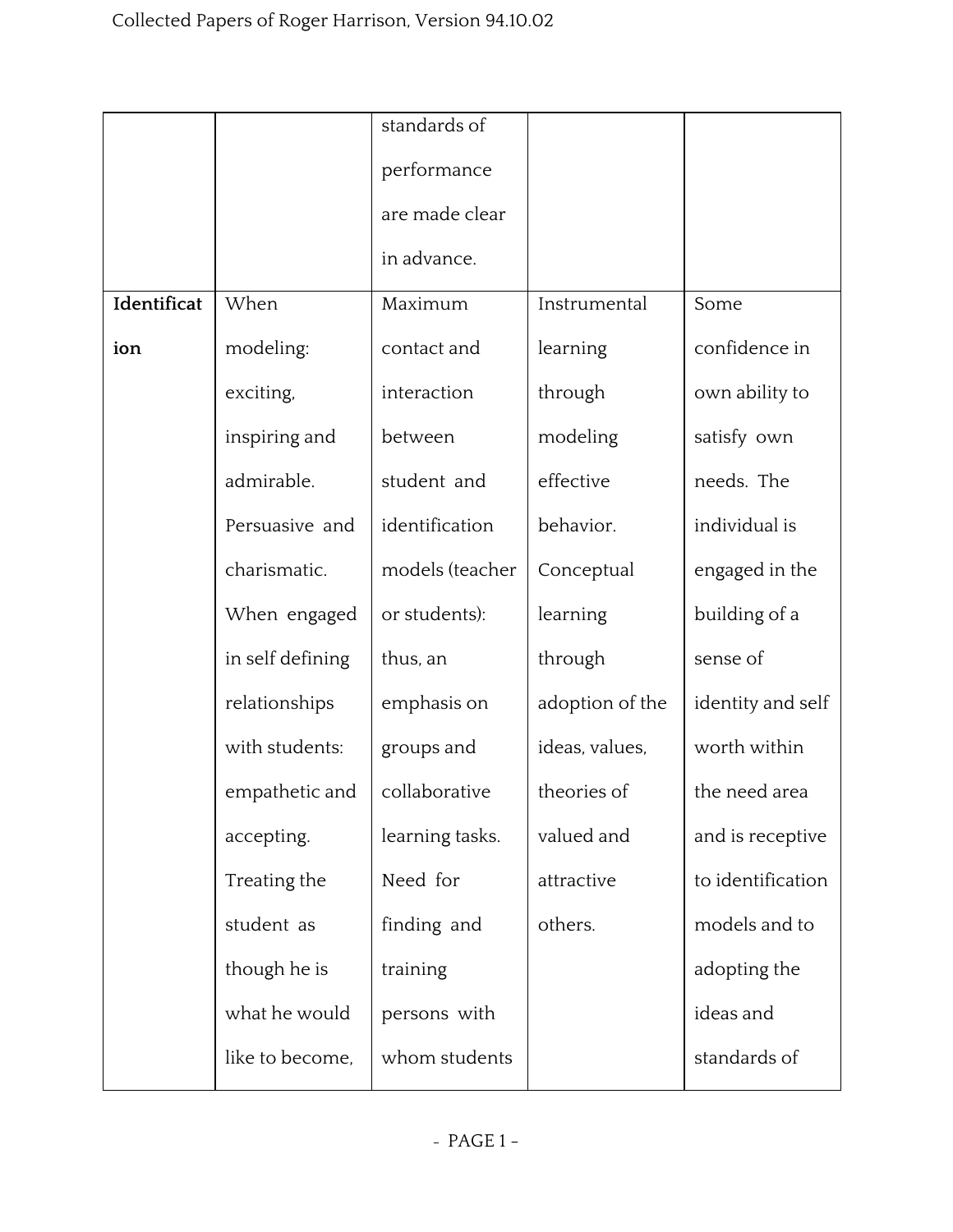|            | e.g., responding | can readily     |                | valued others      |
|------------|------------------|-----------------|----------------|--------------------|
|            | to the student's | identify (other |                | or of others       |
|            | competence       | students,       |                | who value him.     |
|            | and likeability. | graduate        |                |                    |
|            |                  | students).      |                |                    |
|            |                  | Knowing and     |                |                    |
|            |                  | working within  |                |                    |
|            |                  | the values of   |                |                    |
|            |                  | the student     |                |                    |
|            |                  | culture.        |                |                    |
| Internaliz | Competent,       | Learning        | Conceptual     | Considerable       |
| ation      | trustworthy.     | designs which   | learning       | confidence in      |
| ("higher") | Providing        | involve and     | through        | ability to satisfy |
|            | reliable         | activate        | discovery and  | own needs.         |
|            | information      | students' own   | hypothesis     | Willingness to     |
|            | and useful ways  | goals and       | testing. High  | endure             |
|            | of               | values.         | integration of | deprivation for    |
|            | understanding    | Maximum         | learning with  | periods of time    |
|            | experience.      | opportunity to  | values and     | in the service of  |
|            | Providing        | set own goals   | goals of the   | own values and     |
|            | nonevaluative    | and make        | student.       | standards.         |
|            | feedback as to   | choices as to   |                | Strong sense of    |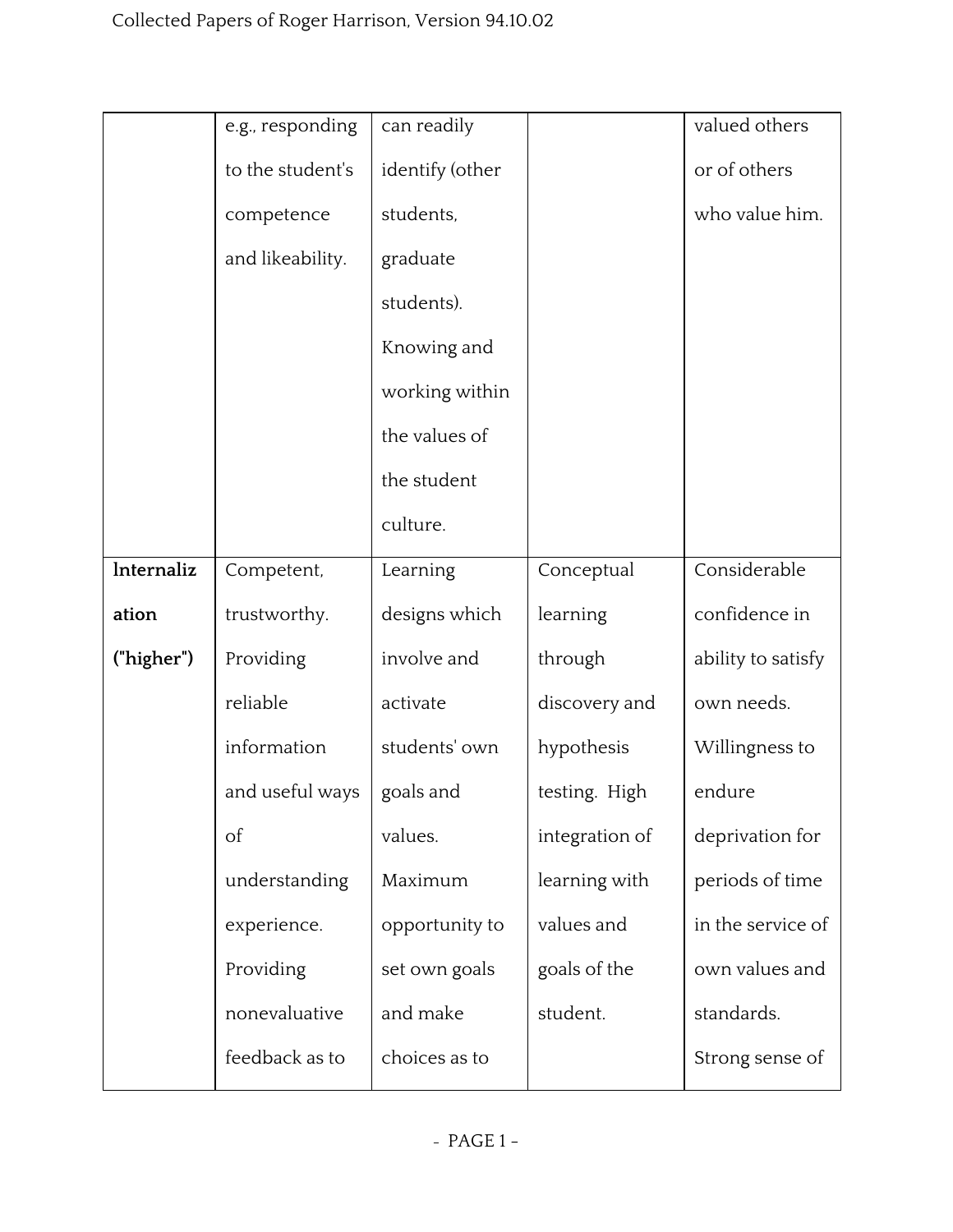| how he sees the  | approaches to  | own identity,      |
|------------------|----------------|--------------------|
| student's        | problems.      | and                |
| behavior,        | Designs in     | well-developed     |
| abilities,       | which the      | values and         |
| accomplishmen    | consequences   | standards. An      |
| ts. Judging only | of thought and | ability to give as |
| against the      | action for     | well as a need     |
| student's own    | achieving or   | to receive need    |
| values and       | failing to     | satisfactions.     |
| standards.       | achieve the    |                    |
|                  | student's own  |                    |
|                  | goals can be   |                    |
|                  | experienced.   |                    |
|                  |                |                    |

Identification presupposes a higher level of independence and an active search for identity and values on the part of the student. It leads to learning which is value relevant and likely to become integrated with the individual's values and goals. Identification depends upon the knowledge and skill in design and personal qualities of the teacher.

Internalization presupposes a degree of value development on the part of the learner, to the point that he is willing and able to endure deprivation and postponement of immediate gratification in the service of learning and of his values and standards. This ability to operate independently of external rewards and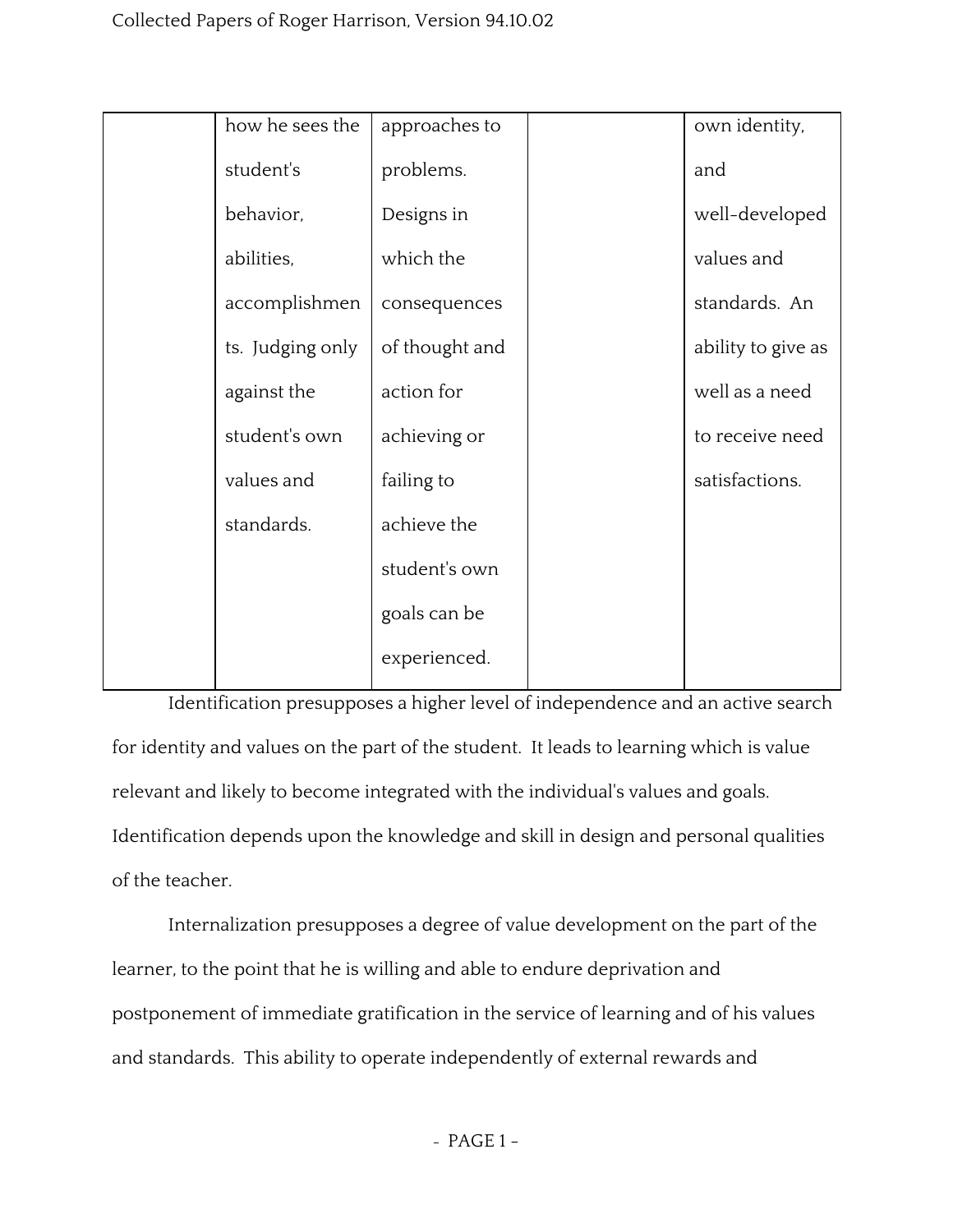punishments permits self directed exploration and manipulation of the environment. Internalization lends itself to conceptual learning by the methods of discovery and hypothesis testing.

A great deal of design ingenuity is required, particularly when there are fixed principles, concepts, or skills which it is decided in advance are to be taught. The teaching style which facilitates internalization is one of competence, trustworthiness, and honesty. The teacher avoids judging the performance of the learner except against the latter's own standards. Instead, he provides accurate, objective but nonevaluative feedback in which he simply describes what the effects of the student's behavior are without praising or blaming. He provides information, ideas, and help in formulating concepts, rather than being a source of reward, punishment, and external control.

Much of this book is about the attempts of teachers to move toward the constellation of learning processes, and influence relationships we have identified as "higher" in the hierarchy. This is a difficult and risky enterprise, and for each of the reasonably successful projects reported here, there must be scores of attempts which result in the teacher giving up the task and reluctantly going back to more traditional classroom designs and teaching styles.

# **Traditional Classrooms: Mixtures of Needs and Motives**

Classrooms contain students at a mixture of need development levels. These students do not respond to influence in the same ways, but the teacher cannot usually choose his students; he must try to educate them all, or he must work with some and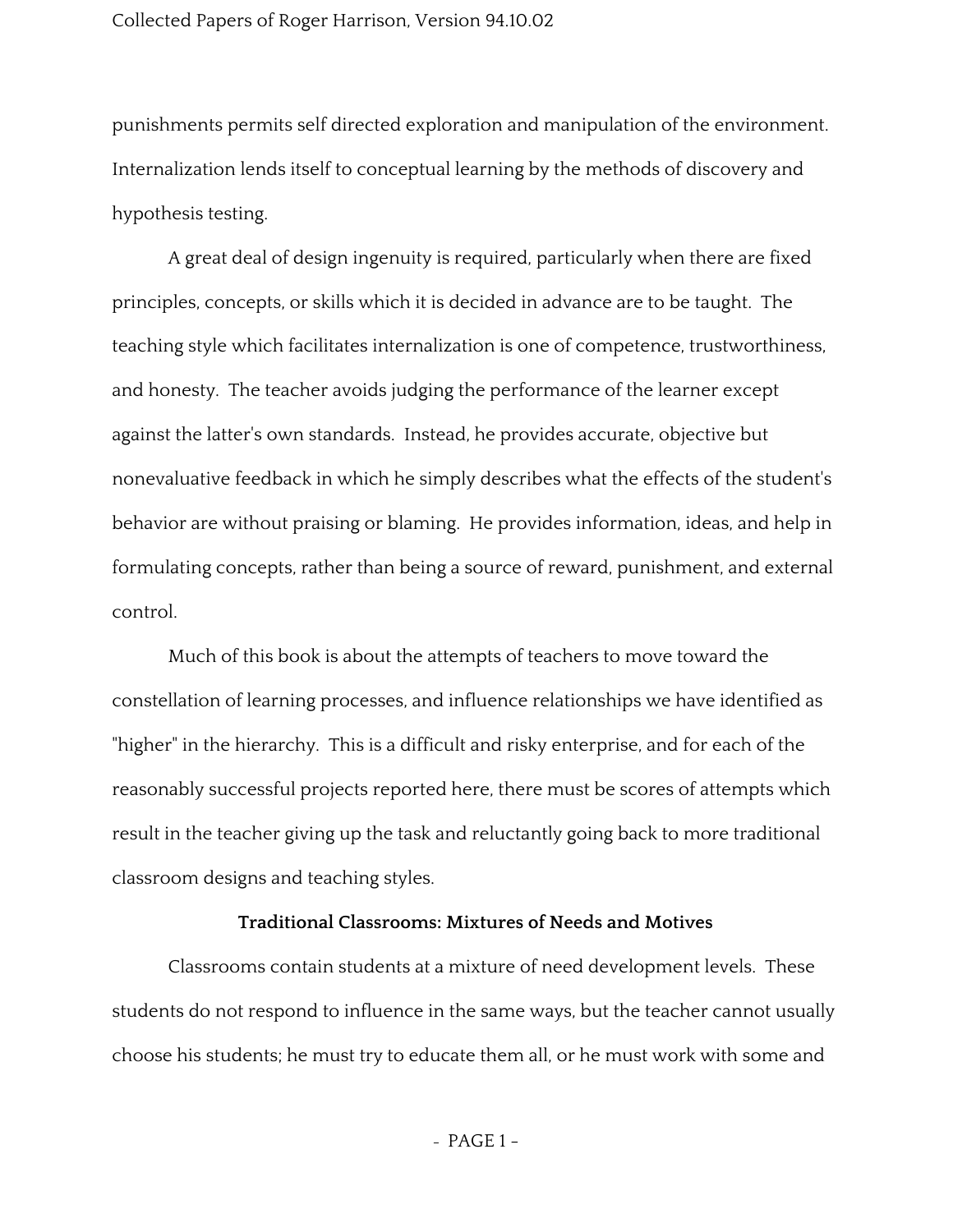let the others get along as best they can. The vast majority of students have learned to get along somehow in learning situations where there is much influence by compliance in the ego area. Behavior is manipulated through grades; students are encouraged to compete; competence consists not only in meeting some standard, but in being better than one's fellows. Cooperation between students in their work is usually defined as cheating, either actual or borderline. Along with this basic compliance pattern is a less formal system of influence through identification. Teachers model the behavior they expect from students and do their best to inspire and draw out commitment to academic values. There are few opportunities for self direction and influence through internalization. Those which exist are usually reserved for specially selected students who enter honors programs or independent study.

Side by side with the classroom learning system is the student culture, which is based largely on social needs and motives. The two cultures often conflict, especially where the competitive reward structure of the classroom interferes with the development of friendly, cooperative relationships among students. The style of adaptation to this "normal" classroom culture varies with the strengths of the ego and social needs in the individual student. The student culture has more influence over those with stronger social needs.

Students who have strong needs for the rewards offered by the formal compliance system will tend to be controlled in the way the system is designed to control them. They will attend classes, take notes on lectures, complete assignments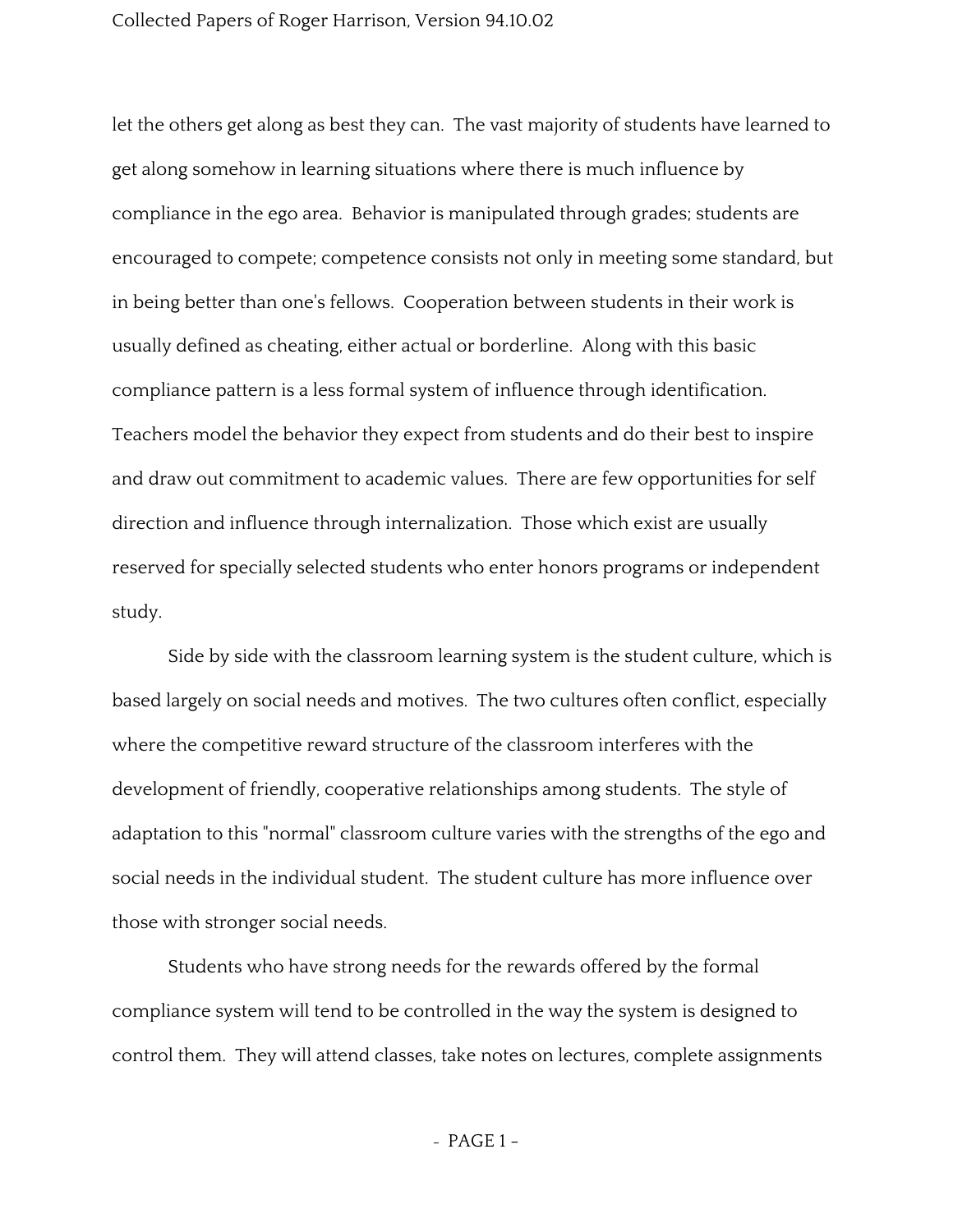on time, study hard, and write examinations that reflect what they think the teacher wants. They will try to obtain the maximum rewards for the minimum work and may not show a great deal of concern as to the intrinsic value of academic activities.

Students whose level of development is above that of the most dependent relationship are usually in a state of at least partial conflict and defense against the compliance relationships in the classroom. They may try to manipulate or outfox the system, sabotage or rebel against it, or withdraw from it. If there are acceptable identification models available in the persons of the teacher or effective students, this conflict may be reduced. This occurs when the student is able to identify with the values associated with being a good student.

Most of the time, I think, most of our students are rather peripherally committed to formal academic activities and defend themselves against too much influence from the teacher or his classroom design. They respond to the occasional inspiring teacher, but they do not see the classroom as a place where their own values and goals can be pursued. They do not devote more energy and time to work than is necessary to get the rewards they need from the system. They comply, but they do not commit themselves. Instead, they keep their commitment to academic work low, so they can devote themselves to activities that promise more opportunity for growth and identity development. Most students have learned to write the classroom off because it does not satisfy their needs very well.

The teaching experiences reported in this volume suggest that the normal classroom situation is not wholly favorable for the introduction of classroom designs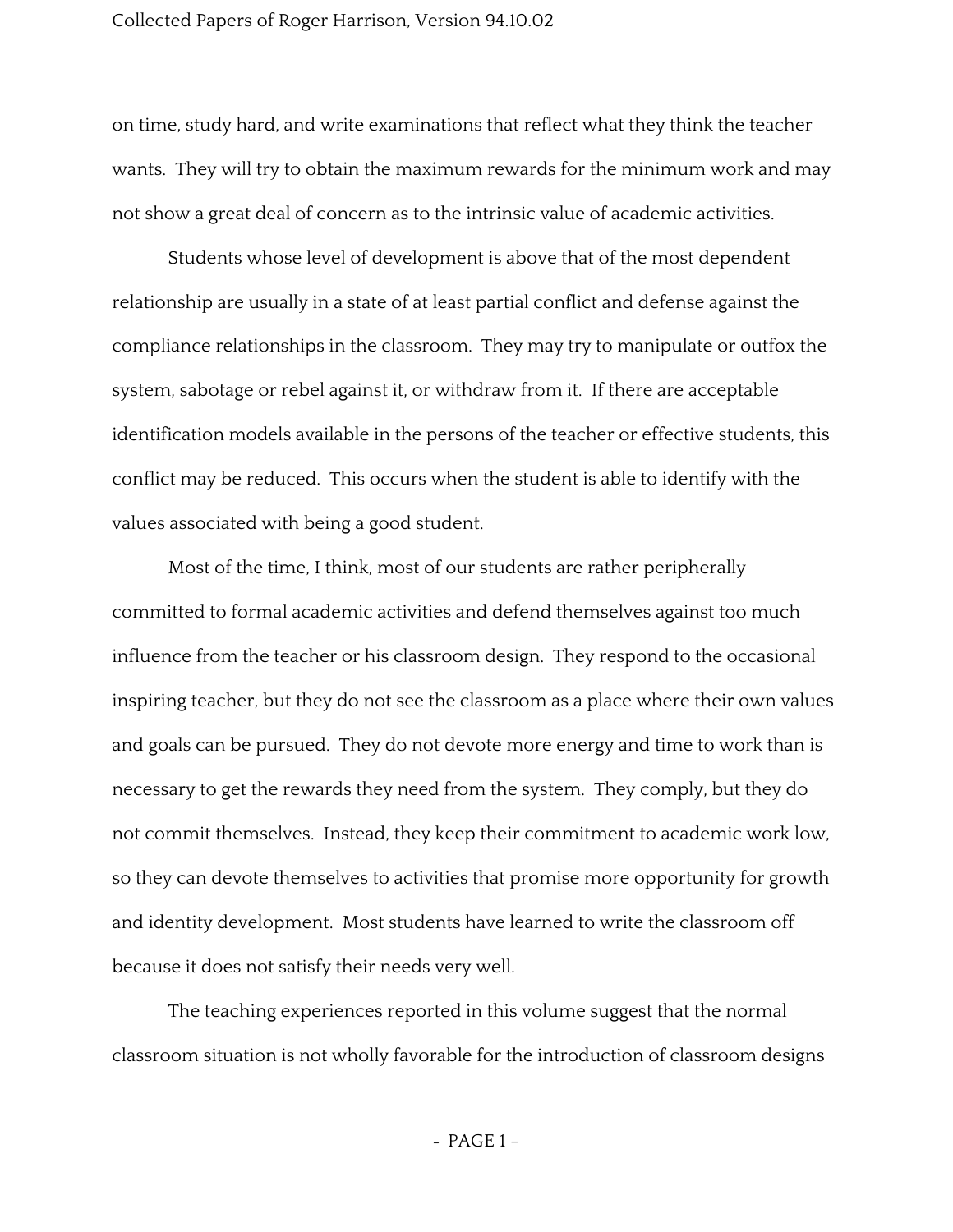relying on ego needs satisfied through internalization. Some few students quickly grasp the opportunity for self directed learning and use it. Many others respond initially with some combination of anxiety, confusion, mistrust, resentment, or apathy. One major cause lies in the discrepancy between the social needs of students and the ego based reward structure of the traditional classroom.

Having high levels of ego need, teachers tend to design their classrooms as though social needs do not exist or will not be aroused in the classroom. However, social needs are aroused as soon as students are in the presence of other students or the teacher. Classroom designs often go awry when we fail to take this into account. For example, in this volume it has been suggested that small work groups of students spend a fair amount of time "unproductively." The students themselves report that they feel guilty about the wasted time. I suspect that much of the time seen as wasted is spent in satisfying social needs. Because the satisfaction of these needs is not designed into the task, activities directed toward meeting them are tangential to work and are evaluated negatively. Another common example has to do with classroom participation. Students who are too active in demonstrating their knowledge in class often irritate others because they make them look stupid or lazy by comparison. Students know they may be disliked or avoided by others if they appear too bright in class, and for many whose social needs are strong, this inhibits their performance.

If social needs are not designed into the classroom, they will operate anyway, perhaps in a disruptive way. Furthermore, students' relationships with their peers are a significant part of their life experience, their concerns, values, and goals. The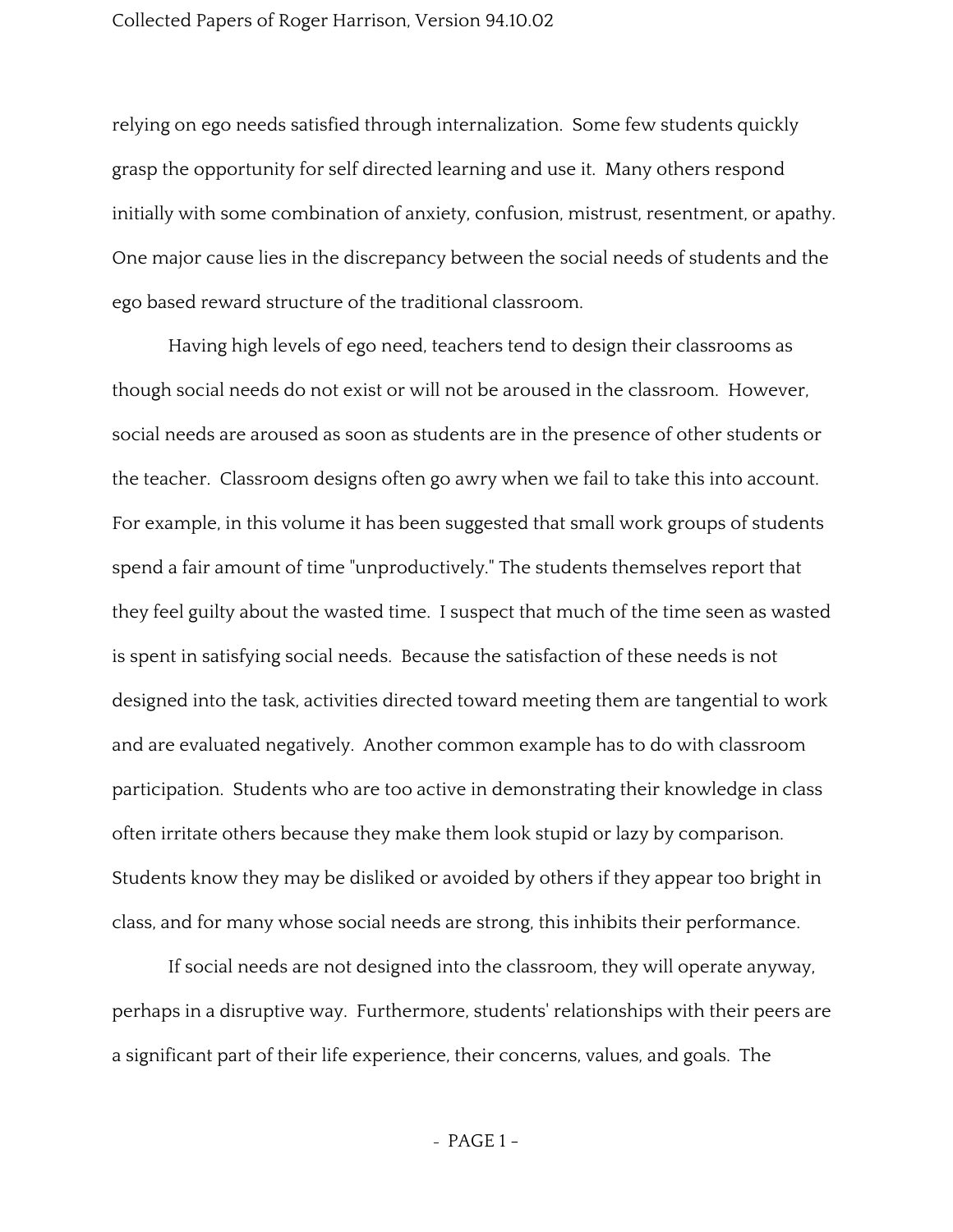classroom can hardly be said to be high on encounter for the student if we continue to act as though the only important human relationship in the classroom is that between student and teacher. The classroom becomes at least partially irrelevant to the student's values and goals unless his relationships with other students can become a contribution and a vehicle for the learning process.

# **Using the Social Needs to Foster Learning**

If the social needs of students are to become significant in the learning process, students must work together. In practice, this means that we shall want to use groups as learning settings. Groups are not without their disadvantages. To begin with, the opportunity to interact with others affords occasions for social punishments and deprivations (rejection, dislike, boredom, and so on) as well as for satisfactions. Also, people in groups can be happy and satisfied without these feelings being connected in any way with learning. The task of the designer is to connect effective learning with the attainment of social satisfactions by the learner. Several times I have had the experience of designing a course around a term-long group project that counted for most or all of the grade in the course. If the group worked well and was satisfying to its members, all was well. However, if the members of the group had interpersonal difficulties (disliked one another, struggled for power, and so on) members became discouraged part way through the course and began to withdraw from the group activity. This is always a danger when students are required to work collaboratively. Most have had little experience working in groups, since the traditional classroom emphasizes individual activity. They do not know how to work out the appropriate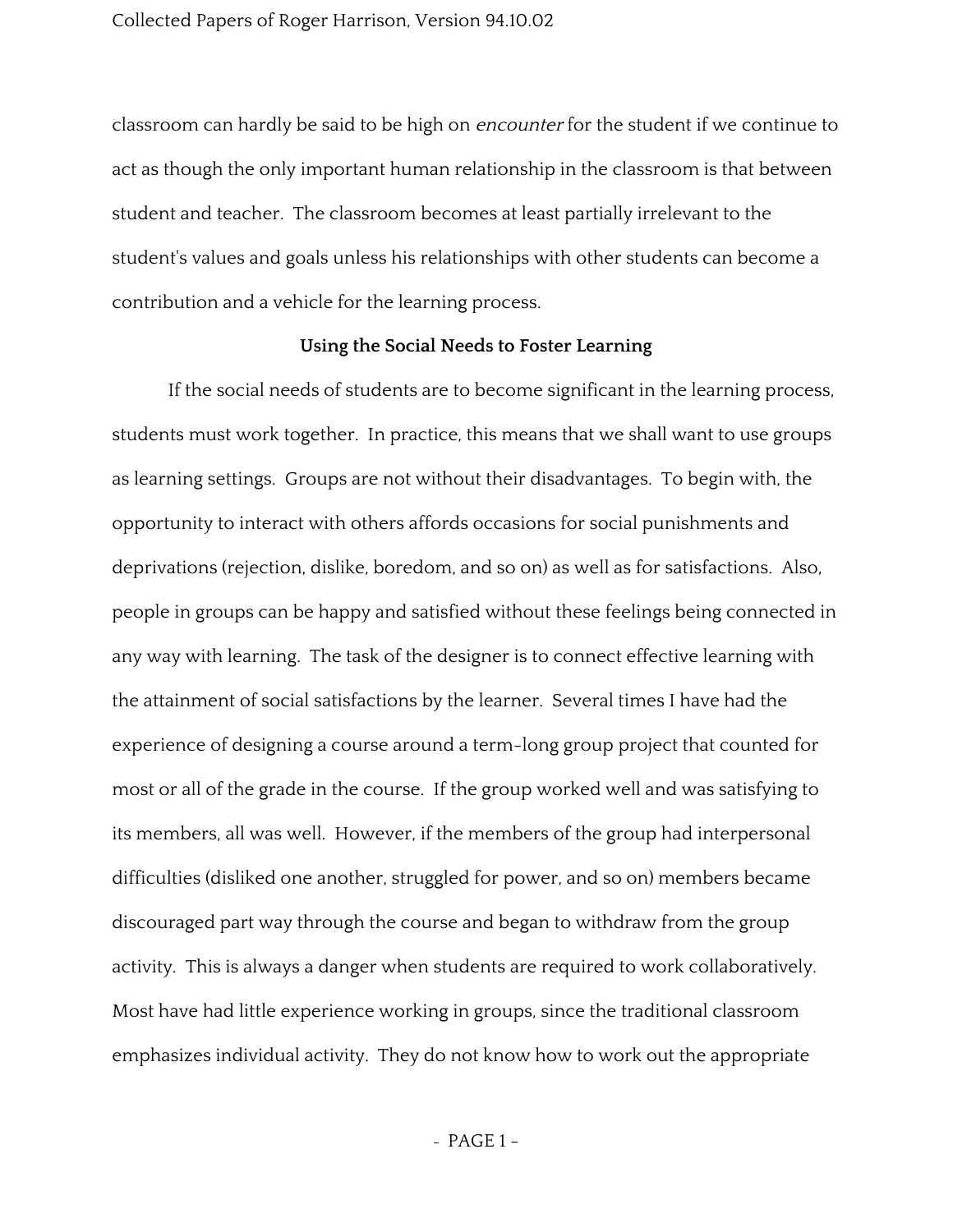division of labor, or deal with competition, over- and under-participation, and unwillingness to work on the part of individuals.

I can make some practical suggestions for increasing the likelihood that learning groups will be productive and satisfying to their members and that an occasional failure will not be disastrous for the unlucky individuals in the failing group.

Try to compose groups so that competence is evenly distributed among groups. This can be done by grade point average, by grades on previous tests or projects in the current course, and so on. In this way, each group will have some very good resources as well as some members who have to be helped or carried by the other members. The less effective students will be exposed to more effective ones who may serve as identification models for them. Most students will have had little contact with one another's work habits; working closely with effective students has been shown to have a good effect on the work of underachieving ones. Cahn (in this volume) gives a good example of the process of student modeling.

Try to compose groups so that there is as little interpersonal conflict as possible. Energy that has to be spent in dealing with conflict, competition, and disagreement is subtracted from that available for the learning task. A good deal of work has been done to study the effects of grouping members who have different personal characteristics, and the author has reviewed some of this work in a theoretical paper (Harrison, 1965c). Of particular interest is FIRO-B, the instrument described by Schutz, which measures individual preferences for different kinds of interpersonal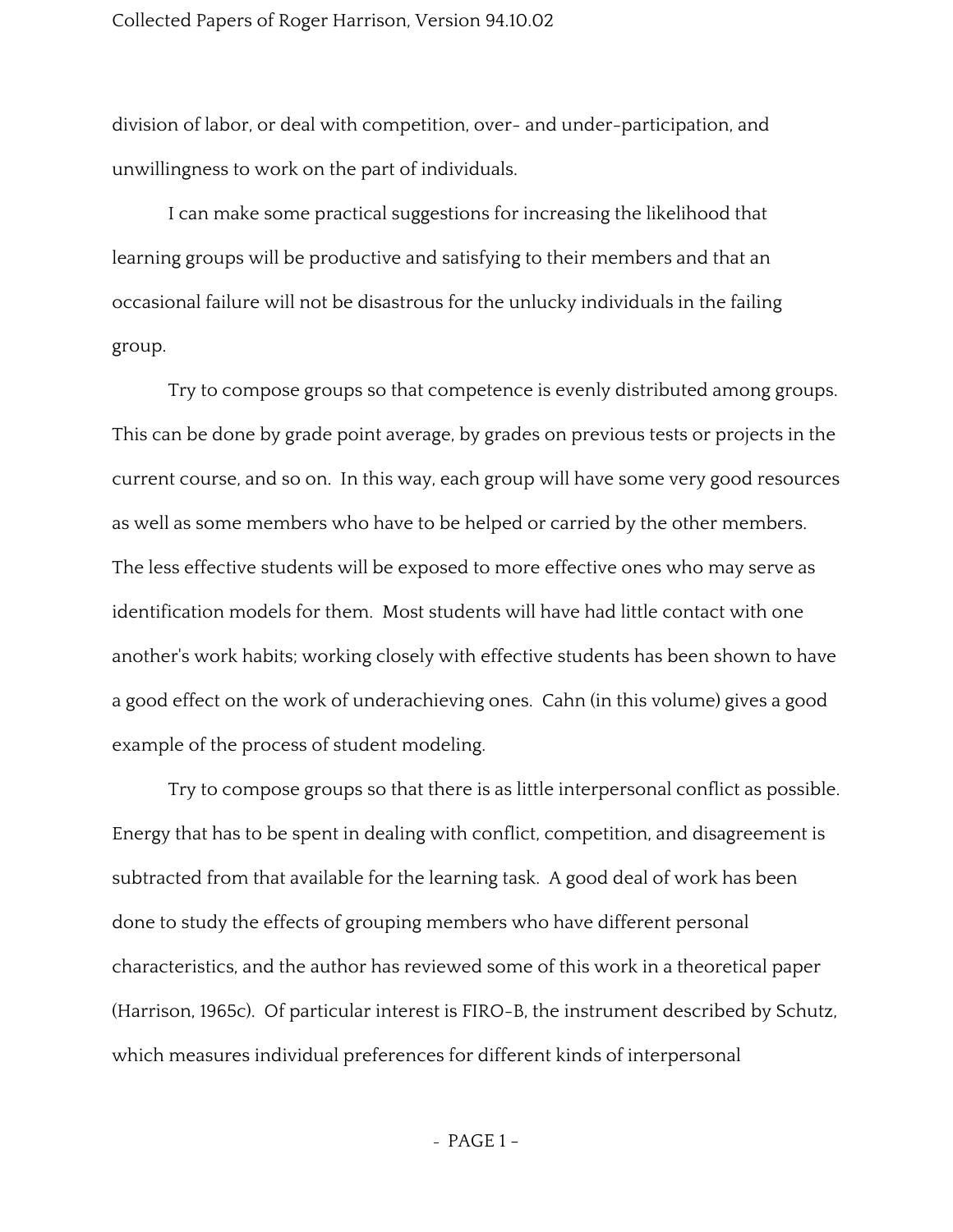relationships (Schutz, 1958). I have experimented successfully with groups composed on FIRO-B scores to try to reduce conflict and maximize cohesiveness and satisfaction of group members (Harrison, 1965b). For example, I distributed evenly among the groups people with low inclusion scores, so that no group would have too many members who did not really like being in groups. I identified highly dominant people and placed them with others who were more willing to accept influence. I gave each group some members who were not at the extreme on any of the scales.

Another way of composing compatible groups is to allow members to select their own groups, preferably after they have had some experience with one another. Before deciding, they might discuss, in rotation, the qualities they would look for in a work group member. People tend to be more committed to making a decision work if they have participated in it, and group members who have chosen their own group will not give up as quickly as they would if the choice were the teacher's. This method conflicts with the suggestion made above that groups be composed to have an even distribution of talent. One has to make a choice.

Let the group decide differences in individual rewards. Sometimes students have complained to me that group projects are unfair because everyone receives the same grade, even though some students are unable or unwilling to do their share of the work. The project work is completed at the last minute by one or two highly motivated group members, often working alone. Because it is against the informal standards of students to put pressure on one another to work harder, it is difficult for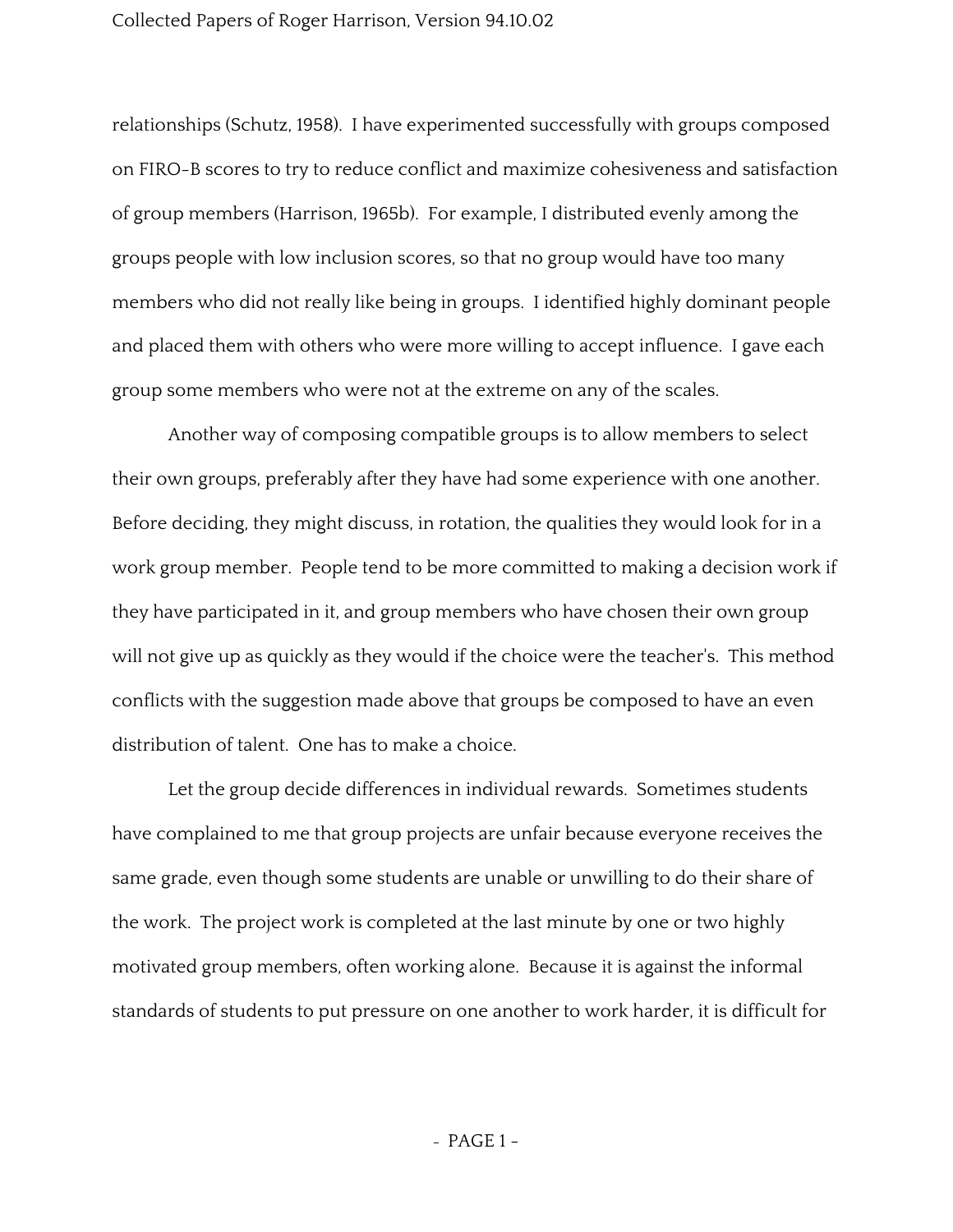students to deal unaided with members' under productivity. The same problem is reported by Culbert, South, and Torbert and Hackman (in this volume).

I have successfully dealt with the problem by having the students distribute rewards (grades) within the group on the basis of individual contribution. Students worked together on a task in four or five-person groups, producing a report to which I assigned a grade. The students then each ranked the others according to their individual contributions to the group product. The average of the group members' rankings was fixed by the grade I assigned to the group's product. Individual members' grades were adjusted higher or lower than this average according to the average rank they received from the other members rating their contributions. The students with whom I used this method accepted it as fair, and the group products were among the best I have received.

Legitimize leadership in the group. Students are encouraged, by the traditional reward structure of higher education, to compete with one another for grades, academic recognition, and entrance into graduate schools and the professions. They become unwilling to accept influence from their competitors; to preserve some friendliness and collaboration in the system, the peer culture develops strong norms in favor of leaving one another alone where scholastic matters are concerned. However, group work requires considerable mutual influence for its success. Since students do not readily develop arrangements for directing and coordinating the activity of group members by themselves, I usually give a push by prescribing or suggesting an authority structure in the group. I often ask a new group to spend some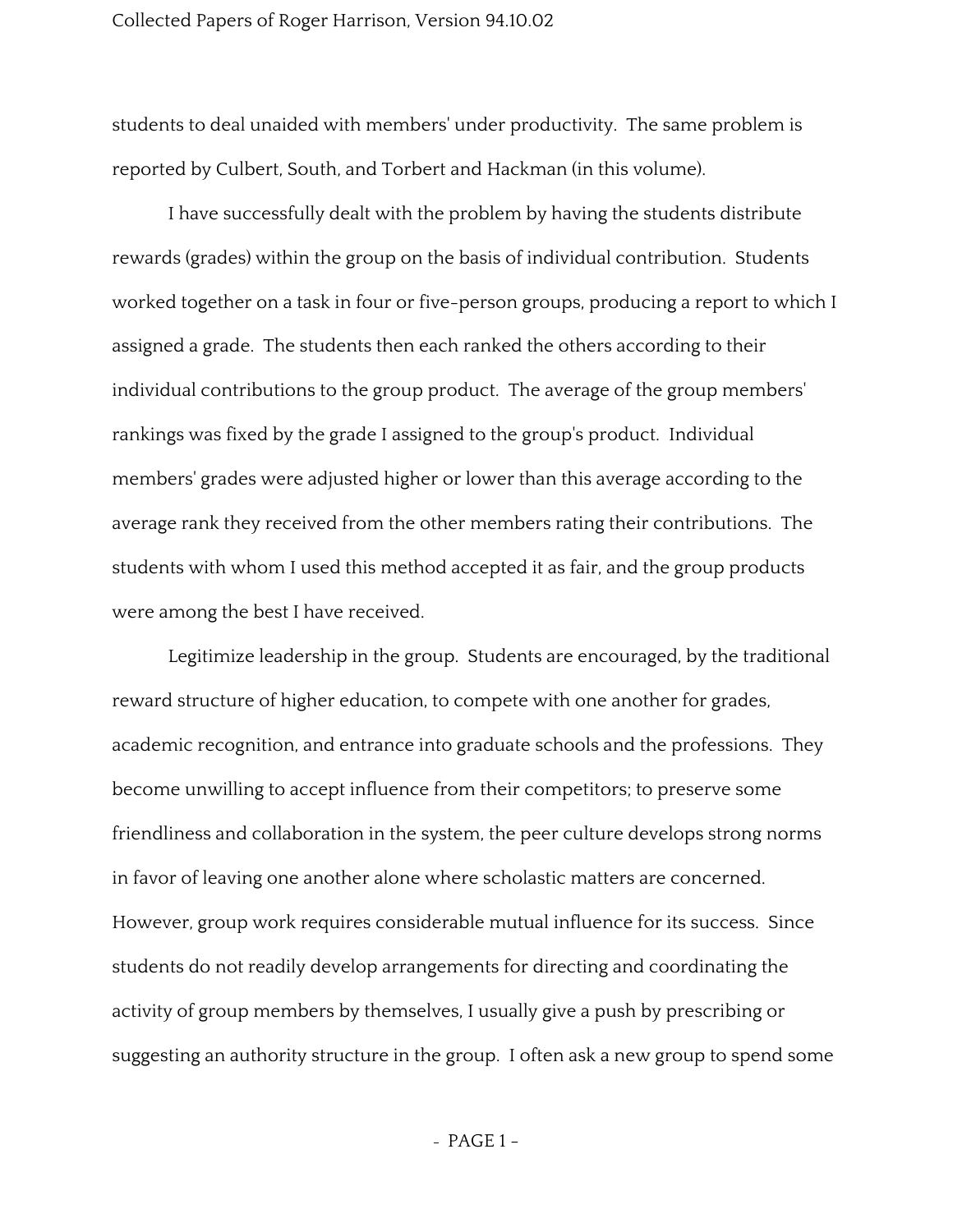of its early meeting time discussing what leadership functions need to be performed, and how they would like them performed. Since most students prefer to operate under a chairman, I may ask them to discuss the characteristics they would like in a leader and then to select one of their number for the post. After such a discussion, group members are more likely to select a leader who can be a model they can identify with.

I have also successfully channeled the distribution of grades to individuals through group leaders chosen by students. Again, a group grade, assigned by me to a project, set the average of individual grades, and the leader assigned higher and lower grades to reflect individual contribution. The leader's grade was set by the teacher. The purpose of channeling rewards through the group and legitimizing leadership is to make the compliance influences in the classroom support the effective functioning of the group. Otherwise, some students may correctly view the group as irrelevant to the goal of obtaining high individual grades.

Reduce the threatening aspects of group work. Students may correctly assess their effectiveness as group members to be low. The norms of the traditional classroom legitimize individual treatment of the student by the teacher. I have found that, to legitimize my group design, it helps to explain exactly why I feel the design is appropriate to the learning task and what benefits I expect students to derive from it. I solicit suggestions from students about the design, especially about the grading features, and modify it where there are strong objections. I give students as much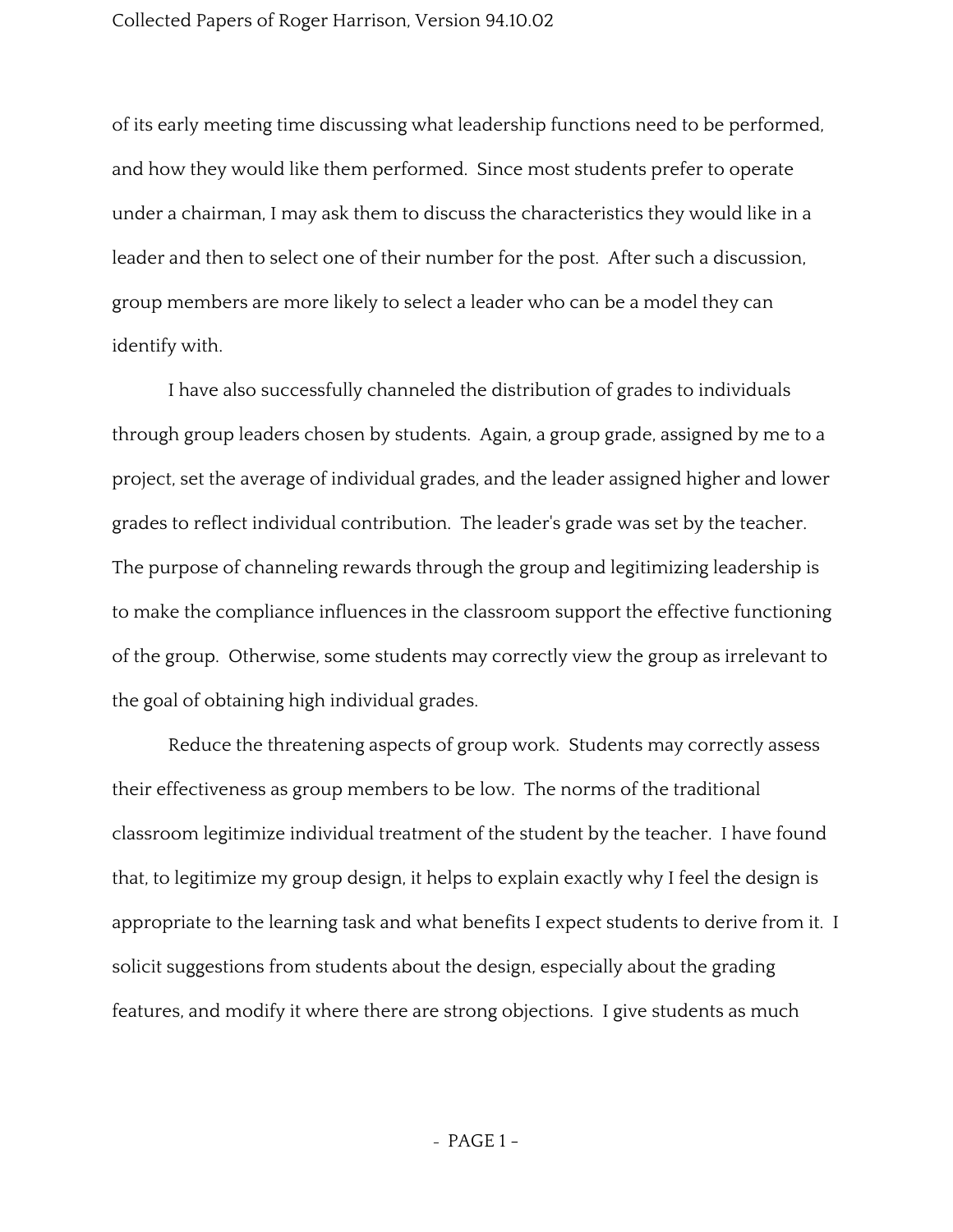participation in the decision about adopting the design as I can so that they will be committed to making it work.

In addition, it is possible to provide options that reduce the fear of failure. Students can be given a choice whether to do a given task individually or in a group. Group projects can be limited in duration and scope. I now usually use several projects, never longer than two to three weeks. Groups can be resorted for each new project, so that individuals have a fresh start each time. Runkel (in this volume) uses a different procedure for reducing threat and pressure: he gives term-long projects, but permits them to be continued into the following term; the lack of a deadline decreases anxiety and stress.

I do not view the use of learning groups as a panacea for the defects of the traditional classroom. However, groups still offer the best vehicle for students to meet social needs through productive learning activity. Carefully designed and managed, learning groups can increase involvement of students in the classroom, and provide them with opportunities to pursue their personal values and goals in the learning situation.

#### **The Uses of Compliance**

If it were possible to make pure *internalization* classrooms productive, this would be an ideal development. Unfortunately, it is usually beyond our reach. In such a classroom, there are no grades, no assigned projects, papers, or examinations. The teacher provides learning resources (readings, lectures, laboratory equipment, for example) but does not prescribe their use. Without rewards and punishments applied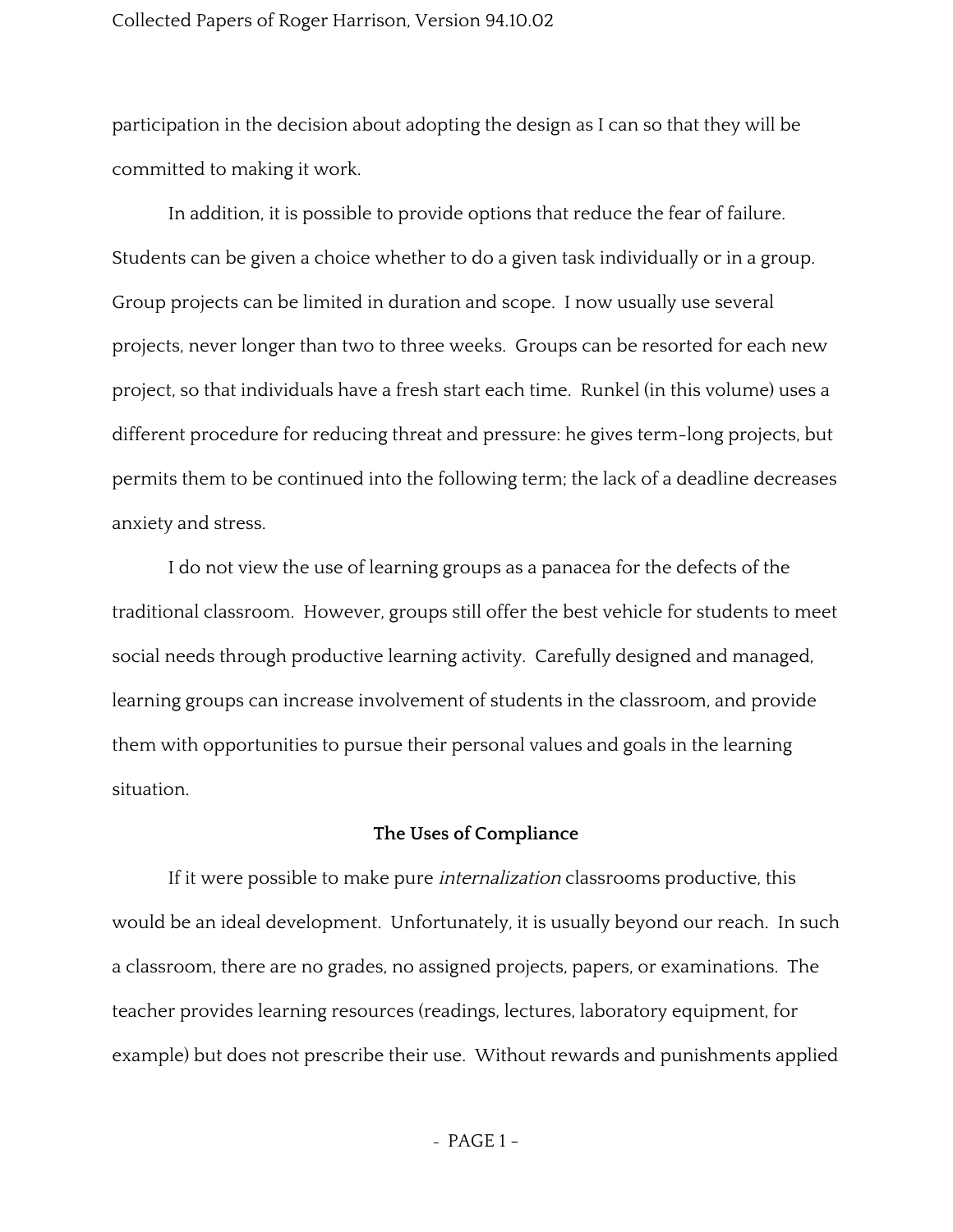in the classroom, students who are highly oriented to external satisfiers of their ego needs tend to withdraw. They use their energy and time to obtain satisfaction in other course work where the traditional pattern continues. In present-day universities, where most students have to work hard to get good grades and to graduate, nearly everyone is somewhat responsive to coercive pressures. Attendance and effort drop off in non coercive classrooms, except on the part of those few students who are genuinely self directed or who are motivated at the level of identification. From a practical point of view, the noncoercive classroom seems nearly unworkable unless students can be selected for it, or strong identification relationships can be established early. It is as though students' time and energy are attracted to the area of greatest coercion.

For this reason, I take the somewhat controversial position that in classrooms where internalization is heavily relied upon, there must also be some coercive features. I usually assign grades on the basis of some assigned work, but as far as the actual conduct of the work is concerned, the students are given quite a lot of freedom to choose projects, approaches, and learning resources. The power to reward and punish is used to fence in the students so that they will stay in contact with the learning situation and to *fence out* the competition and demands of other activities, both curricular and extracurricular. Students are given great freedom as to what they will do in the course, but the traditional rewards of grades are contingent on their applying themselves vigorously to the task of learning.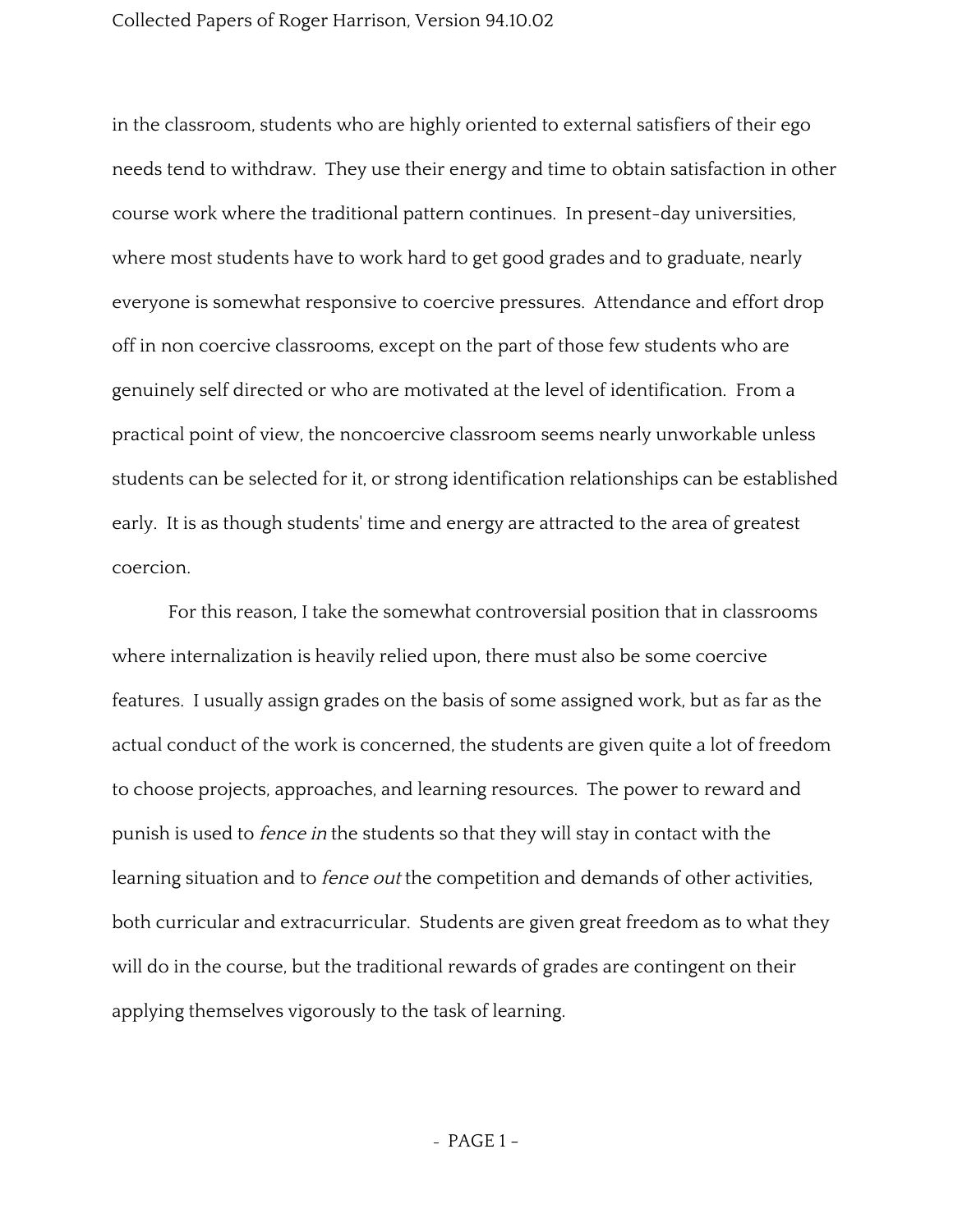Such designs, using mixtures of compliance-oriented and internalization-oriented influence, create difficulties for many students. For the student who is quite dependent, who values grades but has little confidence in his ability to obtain them, these designs produce a great deal of confusion and anxiety, because they violate the principles for effective compliance-based learning. The student does not have a clear specification of the behavior desired. He knows he is expected to produce something that will be graded, but often he is not told what to produce, how to produce it, or against what criteria the work will be judged. His attempts to get clarification from the teacher may well be rebuffed. The dependent student may give up, feeling that his chances of getting a good grade are very low.

The mixture of compliance and internalization also creates difficulties for the majority of students whose development in the ego area is high enough for them to take some responsibility and self direction. These students are often engaged in a defensive rebellion against the coercive pressures of the classroom. To the extent that they need the rewards of the compliance system, they will play the game, trying to manipulate the system so as to get maximum rewards from minimum effort. To do this, they need the same kind of information that the dependent student requires: an exact specification of the way the rewards and punishments will be administered. Then they can meet the minimum requirements with little wasted time and effort. Often such students do not value and enjoy learning for its own sake, nor do they have well developed skills for self directed learning. They are not confident that, if they put themselves wholeheartedly into the process of self directed learning, the result will be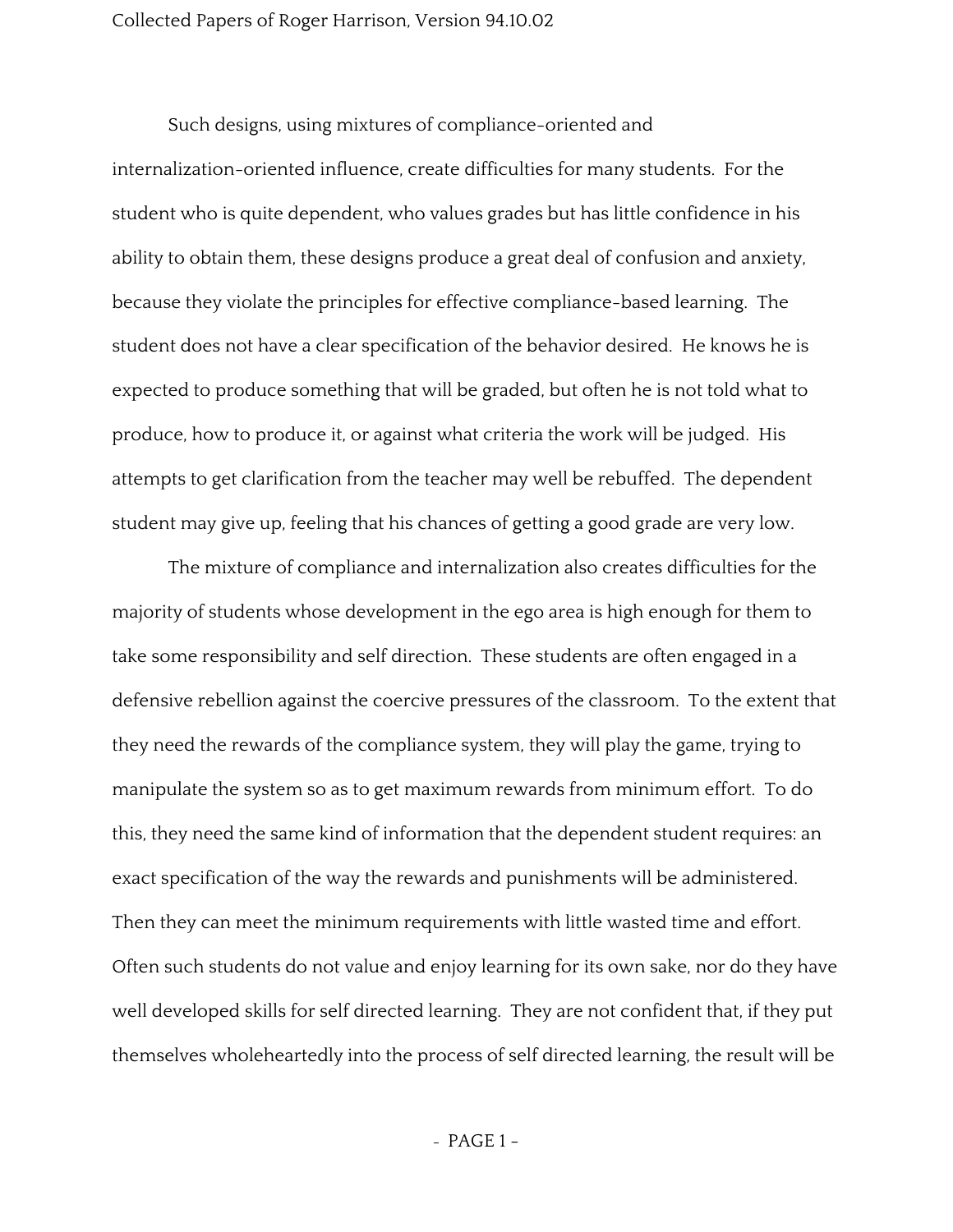intrinsically satisfying or will be highly valued by the teacher. Such students often mistrust the motives and trustworthiness of the teacher. They ask themselves why a teacher suddenly takes an interest in the growth and freedom of students. They may not believe that the choice of project or approach is really free. They may feel that the teacher who offers them choices is keeping back a clear notion about what he will reward, in order to make them work harder.

I have had the experience of getting students to make a provisional commitment to self directed learning, only to lose their involvement midway through the course. It is discouraging. Once it occurred because I set students a group task that was beyond their ability. When the reports were turned in, I graded them on the quality of the products, which was not high. The students had actually put in considerably more time and effort than the reports showed. They felt cheated and punished. They had committed themselves to do a difficult, ambiguous task, had done their best to develop approaches to it, and were now being punished because the projects did not come up to my standard. The feeling of excitement and discovery that had existed at the beginning of the course was replaced by an apathetic despair which was never completely overcome.

#### **Using Identification to Foster Learning**

Identification processes are midway between compliance and internalization and tend to be compatibIe with both. Identification offers a key to the transition between the two extreme and antagonistic processes. Unfortunately, our ability to serve as identification models for students is often quite limited.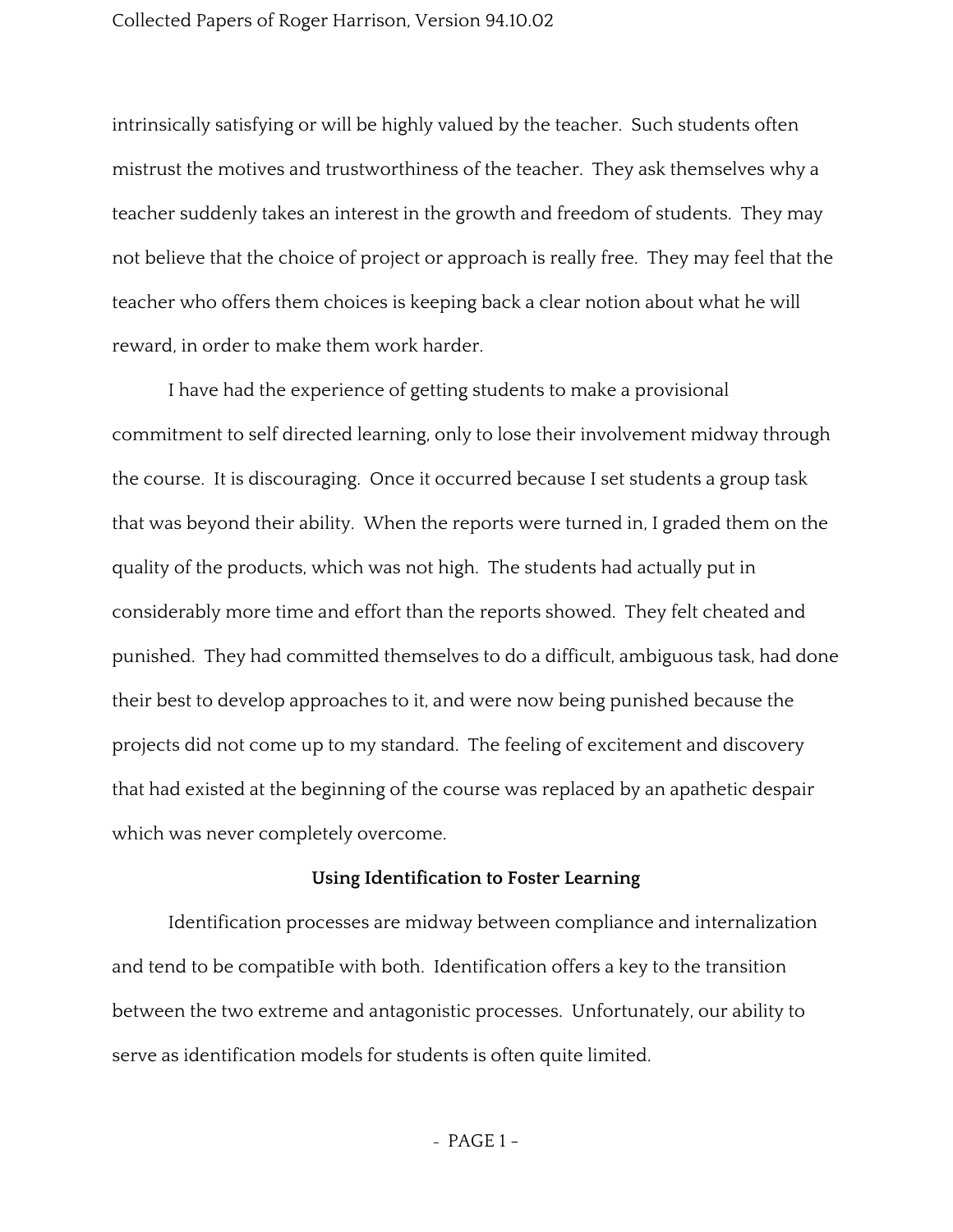One of the significant changes which has taken place in higher education during the years since World War II is the progressive weakening of the influence of the teacher through identification. Part of this is caused by increasing class loads and the consequent depersonalizing of the relationship between teacher and student. With increased distance, the establishment of influence through identification depends on the teacher's ability to perform as an inspiring, charismatic lecturer. Skills in establishing self defining relationships in face to face relationships become less relevant because fewer and fewer students spend significant amounts of time in direct interaction with teachers.

Part of this change can probably be traced to the increasing specialization and "technicalization" of the disciplines. The academic is increasingly restricted to being an ego oriented model of the competent, knowledgeable professional, rather than inspiring identification with himself as a person with warmth, understanding, concern and wisdom. A further consequence of technicalization is that more and more of the academic's time is spent in becoming and remaining competent in his discipline, and he is less and less oriented toward establishing and maintaining personal and mutually self defining relationships with students.

In addition, the teacher is losing his potency as an identification model for students, along with other members of his generation (parents, professionals, leaders in industry and government, etc. ). The orientations of students who are coming to universities are changing from economic, achievement and intellectual goals toward more emphasis on the quality of life and experience. The teacher may well have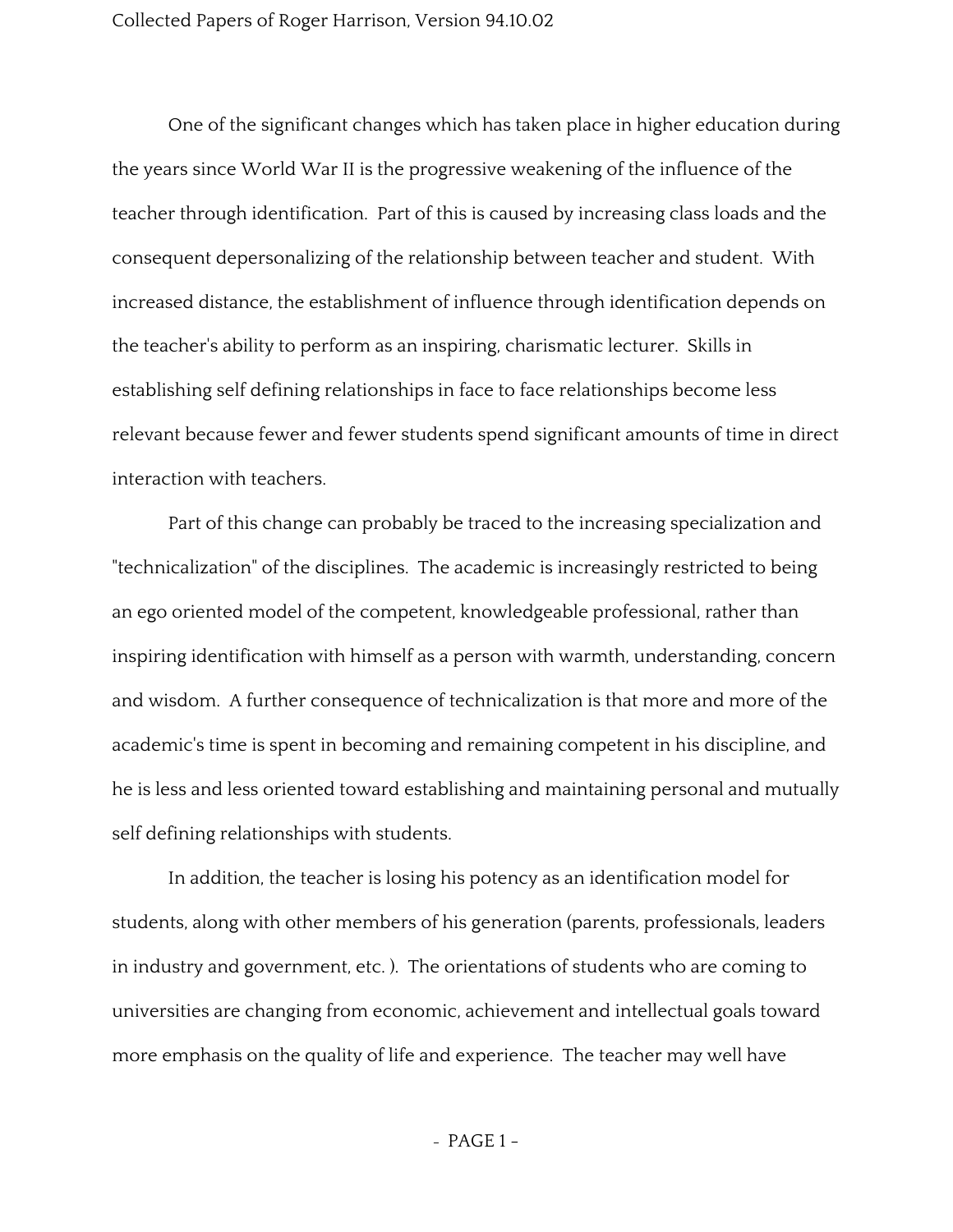sacrificed his own social satisfactions in the pursuit of academic excellence. He is often ill equipped by background and personal values to model the kind of person students want to become.

All these factors seem to conspire to reduce the effectiveness of identification with the teacher as an influence for learning in the classroom. The result is that students turn to other students for their models, developing a peer culture increasingly divergent and out of touch with the values and attitudes of the faculty, and teachers fall back on compliance models of classroom management for lack of effective alternatives.

The remedies for these difficulties lie in the domains of reform of the university organization, redefinition of the role of teacher, and redesign of the training of academics. Such questions are beyond the scope of this book. The question is, what can the innovative teacher do with the resources available to him: himself, his students, and the authority and prestige of his role in the university?

# **The Choices Available to Us as Teachers**

The teacher has choices in two domains: the design of the course, and his own style. In choosing to lead students and himself towards higher learning processes, the teacher must avail himself of all the sources of empowerment that are available to him. It is not enough to have a good design. The teacher must choose his behavior as well. He can choose to lead students toward internalization models or to keep them back in a compliance mode. As an identification model, the teacher elicits reciprocal behavior from his students. They expect him to determine the rules of his classroom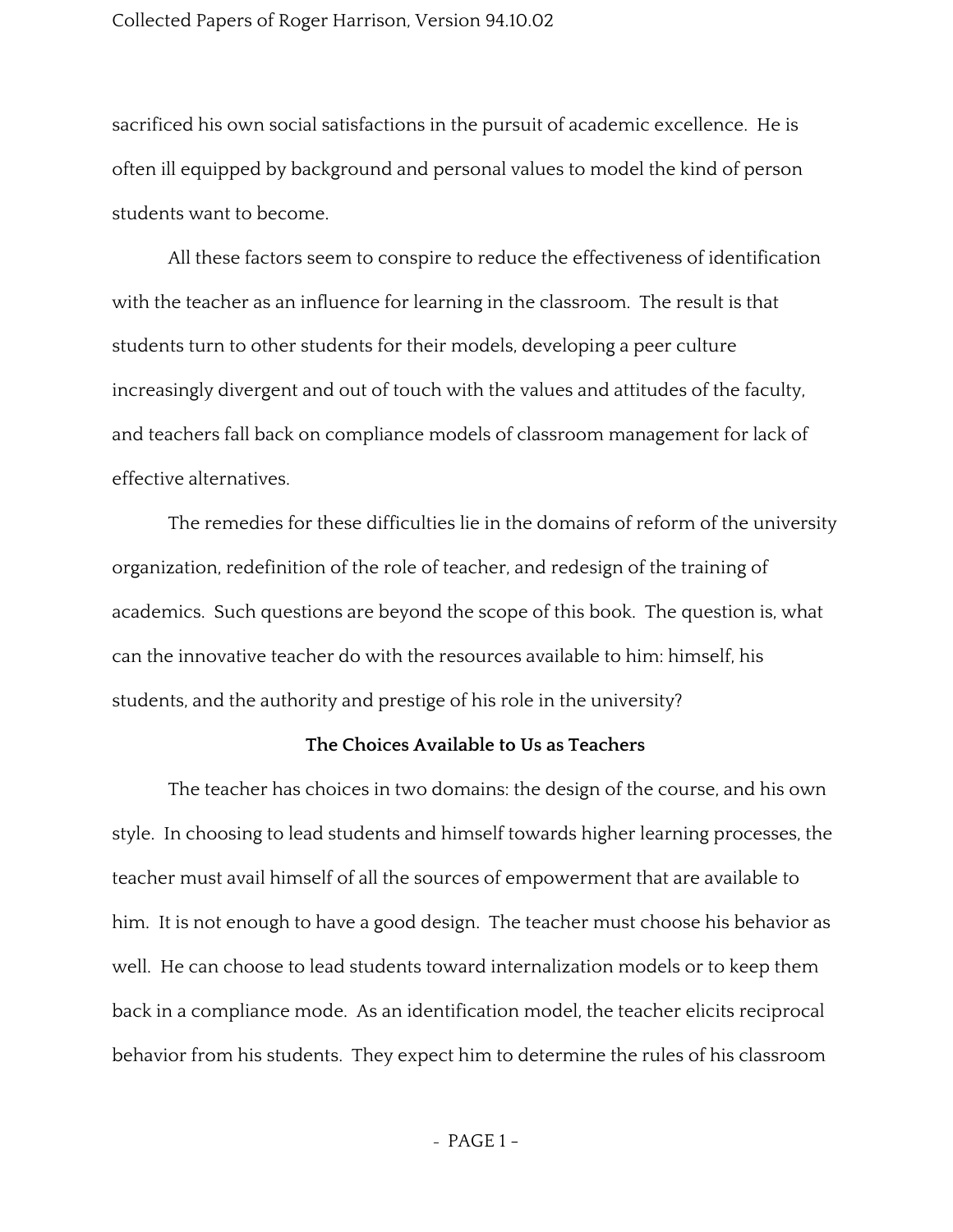game, even if only so that they can break the rules. His behavior becomes pivotal for movement toward or away from an internalization model. The structure of the course only provides static conditions that permit or inhibit growth. The behavior of the teacher himself is at the center of the dynamics of what actually happens.

Given the fact that most of us are not, in our persons, overly inspiring models for students, I believe we still have a good deal of choice as to the impact of our behavior on the transition to internalization models. In Table 20.2. I compare and contrast compliance-oriented and internalization-oriented behaviors that affect students' freedom and risk taking. In Table 20.3. I make the same kind of comparison for behaviors affecting the depth of encounter with students' goals and values. Each teacher and graduate assistant can apply at least some of the facilitative behaviors without appearing awkward or phony.

Table 20.2. Behaviors Influencing Self-Direction and Risk-Taking by Students

| Compliance-Oriented                  | Internalization-Oriented              |
|--------------------------------------|---------------------------------------|
| Making all the decisions about how   | Finding ways to place alternatives    |
| the course is to be run. Ignoring or | and choices before students and to    |
| turning down attempts by students    | modify the content or conduct of the  |
| to change rules, assignments,        | course in response to student         |
| deadlines, format or subjects.       | influence. Being approachable and     |
| Adhering closely to rules and        | understanding in management of the    |
| standards, and showing neither fear  | classroom. Using rules and            |
| nor favor in administering them.     | deadlines as ways of helping students |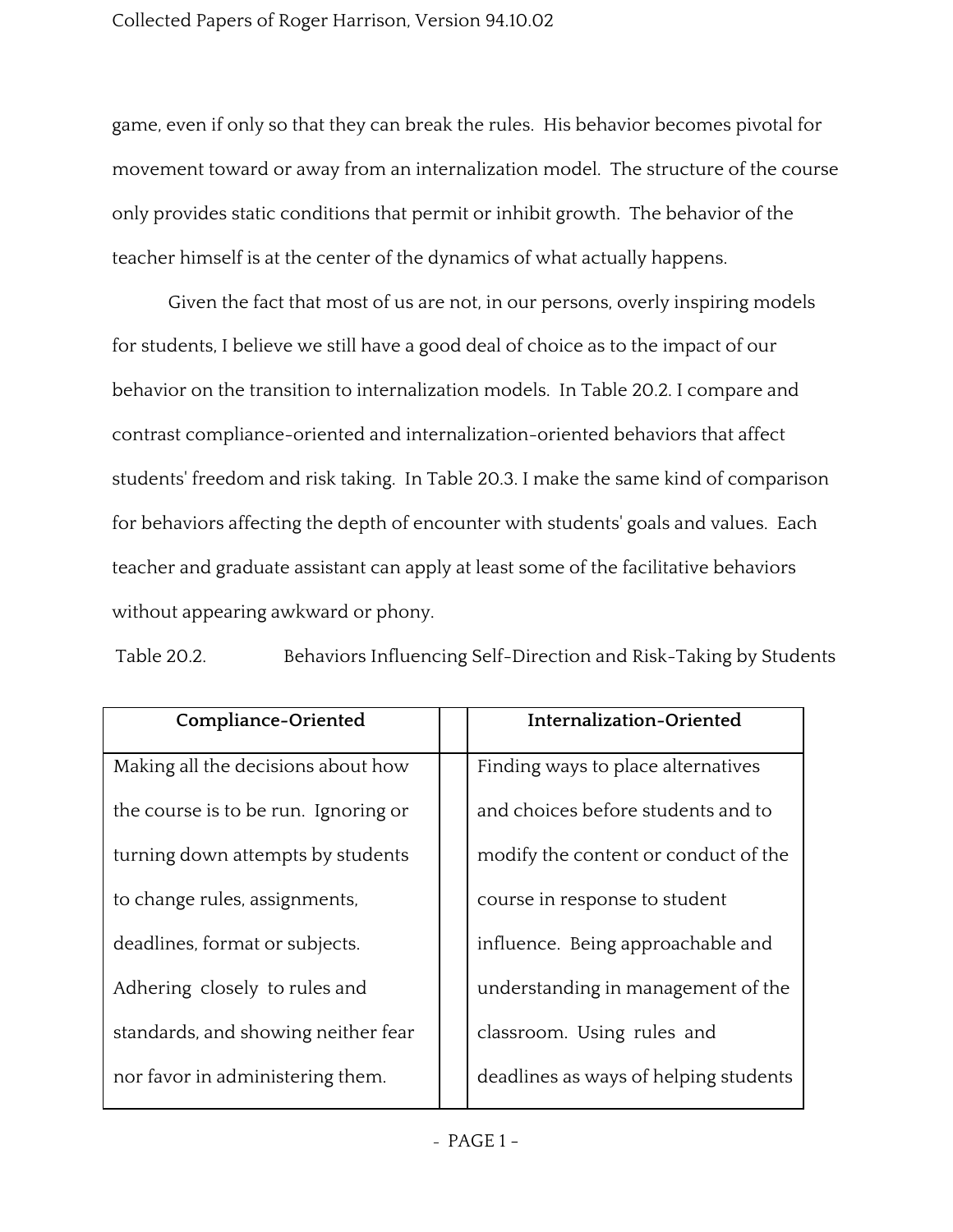| Avoiding or ignoring feedback from   | manage their time and direct their    |
|--------------------------------------|---------------------------------------|
| students about their reactions and   | effort. Being willing to revise or    |
| evaluations of the course and the    | suspend rules when students come      |
| teaching, and about their needs and  | up with a better way or when to do    |
| desires for change.                  | so would encourage students to push   |
|                                      | ahead and take moderate risks.        |
|                                      | Soliciting and using student feedback |
|                                      | during the course, as well as after.  |
| Presenting ideas, facts, and opinion | Questioning and speculating about     |
| as though they are immutable,        | one's own dogma and discipline.       |
| demonstrated truth. Winning          | Being impressed by, or convinced by   |
| discussions and arguments with       | student thought, criticism, and       |
| students through superior logic or   | argument. Showing students when       |
| academic authority. Being careful    | they have made a point or changed     |
| not to make mistakes or be wrong,    | one's thinking. Taking risks with     |
| and not to expose or publicize one's | ideas, admitting the possibility of   |
| own errors when they occur.          | being wrong. Exposing one's own       |
|                                      | mistakes, errors, and inadequacies of |
|                                      | knowledge and competence without      |
|                                      | shame.                                |
| Presenting only neat, cleaned up end | Presenting the processes of           |
| results of thinking and research:    | thinking and learning in all their    |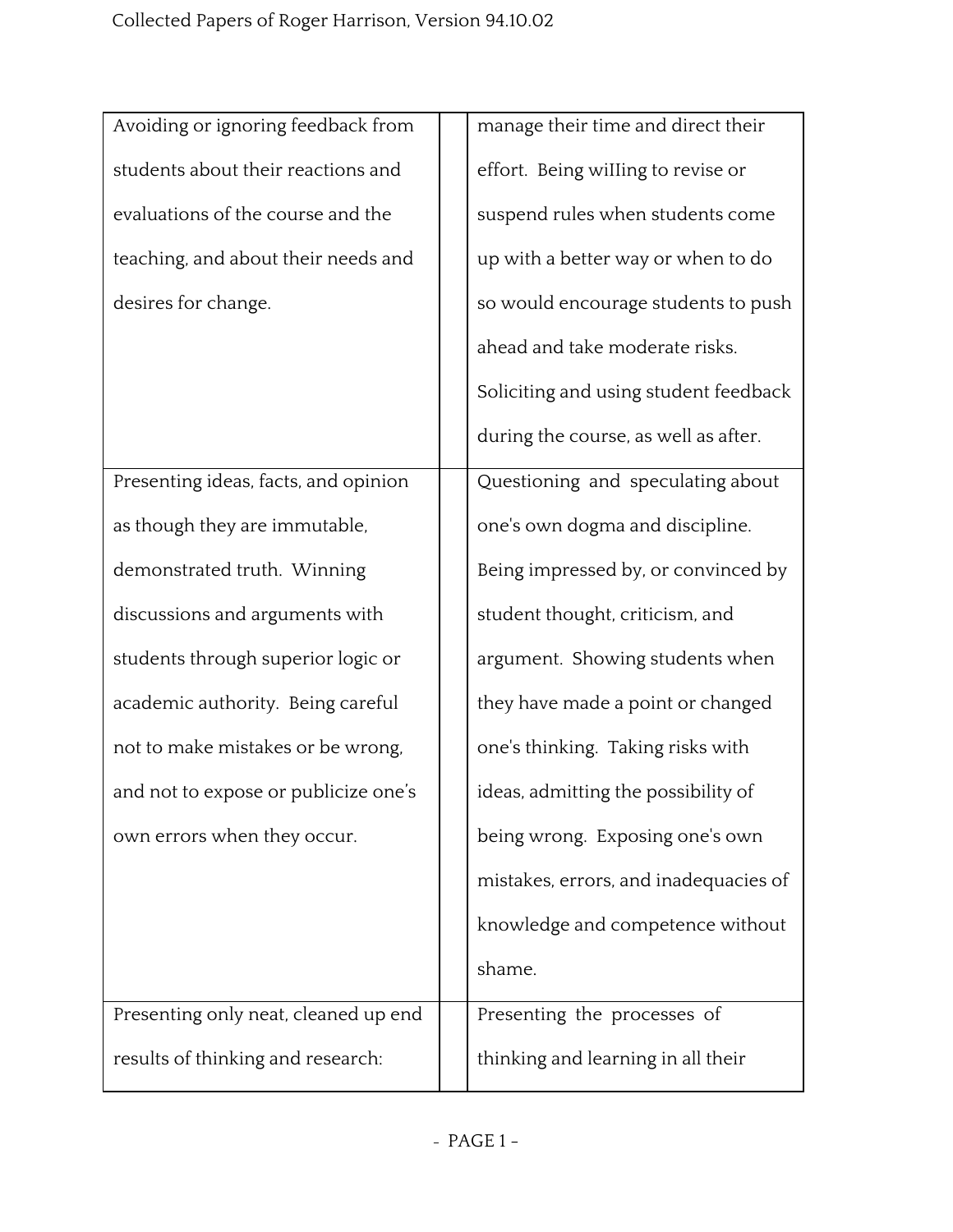| positive conclusions, findings, facts. | untidiness, contingency, and            |
|----------------------------------------|-----------------------------------------|
| Focusing on what is known or           | deviation from rule. Discussing         |
| authoritatively thought. Dealing with  | controversy and search in the past      |
| the content of the subject, and        | and present, stressing the shifting,    |
| excluding the processes of search,     | temporary nature of our conceptions     |
| controversy, and speculation by        | of truth. Discussing one's own          |
| which knowledge is generated,          | thinking and research, not in terms of  |
| destroyed, and reconstituted.          | results and certainties only, but in    |
|                                        | terms of the personal processes of      |
|                                        | search, choice, evaluation of ideas     |
|                                        | and findings, and deviation from        |
|                                        |                                         |
|                                        | formally accepted rules of scientific   |
|                                        | procedure.                              |
| Showing mistrust of students'          | Showing confidence in students'         |
| abilities as self directed learners.   | abilities as self directed learners: by |
| Providing instructions which           | leaving many choices open,              |
| prevent students' having to make       | providing guidelines and instructions   |
| choices under conditions of            | that are incomplete and must be         |
| uncertainty. Providing guidelines,     | filled in by students, raising          |
| information, and answers for any       | questions for which answers are not     |
| problems which students will face in   | provided. At the same time, standing    |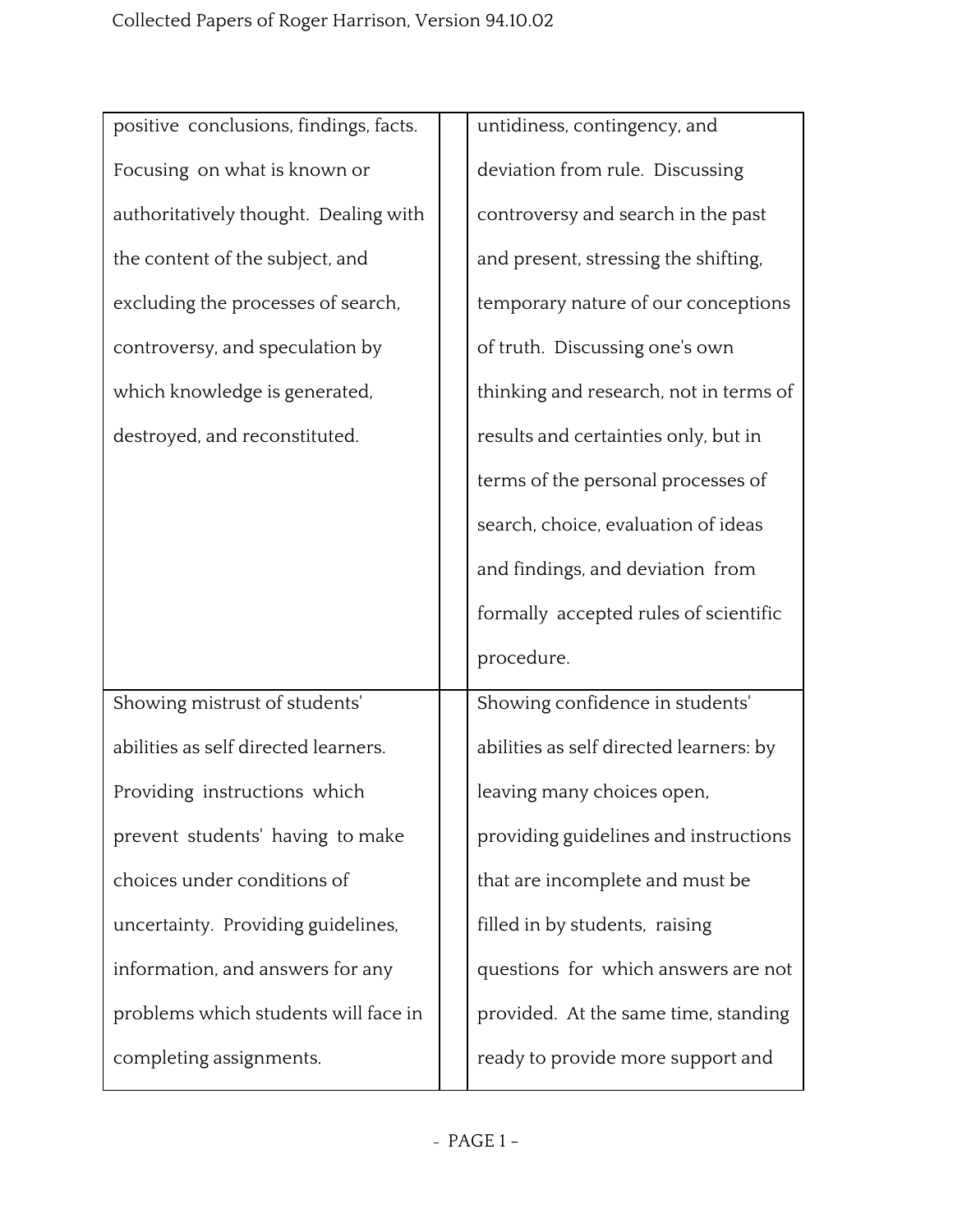| structure when uncertainty and   |
|----------------------------------|
| ambiguity threaten to immobilize |
| students' abilities to act.      |

Table 20.3. Behavior Affecting Encounter: The Involvement of Students'

# Values and Goals

| Compliance-Oriented                    | Internalization-Oriented              |
|----------------------------------------|---------------------------------------|
| "Sanitizing" the subject matter by     | Emphasizing the values, goals, and    |
| avoiding value issues, personal goals, | personal choices which are involved   |
| and human relevance. Attempting a      | in or relevant to the subject matter. |
| value free, objective, and detached    | Being open about one's own attitudes  |
| presentation of issues. Avoiding the   | and values regarding the subject      |
| action consequences of knowledge       | matter. Comparing and contrasting     |
| and opinion. Limiting students to      | one's own values with those of        |
| talking and thinking, short of action. | students, others in one's own field,  |
|                                        | and society as a whole, and           |
|                                        | encouraging students to do the same.  |
| Presenting one's own values,           | Owning up to one's own values, but    |
| opinions, and goals as facts.          | without coercing students to adopt    |
| Investing one's point of view with the | them. Being persuasive without        |
| weight of academic or personal         | being domineering. Reinforcing        |
| authority. Using one's                 | students when they question values    |
| persuasiveness and ability in          | and choices of the teacher, and when  |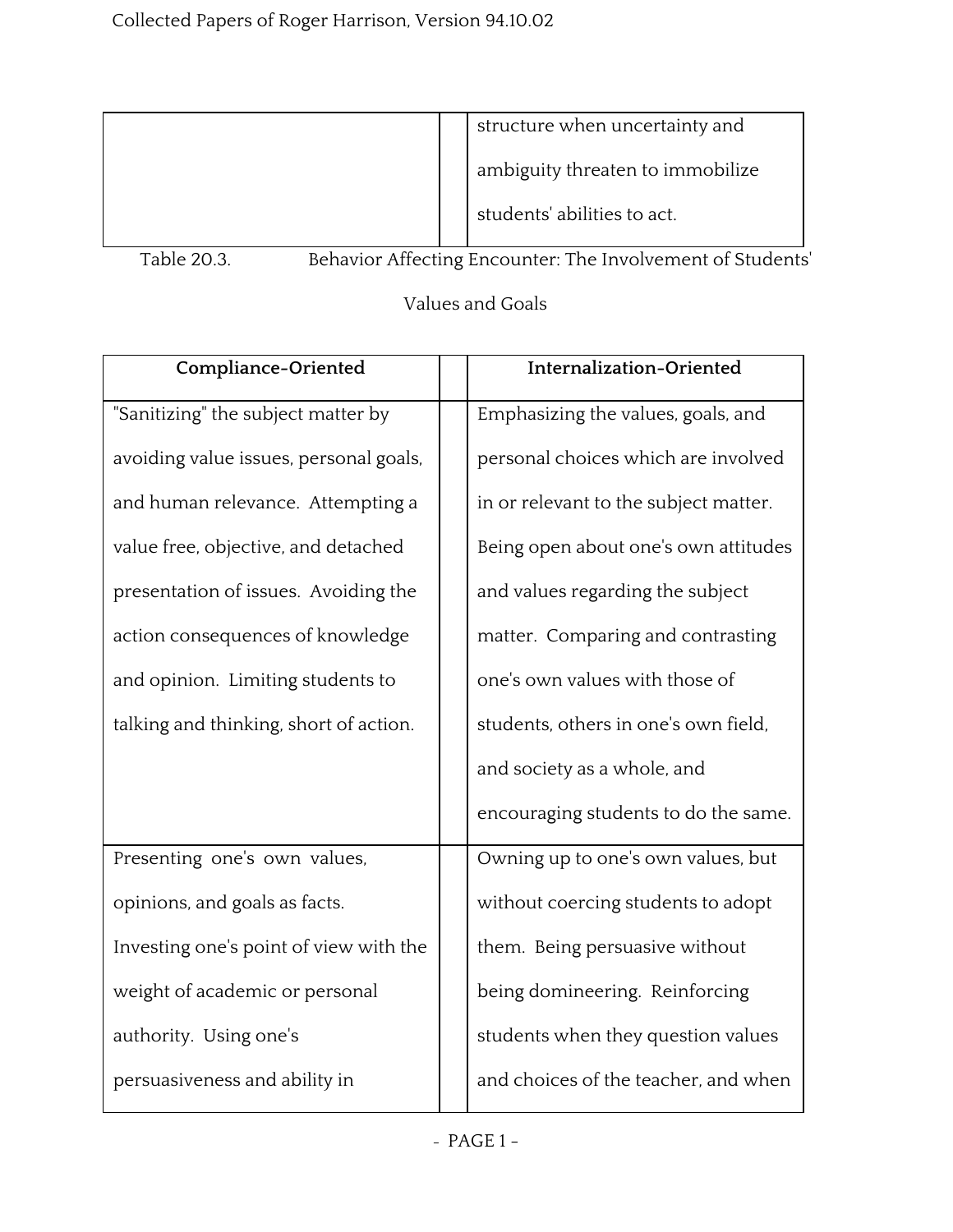| argument and controversy to make      | they offer alternatives. Being         |
|---------------------------------------|----------------------------------------|
| students feel inadequate in their own | sensitive to the level of persuasion   |
| positions or to make them reluctant   | that will stimulate students without   |
| to expose their values and opinions   | shutting them off.                     |
| openly.                               |                                        |
| Ignoring or rejecting the values,     | Learning the values, issues, and       |
| attitudes, and points of view of the  | points of view of the student culture. |
| student culture. Alienating the       | Relating these issues to course        |
| subject matter and oneself from the   | content wherever possible. Dealing     |
| problems, aspirations, and goals of   | with intergenerational conflict as a   |
| students. Dealing with                | controversy between equals, with       |
| intergenerational conflicts as        | different goals, interests, and life   |
| temporary differences between         | styles, but with equal access to the   |
| superior, wiser adults and less       | truth and equal right to be served.    |
| competent, immature youth.            |                                        |
| Arrogating special privileges and     |                                        |
| rights to the older generation.       |                                        |

# **Using Students' Behavior to Induce Higher Learning Processes**

Some facilitative behaviors are possible for each of us, but no teacher can demonstrate them all. Sometimes, other students are better sources of the behavior than we are. There are several ways, varying greatly in formality, to use graduate and undergraduate students as learning models. At the informal extreme, several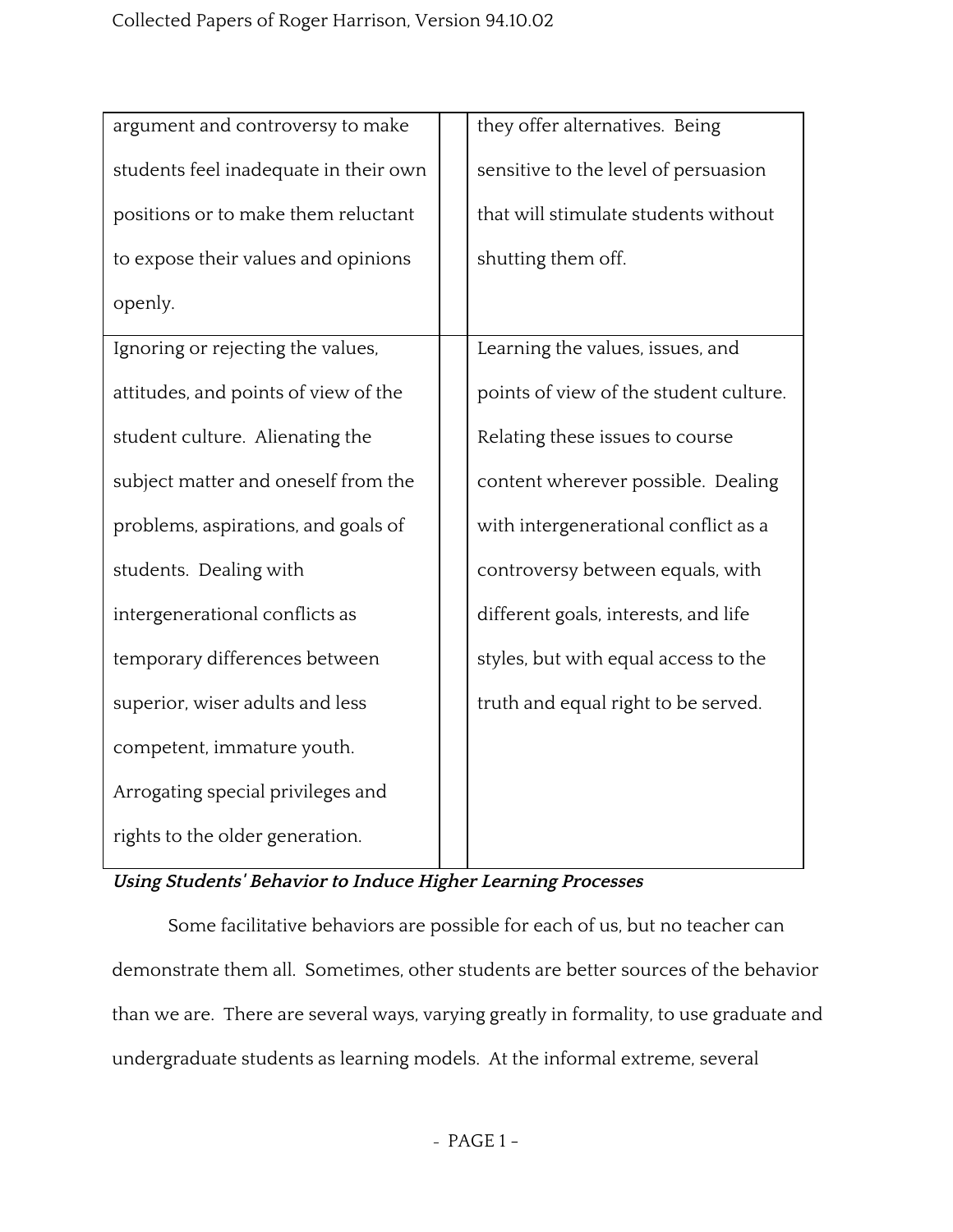experiments indicate that placing effective and ineffective learners together in work groups, discussion sections, or living arrangements results in the less effective students identifying with and adopting the behavior of the more effective ones. Students who are effective learners are, in general, more liked and esteemed by other students than those who are not.

Graduate students used as teaching assistants vary greatly in their effectiveness as role models for students, because they are sometimes too strongly identified with the values of the academic world they are trying to enter. Instead of using the closeness of the graduate to the student culture, we usually try to strip it away. In doing so we make it likely that they will have the same difficulties we have in relating with students. If we can avoid this natural desire to perpetuate ourselves, we can train graduate students to take the role of a mature student rather than that of an immature professor, in their teaching assignments. We can work through trained graduate or undergraduate assistants by establishing close relationships with them and having them, in turn, work closely with smaller groups of students. Graduate assistants can be most effective if we try to select student-like graduates, and then help them be sensitive, effective members of their own generation rather than stiff, awkward members of ours.

Our innovation in these matters has not, perhaps, progressed very far. I believe that the development of techniques and designs for using students to teach students is the most promising area for experiment in higher education. This is true partly because the shortage of teachers and their increasing preoccupation with the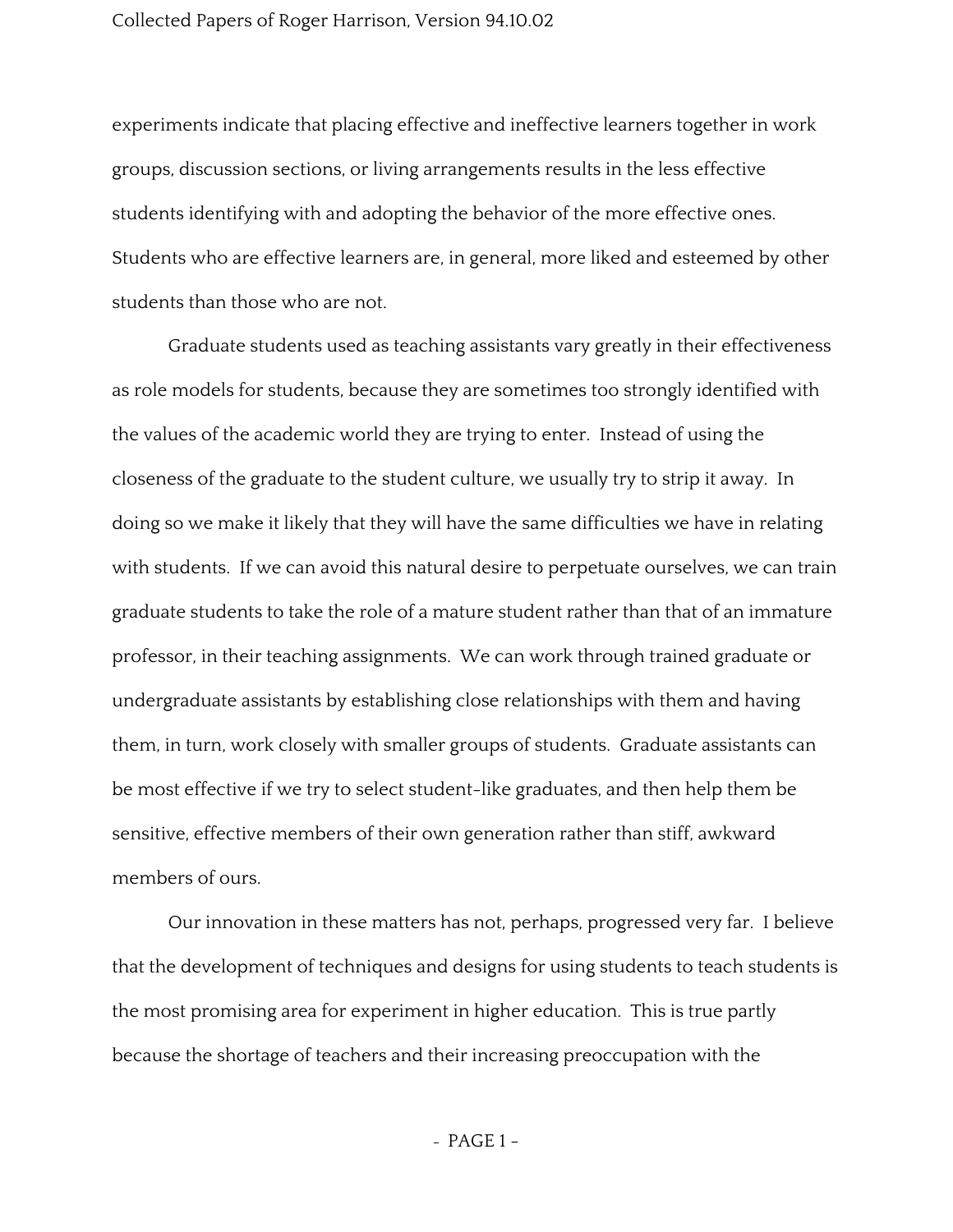generation and application of new knowledge makes us less effective identification models for our students. There is also an increasing generation gap in values and needs between us and our students. Students are going to take one another for role models anyway; therefore we can and should shape this inevitable process in the service of learning. In this connection the reports of Runkel and Cahn (in this volume) are of particular interest. They show quite clearly how effective students can be in helping one another to learn, while at the same time maintaining their own position as students.

# **Design Issues\**

I want to look next at a number of design issues that influence the level of learning process at which students will be able to operate. The first has to do with balancing freedom and risk, on the one hand, against the anxiety and fear of failure that many students will experience when exposed to free form (ambiguous) learning designs.

# **Managing Freedom and Risk vs. Anxiety and Fear of Failure**

Freedom and the opportunity to take risks reduce the certainty of reward and increase the possibility of failure. Students whose development toward internalization has not progressed far will experience anxiety and fear of failure when uncertainty and freedom are increased. Moderate anxiety stimulates effort and problem solving activity; higher levels tend to immobilize students, make them withdraw from involvement, or become defensive and antagonistic. Defensive reactions interfere with learning and with the development of effective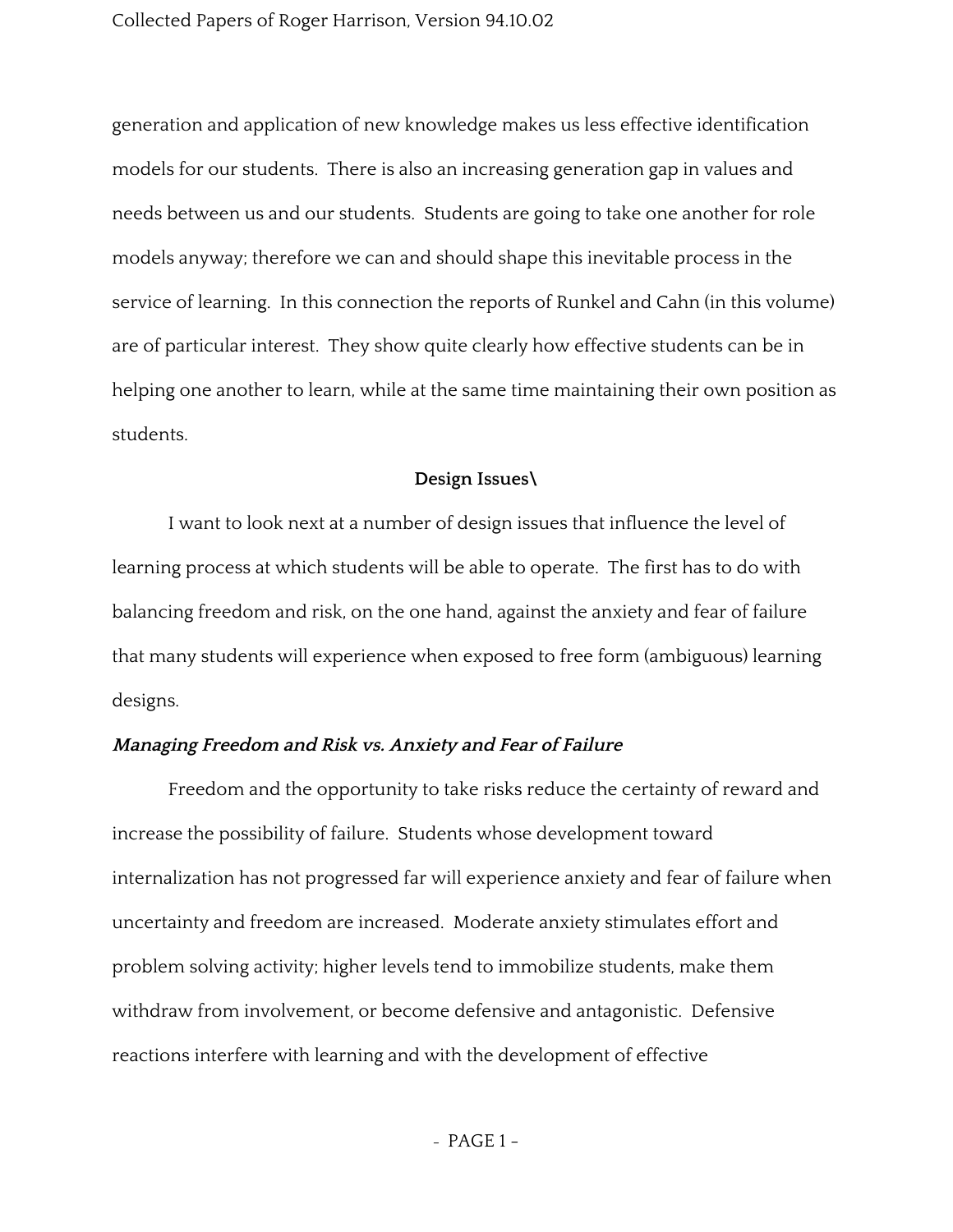student-teacher relationships. Some ways of controlling anxiety and fear of failure through classroom design and teacher behavior are suggested below.

Although a high tolerance for ambiguity is a desirable personal characteristic for the innovative teacher, the production of extreme ambiguity for students is not. Most students need to feel that there is someone in the classroom who knows what he is doing. For example, I spend considerable time during the early days of an innovative course explaining the overall course design, the teaching goals I am working toward, what each project or exercise is supposed to accomplish, and what will be expected of students. Student assistants who have previously taken the course can also reduce anxiety (see Runkel, in this volume). Just the fact that the students have volunteered to come back and help out is probably a powerfully reassuring message to the newcomers.

In the area of grades, students often need to know that there is some form of insurance against risk. One way of doing this is to set a floor under grades, a minimum level of reward which can be obtained for compliance with basic course requirements. This was done by some of our authors. Usually it takes the form of giving a middle grade for minimum performance, e.g., for meeting all assignments. The teacher takes a risk that some students will be undermotivated to perform because of the low level of pressure. He hopes to make this up by the involving and intrinsically motivating characteristics of his design.

To reduce the likelihood of early failure, I give an early project that is fairly easy to do well, and grade it liberally. I indicate clearly where I think students could have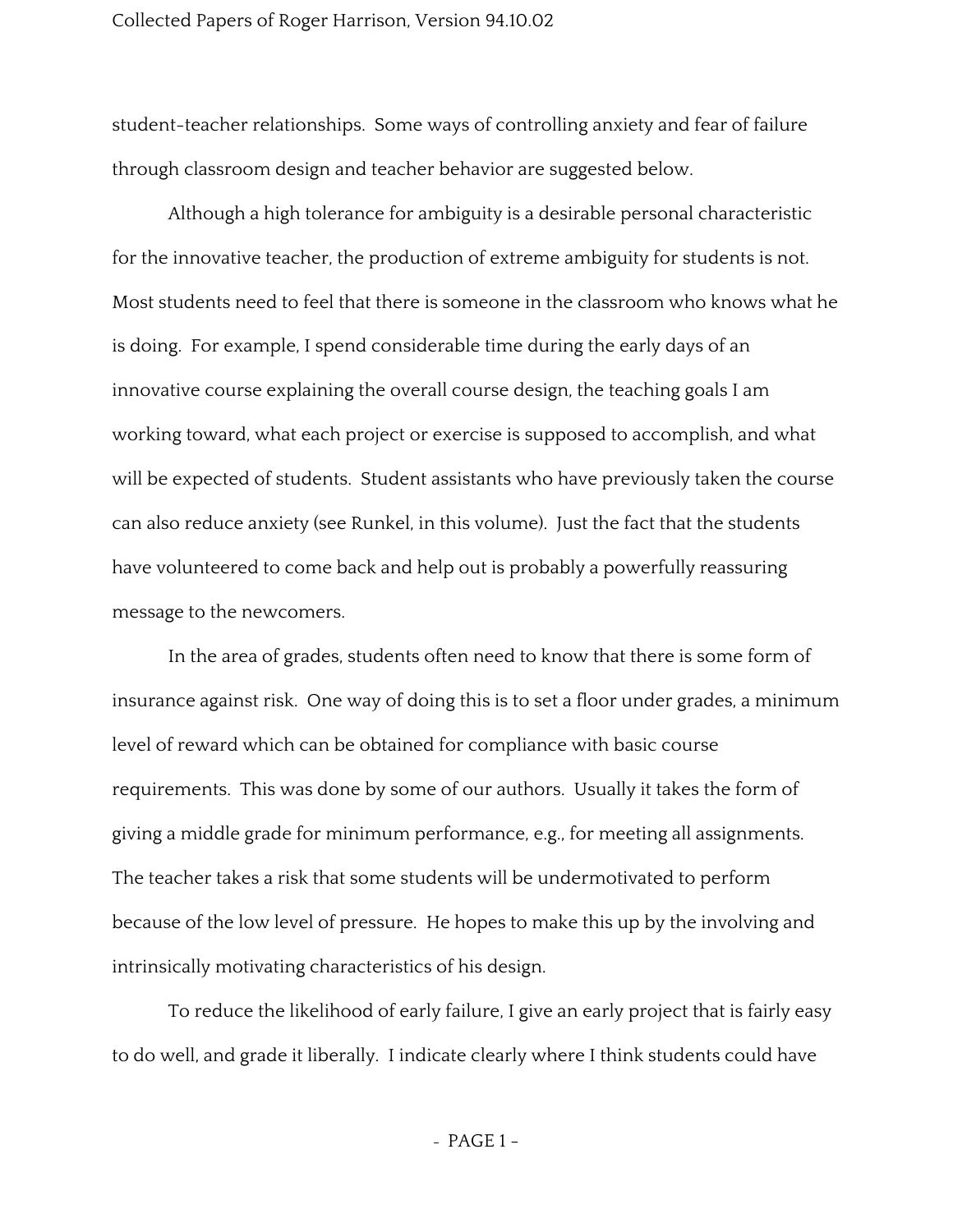been more effective on the task, but I do not give really low grades unless there is evidence that inadequate time and effort was expended.

Students tend to have time at the beginning of a term for interesting projects, before the coercive pressures of exams and papers in other courses catch up with them. I use the early part of the term for projects that require a lot of outside work and, as exam time approaches, I reduce the workload. I thereby reduce the likelihood of high stress, anxiety, and failure.

I have found that it is easier for students to apply and test concepts and theories, than it is for them to build their own conceptual framework to explain experiences. At the beginning of a course, I usually present students with some concepts and assign to them the task of applying the concepts to data they gather. The project for which the class was asked to interview other students to test a theory of motivation is a case in point. If I want students to build their own theory inductively from experience, I usually hold that task until later in the course.

The concept of choosing one's own level of risk can be generalized to a design principle. Where possible, students should be able to choose among different degrees of structure, direction, and risk in dealing with the same subject matter. Some students might want to build theory; others will be ready only to apply or test concepts; still others will prefer to take an examination on the material. Of course, following this principle can multiply the teacher's work enormously. It is most likely to be needed where there are wide differences in readiness.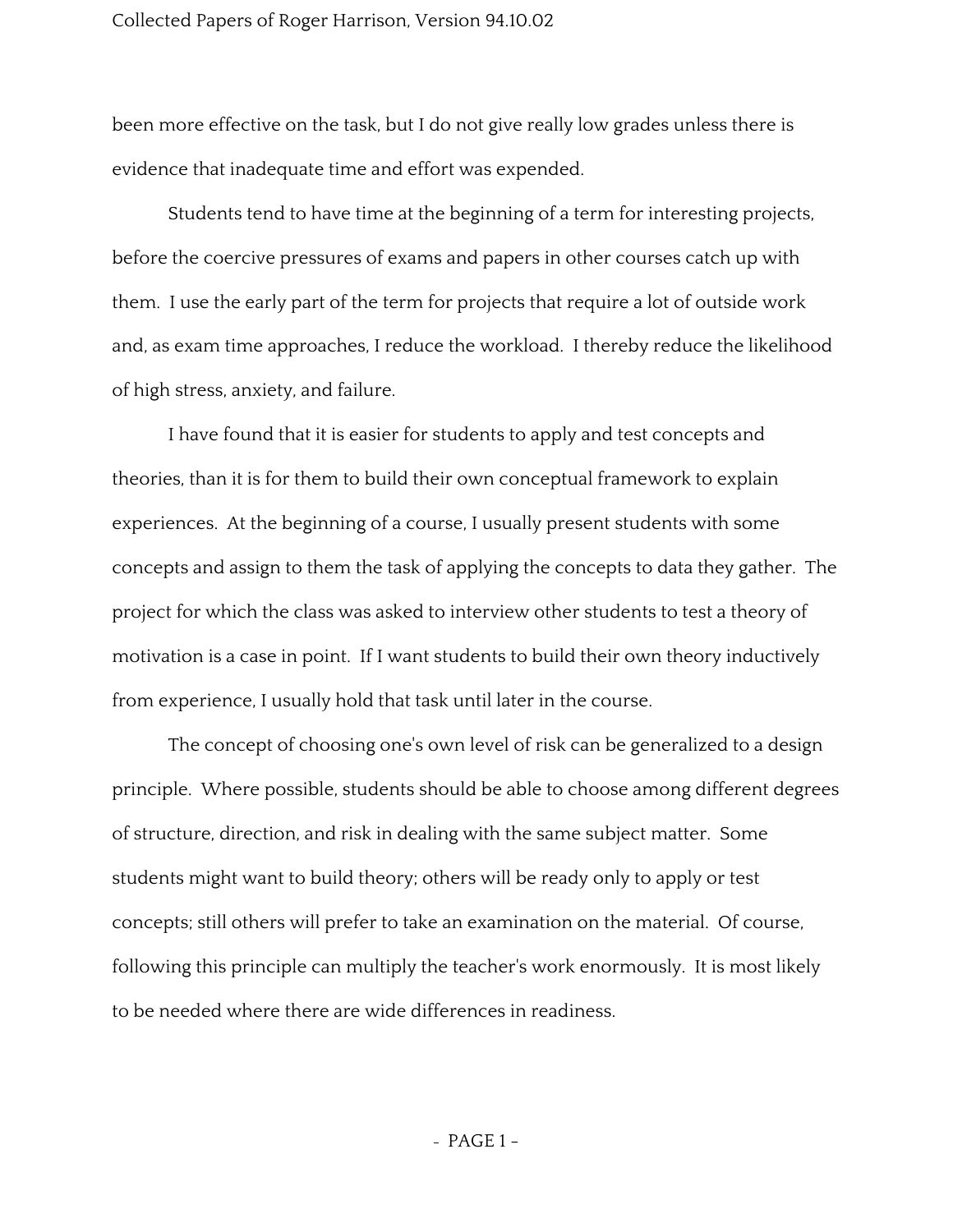Students are more willing to commit themselves to self direction and risk if they have some influence over the choice. When I am about to introduce a task that will make students anxious or violate their norms of the student culture, I usually submit it to debate in class. I explain what it is I want them to undertake, and why. I invite them to suggest objections and modifications, and I accept these if I can. In extreme cases, I have abandoned a project because of student objections.

The need for students to have influence does not stop when the decision is made. When things go wrong it is important to me to receive rapid feedback. For example, I encourage students to let me know, well in advance, if they are going to have trouble meeting deadlines, so that the problem can be discussed in class and the deadline changed if it is unrealistic.

# **Issues of Content: When Less is More**

If one is committed to the development of self direction and the students' ownership of their learning, difficult choices have to be made about content. Unfortunately, it is possible to process a great deal more information in a mechanical and routine way than when the information is to be made relevant to the learner's experience. I have never found it possible to cover as much material in a design maximizing self direction and involvement, as my colleagues can by using more traditional designs. If a student is out interviewing, or observing, or messing about in the laboratory, he cannot be reading or memorizing at the same time.

This has posed no conflict of goals in my classroom. I was not preparing people to be psychologists; I was training them to think psychologically. I did not feel that it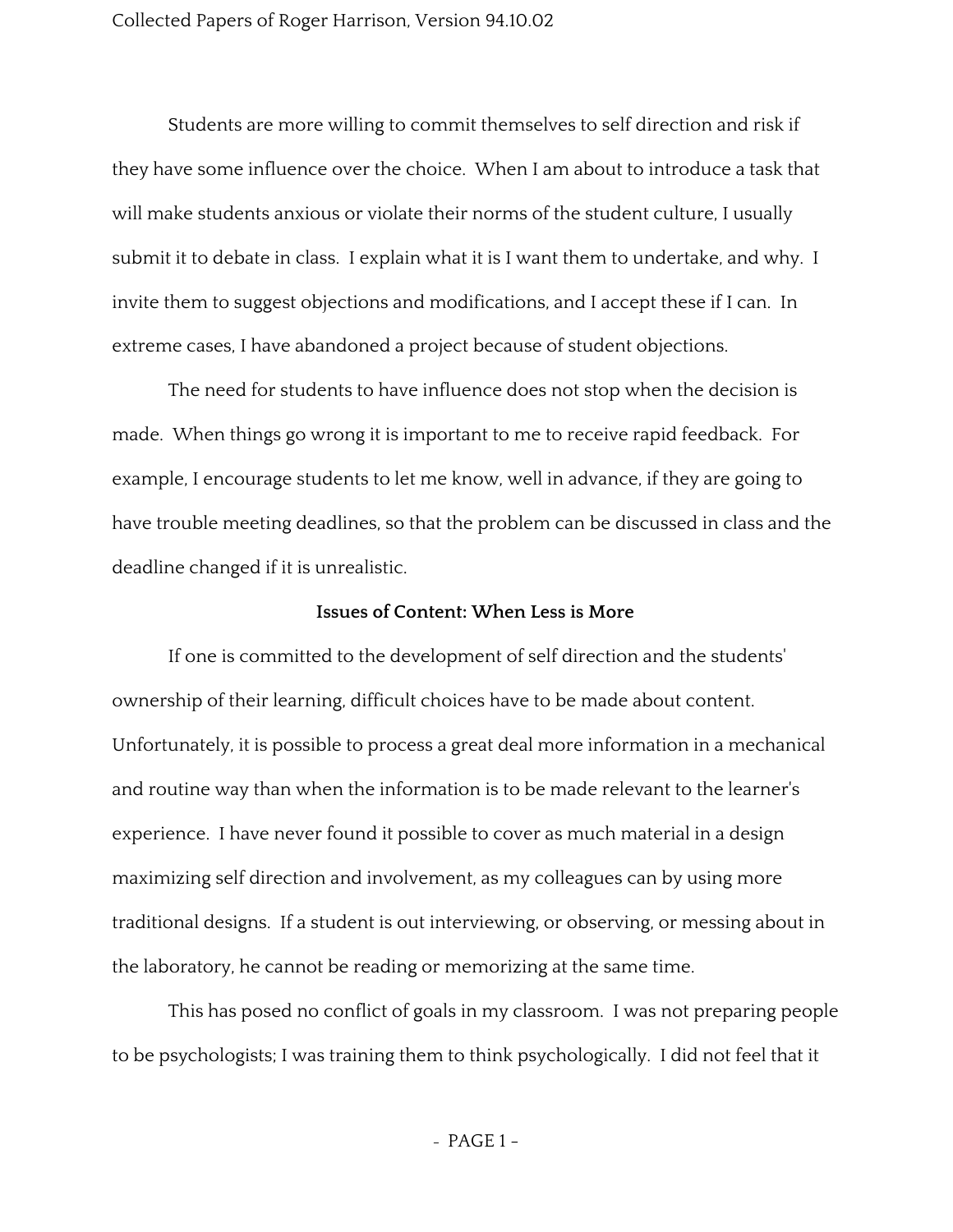was important that they be able to conduct rigorous research investigations, nor that they have a firm grounding in the basic facts and findings of my discipline. Where there is a good deal of material to be covered, teachers will be in conflict over the desire to train students to become active, involved learners, and the pressure to get on with the job. This is particularly distressing when one's course is a prerequisite for others, and there has been an organizational decision about what students should master at each level. Even if the teacher subscribes to the belief (as I do) that the higher learning of a limited number of concepts is generally preferable to the more mechanical learning of a large number of facts and relationships, he may not have a wholly free choice.

I have only limited help to offer in this dilemma. I believe that programmed and instrumental techniques increase the efficiency of rote and instrumental learning, and save time for higher educational processes. Students can go through texts and programs on their own.

Programmed units can be alternated with projects designed for more active learning. Perhaps passing tests on the informational content of a course could serve as the entrance requirement for more involving activities. In the latter, the focus would shift from the superficial acquisition of a lot of learning to the exploration in depth of a few ideas and concepts. Horn (in this volume) has shown how programmed instruction itself can be made involving and self directed. However, his approach would also run afoul of a departmental decision to cover a fixed syllabus,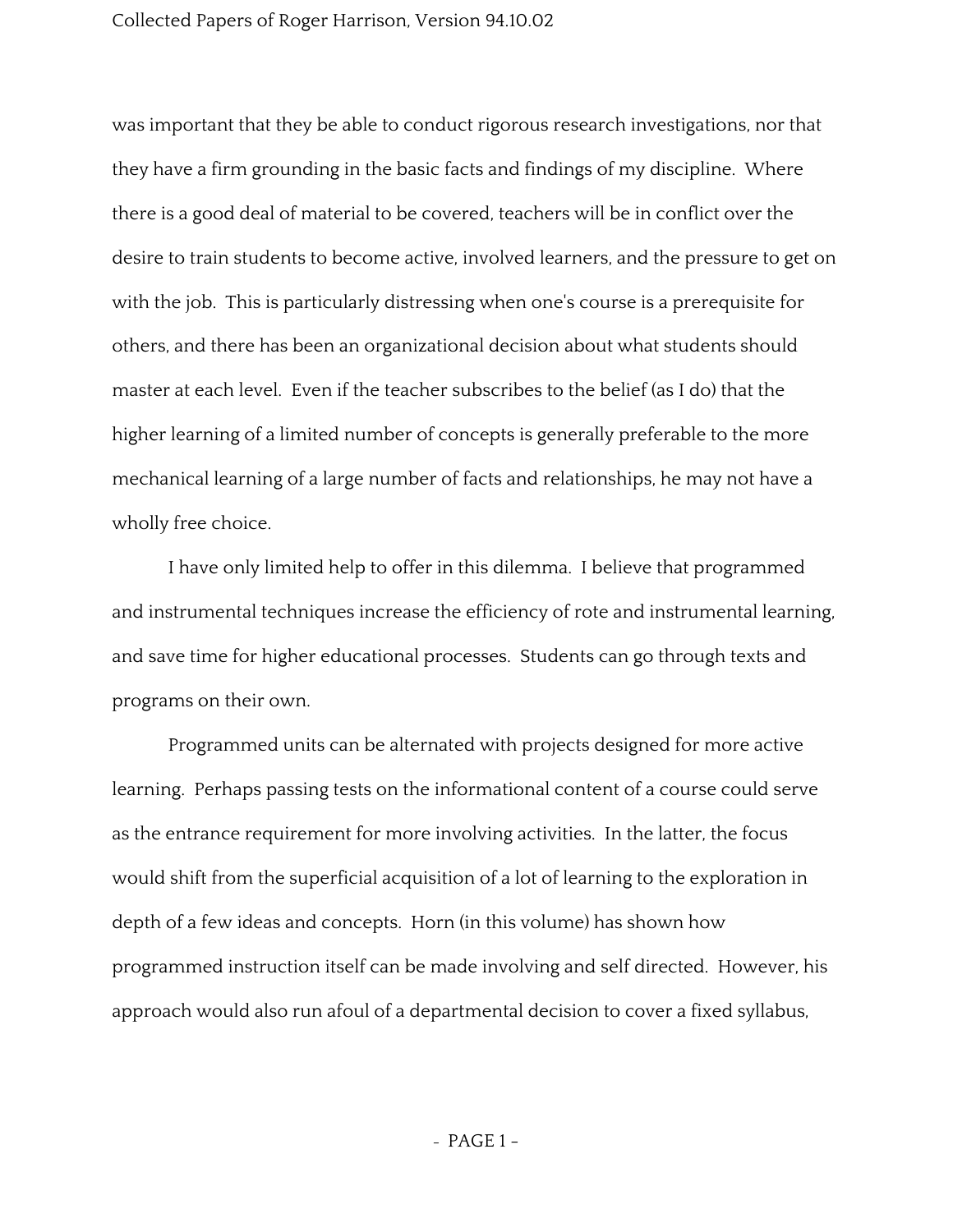since it permits the breadth or depth of focus to be determined by the individual learner.

I believe it is important to separate routine, compliance-based learning activities from self directed projects so as to preserve the integrity of the latter. Students who are under pressure to work on routine mechanical material to be tested and graded will find it difficult to commit themselves, at the same time, to more ambiguously defined and self directed tasks. External pressures should always be reduced when self directed activities are called for. In this way, some measure of internalization can be preserved, even in classrooms where there is pressure to cover a lot of ground.

# **Summary**

I have begun by setting goals for the university classroom: that it maximize freedom, encounter, and learning how to learn. Following on from those goals, I have examined the processes by which learning may take place. The goals can best be met by conceptual learning, through discovery, and through the testing of concepts and theories. Rote learning and the simpler forms of instrumental learning tend to constrict the student's freedom. Material so learned is often isolated from the values and goals of the individual. I have discussed the levels of development, from dependency on external rewards, through the search for values and a stable identity, toward the full expression of one's potential based on internalized values and standards.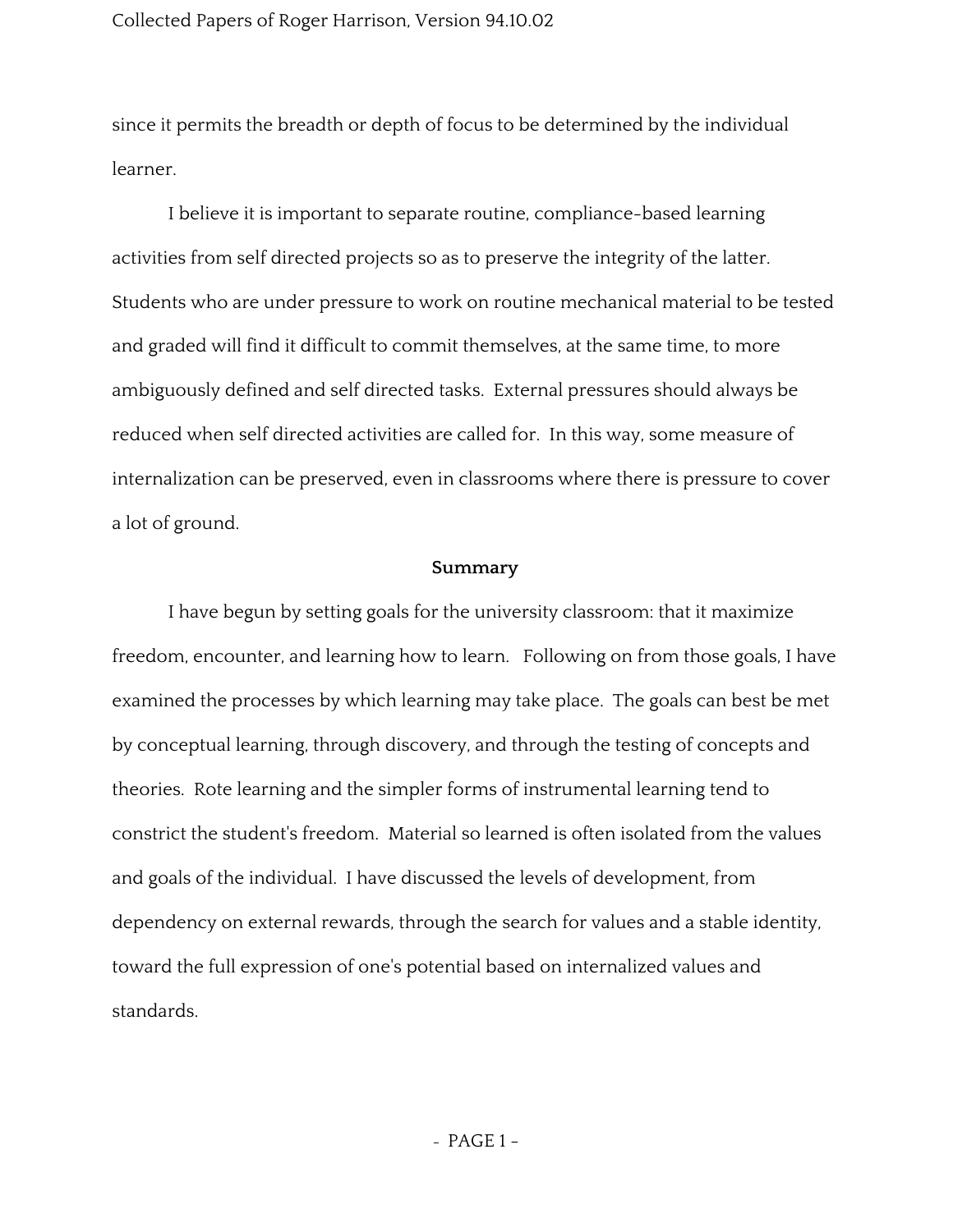At each level, students respond to different kinds of influence processes. Dependent students respond to influence by compliance: giving and withholding relatively tangible rewards. As students free themselves from dependency, they become responsive to influence through identification with the behavior and values of the teacher or other students. As the identity, values, and standards of students become more stable, they become less easily influenced by external rewards, and students have less need for identification models. Influence through internalization processes then becomes effective; the teacher becomes more a consultant to the student's learning activities and less a director or inspirer of learning.

The university classroom contains a mixture of students: a highly dependent minority, a majority seeking values and identity, and another minority that is independent and self directing. This mixture is usually managed by compliance, with supplementary reliance on identification. The minority of dependent students is effectively influenced through this system, while the majority respond with a mixture of defense and compliance. The learning processes stimulated by the traditional system fall far short of the ideal of high freedom, high encounter, and learning how to learn.

It appears that identification, as a transitional process, can alleviate the strains of the mixture of compliance and internalization in the ordinary classroom. Unfortunately, acceptability of teachers as identification models has been reduced by social trends and organizational developments in the modern university. However, it is still possible for teachers to use their own behavior to facilitate movement toward